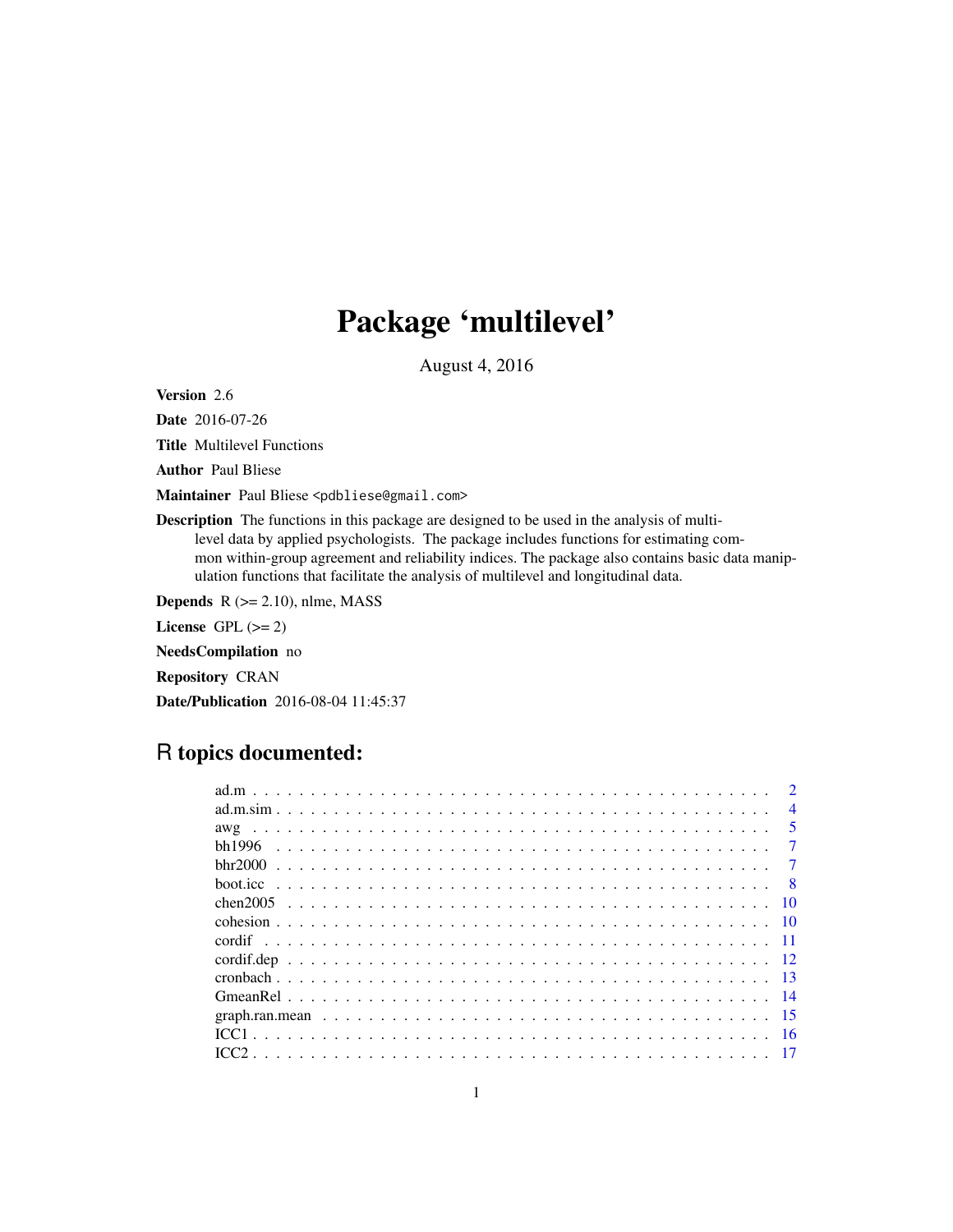<span id="page-1-0"></span>

| Index |                   | 55       |
|-------|-------------------|----------|
|       |                   | 52       |
|       |                   | 51       |
|       |                   | 51       |
|       |                   | 50       |
|       |                   | 49       |
|       |                   | 48       |
|       |                   | 47       |
|       |                   | 46       |
|       |                   | 44       |
|       |                   | 43       |
|       |                   | 42       |
|       |                   | 41       |
|       |                   | 40       |
|       | rwg.i.sim         | 38       |
|       |                   | 37       |
|       |                   | 36       |
|       | rwg               | 35       |
|       | rtoz.             | 34       |
|       |                   | 33       |
|       |                   | 31       |
|       |                   | 30       |
|       |                   | 29       |
|       |                   | 27<br>28 |
|       |                   | 26       |
|       |                   | 25       |
|       |                   | 24       |
|       |                   | 23       |
|       |                   | 22       |
|       |                   | 21       |
|       |                   | 19       |
|       |                   | 19       |
|       | <i>item.total</i> | 18       |
|       |                   |          |

<span id="page-1-1"></span>ad.m *Average deviation around mean or median*

# Description

This function calculates the average deviation of the mean or median as a measure of within-group agreement as proposed by Burke, Finkelstein and Dusig (1999). A basic rule for interpreting whether or not the results display practically significant levels of agreement is whether the AD value is smaller than A/6 where A represents the number of response options. For instance, A would be 5 on a five-point response option format of strongly disagree, disagree, neither, agree, strongly agree (see Dunlap, Burke & Smith-Crowe, 2003). To estimate statistical significance see the ad.m.sim function and help files.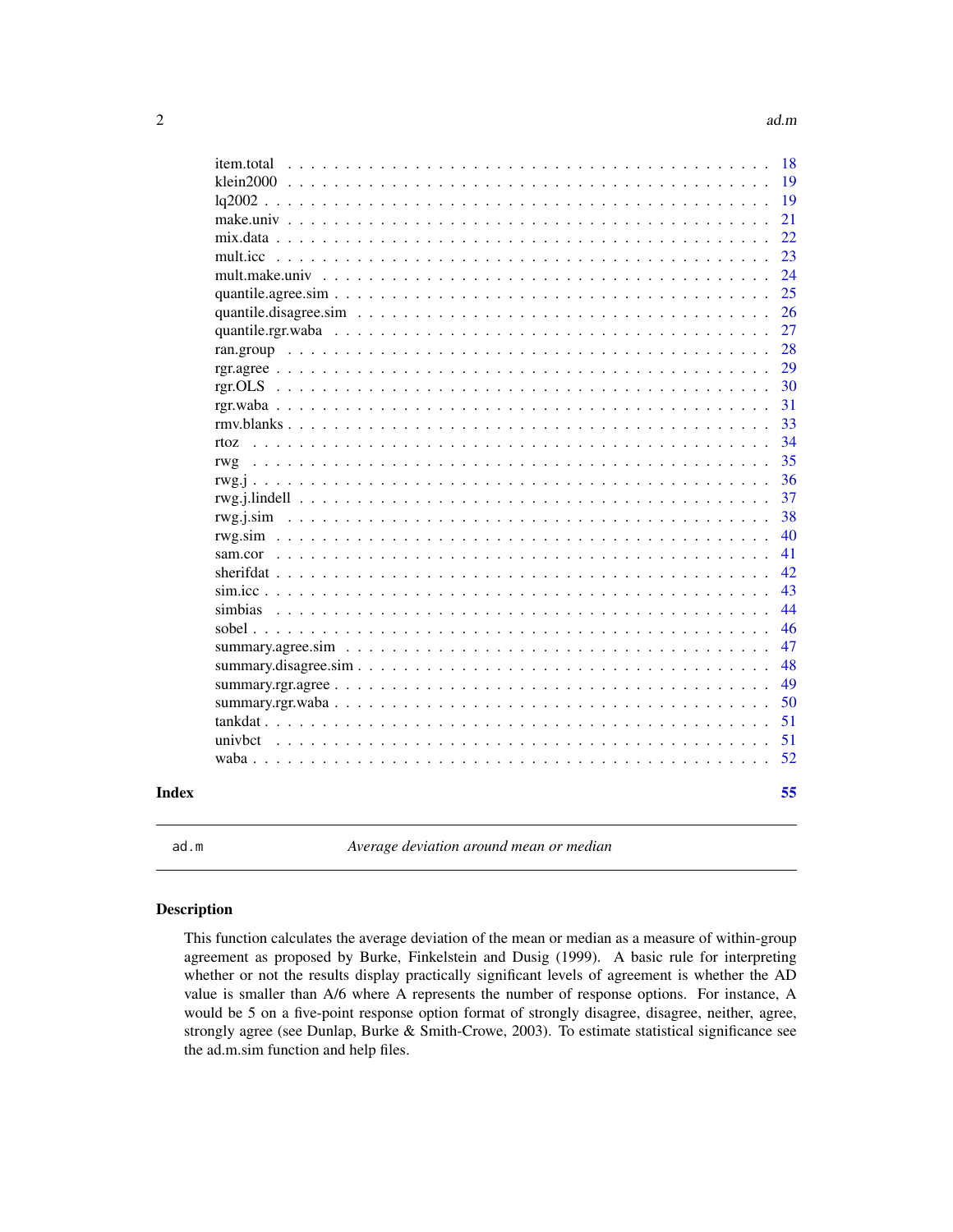#### <span id="page-2-0"></span> $ad.m$  3

# Usage

ad.m(x, grpid, type="mean")

# Arguments

| X     | A vector representing a single item or a matrix representing a scale of interest.<br>If a matrix, each column of the matrix represents a scale item, and each row<br>represents an individual respondent. |  |  |
|-------|-----------------------------------------------------------------------------------------------------------------------------------------------------------------------------------------------------------|--|--|
| grpid | A vector identifying the groups from which x originated.                                                                                                                                                  |  |  |
| type  | A character string for either the mean or median.                                                                                                                                                         |  |  |

# Value

| grpid | The group identifier                                           |
|-------|----------------------------------------------------------------|
| AD.M  | The average deviation around the mean or median for each group |
| gsize | Group size                                                     |

# Author(s)

Paul Bliese <paul.bliese@moore.sc.edu>

# References

Burke, M. J., Finkelstein, L. M., & Dusig, M. S. (1999). On average deviation indices for estimating interrater agreement. Organizational Research Methods, 2, 49-68.

Dunlap, W. P., Burke, M. J., & Smith-Crowe, K. (2003). Accurate tests of statistical significance for rwg and average deviation interrater agreement indices. Journal of Applied Psychology, 88, 356-362.

# See Also

[ad.m.sim](#page-3-1) [rwg](#page-34-1) [rwg.j](#page-35-1) [rgr.agree](#page-28-1) [rwg.sim](#page-39-1) [rwg.j.sim](#page-37-1)

```
data(bhr2000)
```

```
#Examples for multiple item scales
AD.VAL<-ad.m(bhr2000[,2:12],bhr2000$GRP)
AD.VAL[1:5,]
summary(AD.VAL)
summary(ad.m(bhr2000[,2:12],bhr2000$GRP,type="median"))
```

```
#Example for single item measure
summary(ad.m(bhr2000$HRS,bhr2000$GRP))
```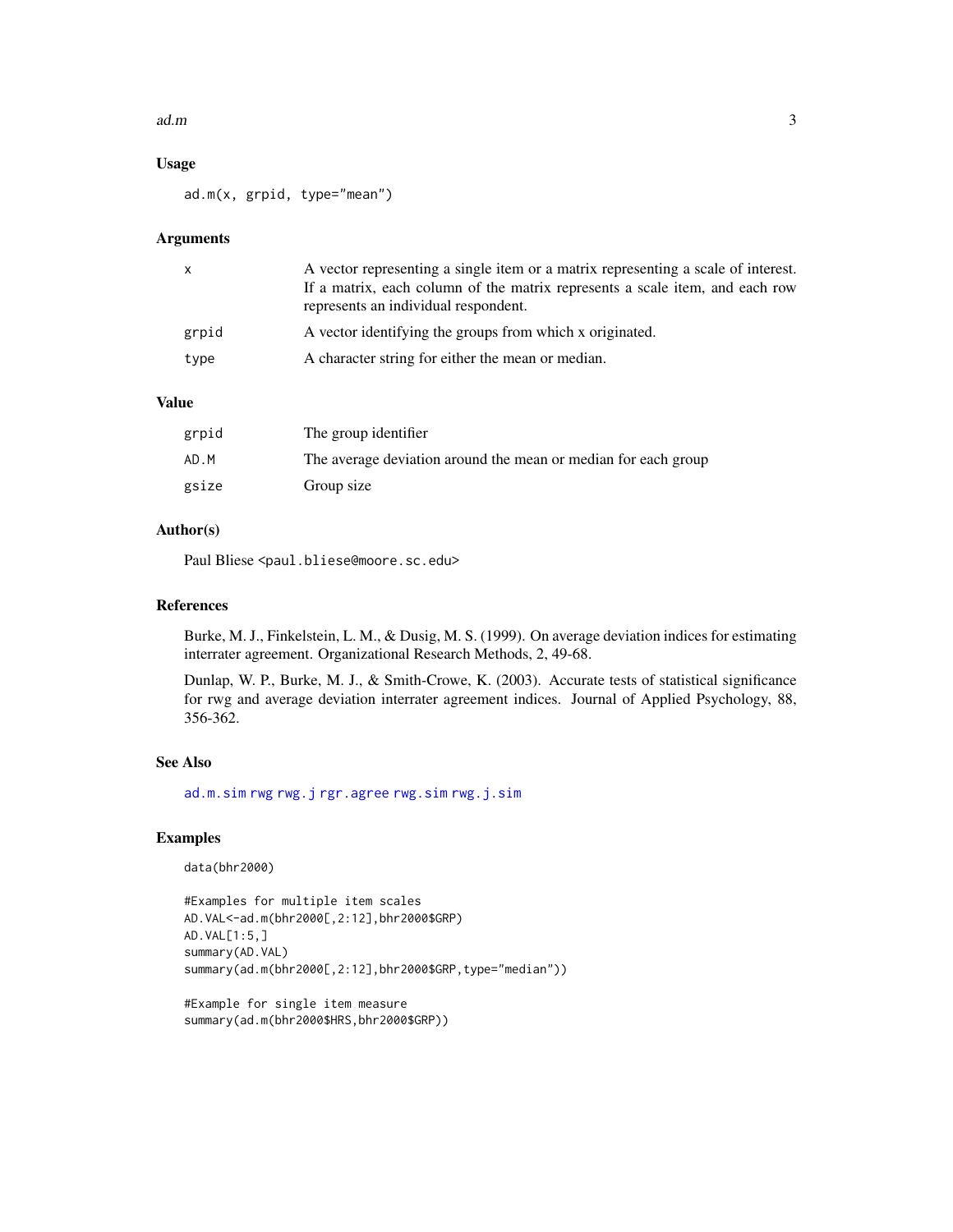<span id="page-3-1"></span><span id="page-3-0"></span>

This function uses procedures detailed in Dunlap, Burke, and Smith-Crowe (2003) and Cohen, Doveh, and Nahum-Shani (2009) to estimate the significance of the average deviation of the mean or median (AD.M). Dunlap et al. proposed a strategy to use Monte Carlo techniques to estimate the significane of single item AD.M measures. Cohen et al., (2009) expanded these ideas to cover multiple item scales, ADM(J), and account for correlations among items. The ad.m.sim function is flexible and covers single item or multiple item measures. In the case of multiple item measures, correlations among items can be included (preferred method) or excluded. If item correlations are provided, the MASS library must also be attached. In the Monte Carlo simulations conducted by both Dunlap et al. (2003) and Cohen et al., (2009), 100,000 repetitions were used. In practice, it will require considerable time to perform 100,000 repititions and in most cases 10,000 should suffice. The examples use 1,000 repetitions simply to speed up the process.

# Usage

ad.m.sim(gsize, nitems=1, nresp, itemcors=NULL, type="mean",nrep)

# **Arguments**

| gsize    | Simulated group size.                                                                                                                                                                                                                                                                         |  |  |
|----------|-----------------------------------------------------------------------------------------------------------------------------------------------------------------------------------------------------------------------------------------------------------------------------------------------|--|--|
| nitems   | Number of items to simulate. The default is 1 for single item measures. If<br>itemcors are provided, this is an optional argument as nitems will be calculated<br>from the correlation matrix, thus it is only necessary for multiple item scales<br>where no correlation matrix is provided. |  |  |
| nresp    | The number of response options on the items. For instance, nresp would equal<br>5 for a 5-point response option of strongly disagree, disagree, neither, agree,<br>strongly agree.                                                                                                            |  |  |
| itemcors | An optional matrix providing correlations among items.                                                                                                                                                                                                                                        |  |  |
| type     | A character string with either "mean" or "median".                                                                                                                                                                                                                                            |  |  |
| nrep     | The number of simulation repetitions.                                                                                                                                                                                                                                                         |  |  |
|          |                                                                                                                                                                                                                                                                                               |  |  |

#### Value

| ad.m      | Simulated estimates of AD.M values for each of the nrep runs.                                                       |  |  |
|-----------|---------------------------------------------------------------------------------------------------------------------|--|--|
| gsize     | Simulated group size.                                                                                               |  |  |
| nresp     | Simulated number of response options.                                                                               |  |  |
| nitems    | Number of items. Either provided in the call (default of 1) or calculated from<br>the correlation matrix, if given. |  |  |
| ad.m.05   | Estimated p=.05 value. Observed values equal to or smaller than this value are<br>considered significant.           |  |  |
| pract.sig | Estimate of practical significance calculated as nresp/6 (see ad.m).                                                |  |  |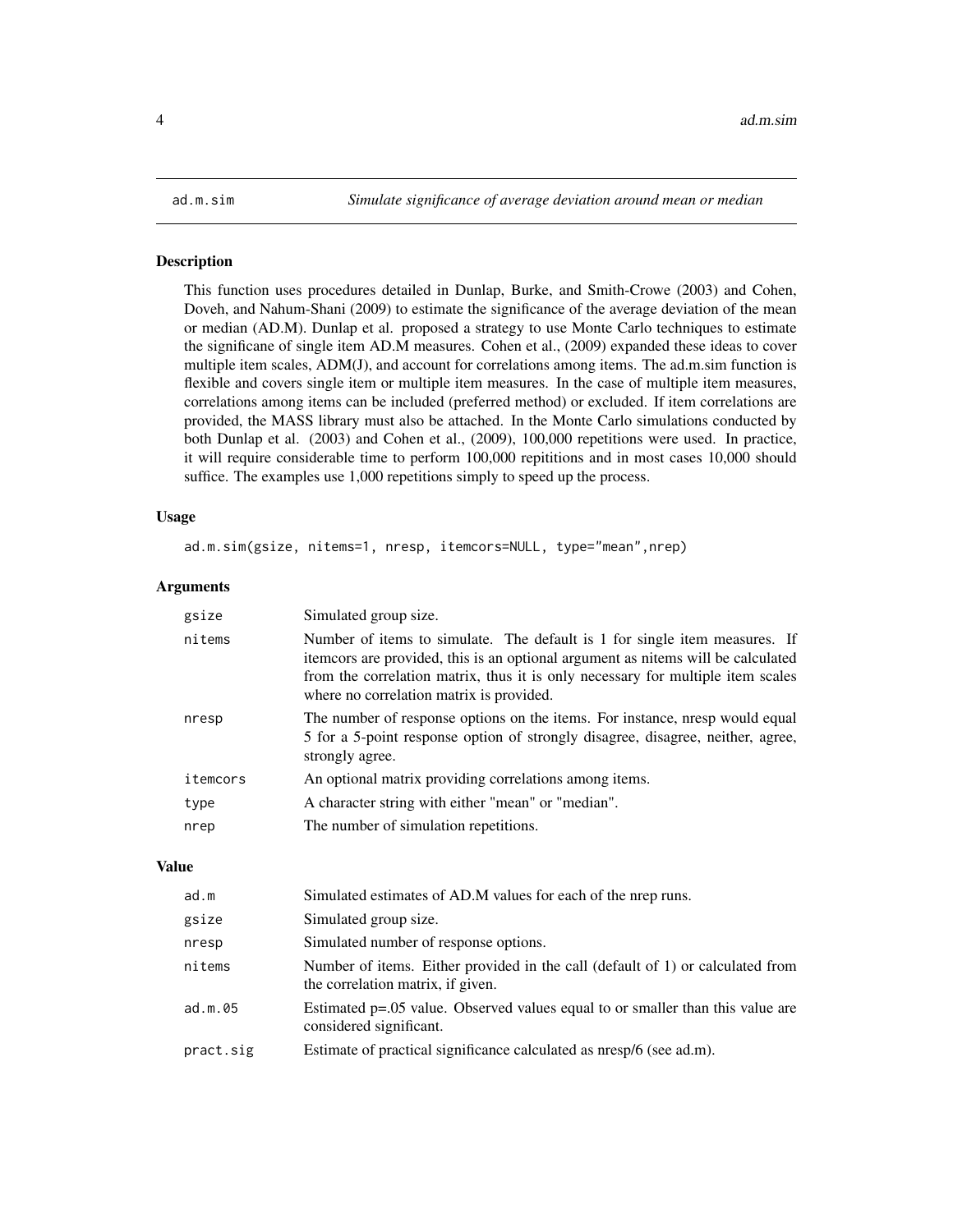# <span id="page-4-0"></span>Author(s)

Paul Bliese <paul.bliese@moore.sc.edu>

#### References

Cohen, A., Doveh, E., & Nahum-Shani, I. (2009). Testing agreement for multi-item scales with the indices rwg(j) and adm(j). Organizational Research Methods, 12, 148-164.

Dunlap, W. P., Burke, M. J., & Smith-Crowe, K. (2003). Accurate tests of statistical significance for rwg and average deviation interrater agreement indices. Journal of Applied Psychology, 88, 356-362.

#### See Also

[ad.m](#page-1-1) [rgr.agree](#page-28-1) [rwg.sim](#page-39-1) [rwg.j.sim](#page-37-1)

# Examples

```
#Example from Dunlap et al. (2003), Table 3. The listed significance
#value (p=.05) for a group of size 5 with a 7-item response format is
#0.64 or less
SIMOUT<-ad.m.sim(gsize=5, nitems=1, nresp=7, itemcors=NULL,
        type="mean", nrep=1000)
summary(SIMOUT)
#Example with a multiple item scale basing item correlations on observed
#correlations among 11 leadership items in the lq2002 data set. Estimate
#in Cohen et al., (2009) is 0.99
library(MASS)
data(lq2002)
SIMOUT<-ad.m.sim(gsize=10, nresp=5, itemcors=cor(lq2002[,3:13]),
       type="mean", nrep=1000)
summary(SIMOUT)
quantile(SIMOUT,c(.05,.10))
```
awg *Brown and Hauenstein (2005) awg agreement index*

#### **Description**

This function calculates the awg index proposed by Brown and Hauenstein (2005). The awg agreement index can be applied to either a single item vector or a multiple item matrix representing a scale. The awg is an analogue to Cohen's kappa. Brown and Hauenstein (pages 177-178) recommend interpreting the awg similarly to how the rwg (James et al., 1984) is commonly interpreted with values of .70 indicating acceptable agreement; values between .60 and .69 as reasonable agreement, and values less than .60 as unacceptable levels of agreement.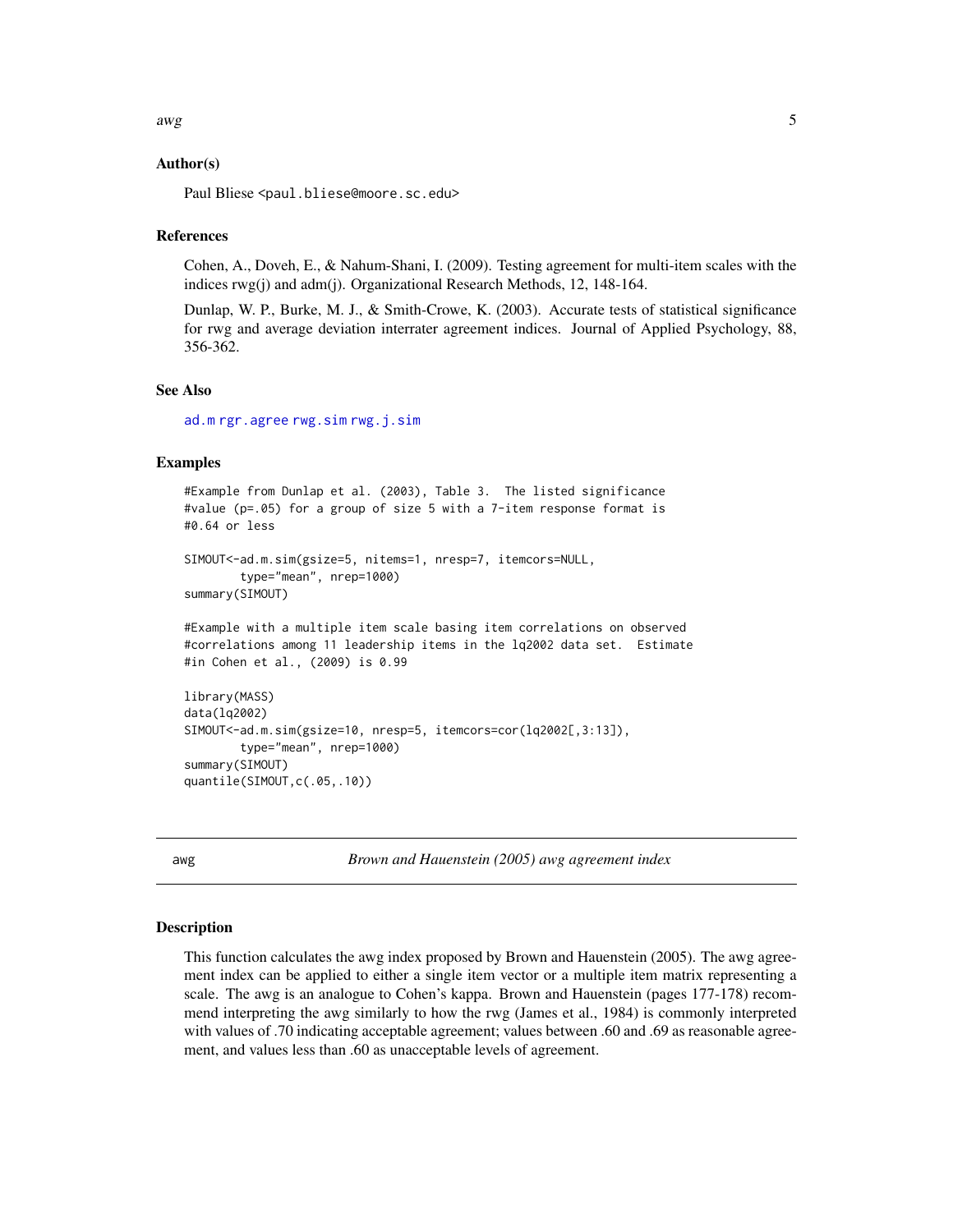<span id="page-5-0"></span>awg(x, grpid, range=c(1,5))

# Arguments

| X     | A vector representing a single item or a matrix representing a scale of interest.<br>If a matrix, each column of the matrix represents a scale item, and each row<br>represents an individual respondent. |
|-------|-----------------------------------------------------------------------------------------------------------------------------------------------------------------------------------------------------------|
| grpid | A vector identifying the groups from which x originated.                                                                                                                                                  |
| range | A vector with the lower and upper response options (e.g., $c(1,5)$ ) for a five-point<br>scale from strongly disagree to strongly agree.                                                                  |

# Value

| grpid   | The group identifier.                                                                                                                                                                                                                                                                                                                                                                                    |
|---------|----------------------------------------------------------------------------------------------------------------------------------------------------------------------------------------------------------------------------------------------------------------------------------------------------------------------------------------------------------------------------------------------------------|
| a.wg    | The awg estimate for each group.                                                                                                                                                                                                                                                                                                                                                                         |
| nitems  | The number of scale items when x is a matrix or dataframe representing a multi-<br>item scale. This value is not returned when x is a vector.                                                                                                                                                                                                                                                            |
| nraters | The number of raters. Given that the awg estimate is based on the sample es-<br>timate of variance with $N-1$ in the denominator, Brown and Hauenstein (2005)<br>contend that awg can be estimated on as few as A-1 raters where A represents<br>the number of response options specified by the range option (5 as the default).<br>Note that in many situations nraters will correspond to group size. |

# Author(s)

Paul Bliese <paul.bliese@moore.sc.edu>

# References

Brown, R. D. & Hauenstein, N. M. A. (2005). Interrater Agreement Reconsidered: An Alternative to the rwg Indices. Organizational Research Methods, 8, 165-184.

Wagner, S. M., Rau, C., & Lindemann, E. (2010). Multiple informant methodology: A critical review and recommendations. Sociological Methods and Research, 38, 582-618.

# See Also

[rwg](#page-34-1) [rwg.j](#page-35-1) [ad.m](#page-1-1)

# Examples

```
data(lq2002)
```

```
#Examples for multiple item scales
awg.out<-awg(lq2002[,3:13],lq2002$COMPID,range=c(1,5))
summary(awg.out)
```
#Example for single item measure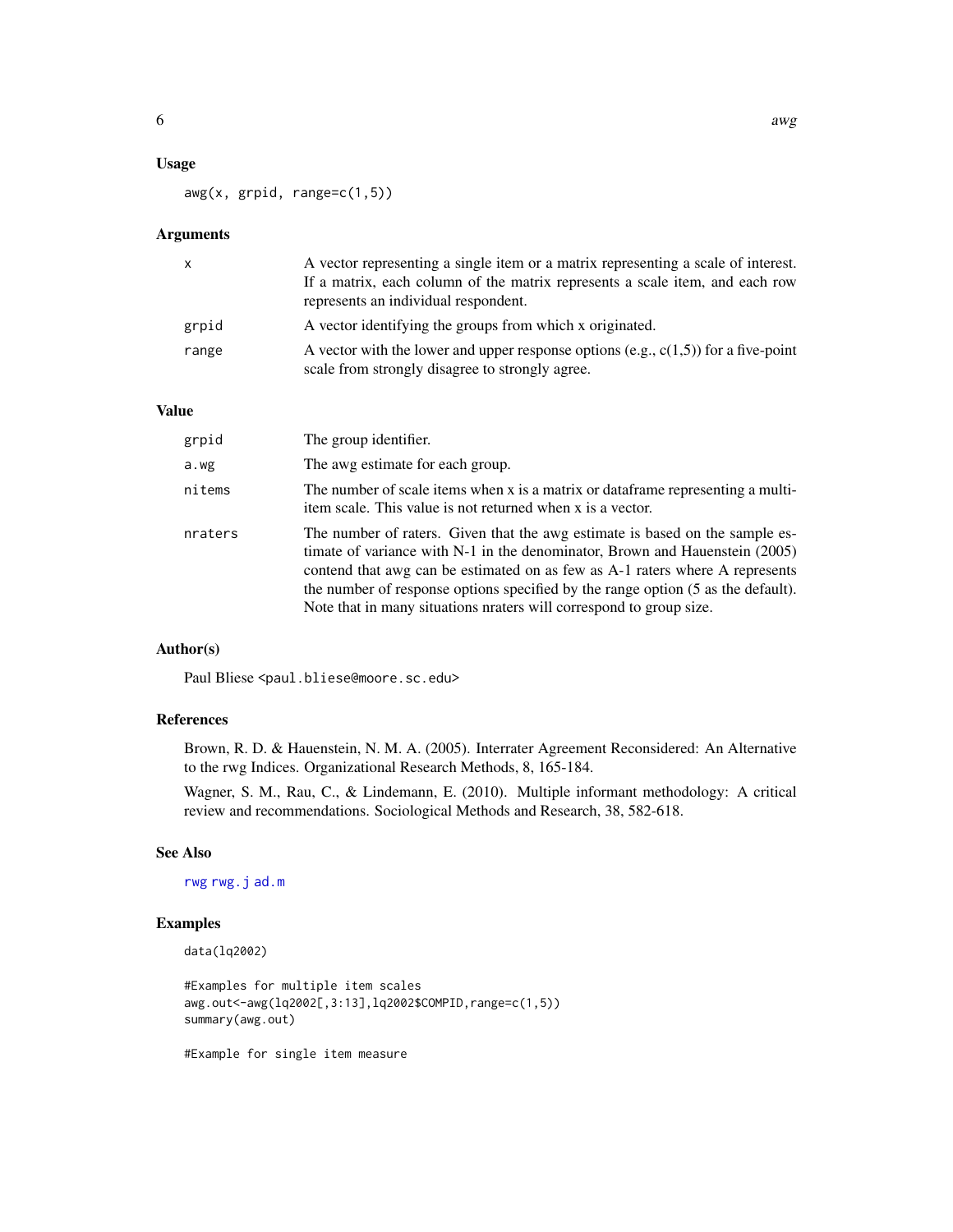#### <span id="page-6-0"></span> $bhr2000$   $7$

awg.out<-awg(lq2002\$LEAD05,lq2002\$COMPID,range=c(1,5)) summary(awg.out)

bh1996 *Data from Bliese and Halverson (1996)*

# Description

This dataset contains the complete data used in Bliese and Halverson (1996). The dataset contains 4 variables. These variables are Cohesion (COHES), Leadership Climate (LEAD), Well-Being (WBEING) and Work Hours (HRS). Each of these variables has two variants – a group mean version that replicates each group mean for every individual, and a within-group version where the group mean is subtracted from each individual response. The group mean version is designated with a G. (e.g., G.HRS), and the within-group version is designated with a W. (e.g., W.HRS).

# Usage

data(bh1996)

#### Format

A data frame with 13 columns and 7,382 observations from 99 groups

| $\left[ 1,1\right]$ | <b>GRP</b>      | numeric | Group Identifier                |
|---------------------|-----------------|---------|---------------------------------|
| $[$                 | <b>COHES</b>    | numeric | Cohesion                        |
| $[$                 | <b>G.COHES</b>  | numeric | Average Group Cohesion          |
| [4]                 | <b>W.COHES</b>  | numeric | Group-Mean Centered Cohesion    |
| $[$                 | <b>LEAD</b>     | numeric | Leadership                      |
| $[$ 0,6]            | <b>G.LEAD</b>   | numeric | Average Group Leadership        |
| $\left[ 7\right]$   | <b>W.LEAD</b>   | numeric | Group-Mean Centered Leadership  |
| [,8]                | <b>HRS</b>      | numeric | <b>Work Hours</b>               |
| $[$ .9]             | G.HRS           | numeric | <b>Average Group Work Hours</b> |
| $[0.10]$            | W.HRS           | numeric | Group-Mean Centered Work Hours  |
| [,11]               | <b>WBEING</b>   | numeric | Well-Being                      |
| $[,12]$             | <b>G.WBEING</b> | numeric | Average Group Well-Being        |
| [.13]               | <b>W.WBEING</b> | numeric | Group-Mean Centered Well-Being  |
|                     |                 |         |                                 |

# References

Bliese, P. D. & Halverson, R. R. (1996). Individual and nomothetic models of job stress: An examination of work hours, cohesion, and well-being. Journal of Applied Social Psychology, 26, 1171-1189.

bhr2000 *Data from Bliese, Halverson and Rothberg (2000)*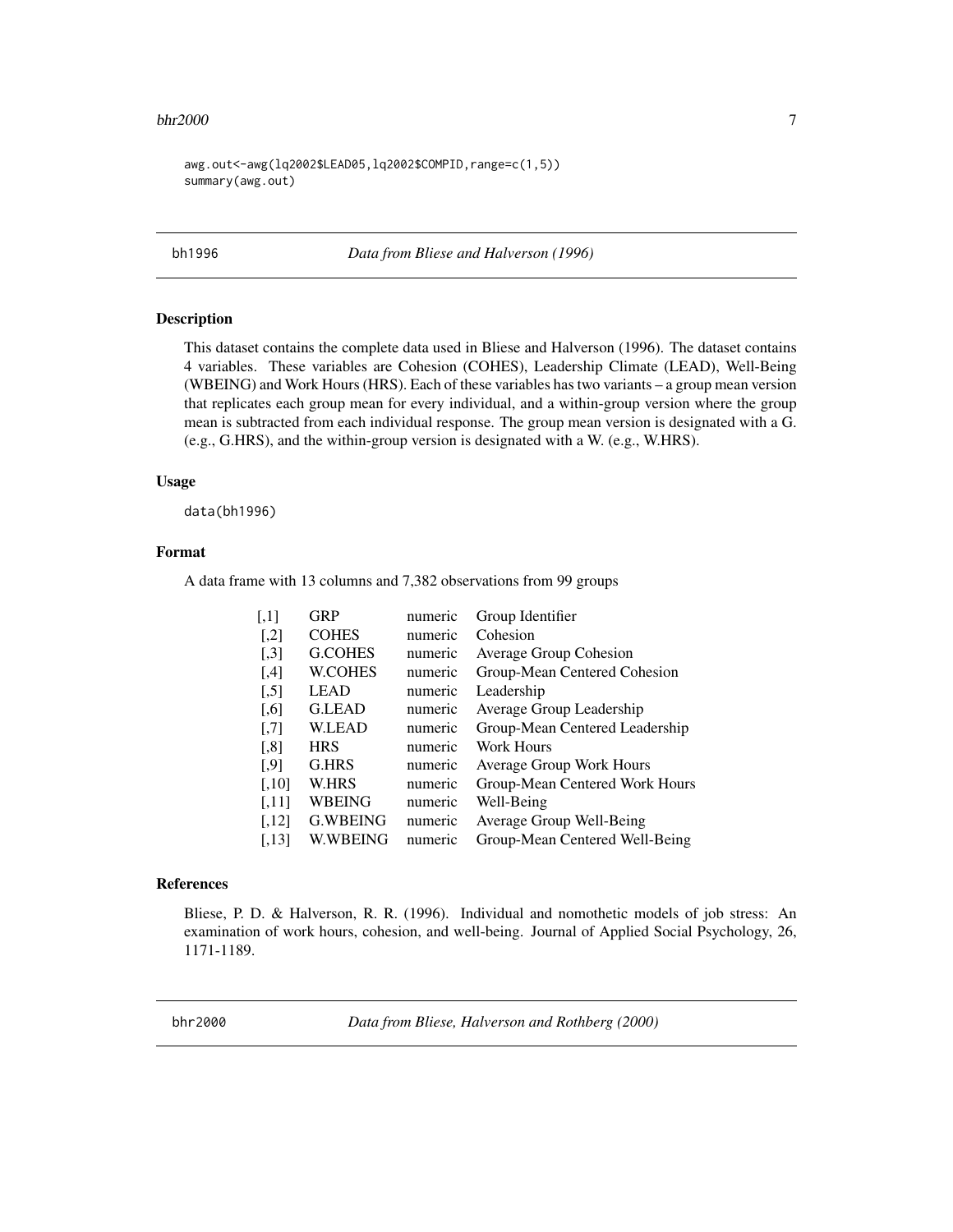<span id="page-7-0"></span>This data set contains the complete data used in Bliese, Halverson & Rotheberg (2000). The data set contains 14 variables with individual ratings of US Army Company leadership, work hours, and the degree to which individuals find comfort from religion. The leadership and workhours variables are subsets of the Bliese and Halveson (1996) data set; however, in the case of leadership, the agree data set contains the 11 items that make up the scale whereas the bh1996 data set contains only the scale score. Most items are on a strongly disagree to strongly agree scale. The RELIG item is on a never to always scale.

#### Usage

data(bhr2000)

#### Format

A data frame with 14 columns and 5,400 observations from 99 groups

| $\left\lceil,1\right\rceil$ | <b>GRP</b>       | numeric | Group Identifier                                                    |
|-----------------------------|------------------|---------|---------------------------------------------------------------------|
| $[$                         | AF06             | numeric | Officers get willing and whole-hearted cooperation                  |
| $\left[ .3 \right]$         | AF07             | numeric | NCOS most always get willing and whole-hearted cooperation          |
| [4]                         | AP12             | numeric | I am impressed by the quality of leadership in this company         |
| $\left[ .5 \right]$         | AP17             | numeric | I would go for help with a personal problem to the chain of command |
| $[0.6]$                     | AP33             | numeric | Officers in this Company would lead well in combat                  |
| $[0.7]$                     | AP34             | numeric | NCOs in this Company would lead well in combat                      |
| $\left[ 0.8\right]$         | AS14             | numeric | My officers are interested in my personal welfare                   |
| $[$ .9]                     | AS15             | numeric | My NCOs are interested in my personal welfare                       |
| $[0.10]$                    | AS16             | numeric | My officers are interested in what I think and feel about things    |
| [.11]                       | AS17             | numeric | My NCOs are intested in what I think and fell about things          |
| [,12]                       | AS <sub>28</sub> | numeric | My chain-of-command works well                                      |
| [.13]                       | <b>HRS</b>       | numeric | How many hours do you usually work in a day                         |
| [.14]                       | <b>RELIG</b>     | numeric | How often do you gain strength of comfort from religious beliefs    |

# References

Bliese, P. D. & Halverson, R. R. (1996). Individual and nomothetic models of job stress: An examination of work hours, cohesion, and well-being. Journal of Applied Social Psychology, 26, 1171-1189.

Bliese, P. D., Halverson, R. R., & Rothberg, J. (2000). Using random group resampling (RGR) to estimate within-group agreement with examples using the statistical language R.

boot.icc *Bootstrap ICC values in 2-level data*

#### Description

Implements a 2-level bootstrap. The bootstrap first draws a sample of level-2 units with replacement, and in a second stage draws a sample of level-1 observations with replacement from the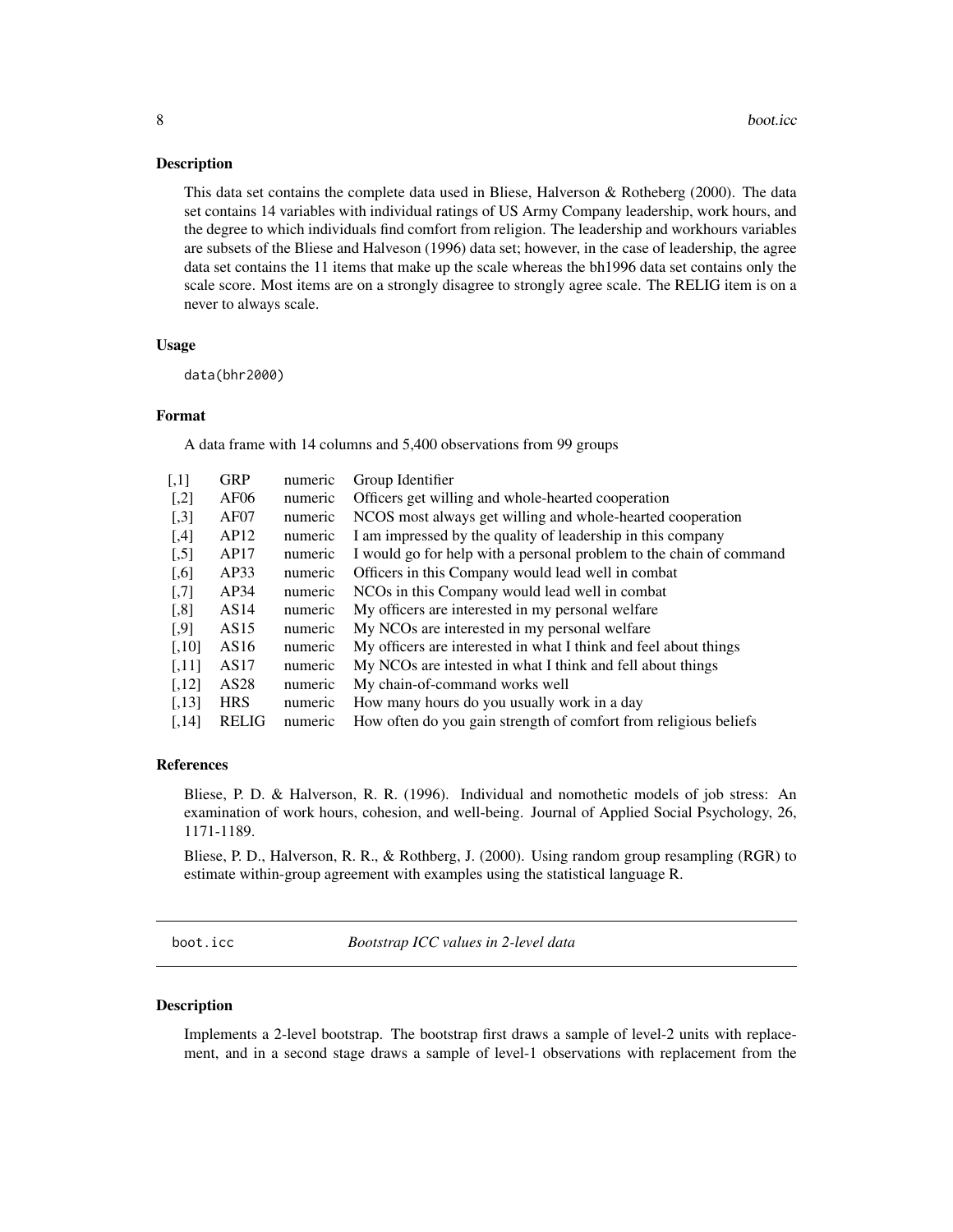#### <span id="page-8-0"></span>boot.icc 9

level-2 units. Following each bootstrap replication, the Intraclass Correlation Coefficient 1 is estimated using the lme function.

#### Usage

boot.icc(x, grpid, nboot, aov.est=FALSE)

# Arguments

| x       | A vector representing the variable upon which to estimate the ICC values.                                                                                                                          |  |  |  |
|---------|----------------------------------------------------------------------------------------------------------------------------------------------------------------------------------------------------|--|--|--|
| grpid   | A vector representing the level-2 unit identifier.                                                                                                                                                 |  |  |  |
| nboot   | The number of bootstrap iterations. Computational demands underlying a 2-<br>level bootstrap are heavy, so the examples use 100; however, the number of<br>interations should generally be 10,000. |  |  |  |
| aov.est | An option to estimate the ICC using aov.                                                                                                                                                           |  |  |  |

# Value

Provides ICC(1) estimates for each bootstrap draw.

#### Author(s)

Paul Bliese <paul.bliese@moore.sc.edu>

# References

Bliese, P. D. (2000). Within-group agreement, non-independence, and reliability: Implications for data aggregation and analysis. In K. J. Klein & S. W. Kozlowski (Eds.), Multilevel Theory, Research, and Methods in Organizations (pp. 349-381). San Francisco, CA: Jossey-Bass, Inc.

#### See Also

[ICC1](#page-15-1) [ICC2](#page-16-1)

# Examples

```
## Not run:
data(bh1996)
ICC.OUT<-boot.icc(bh1996$WBEING,bh1996$GRP,100)
quantile(ICC.OUT,c(.025,.975))
```
## End(Not run)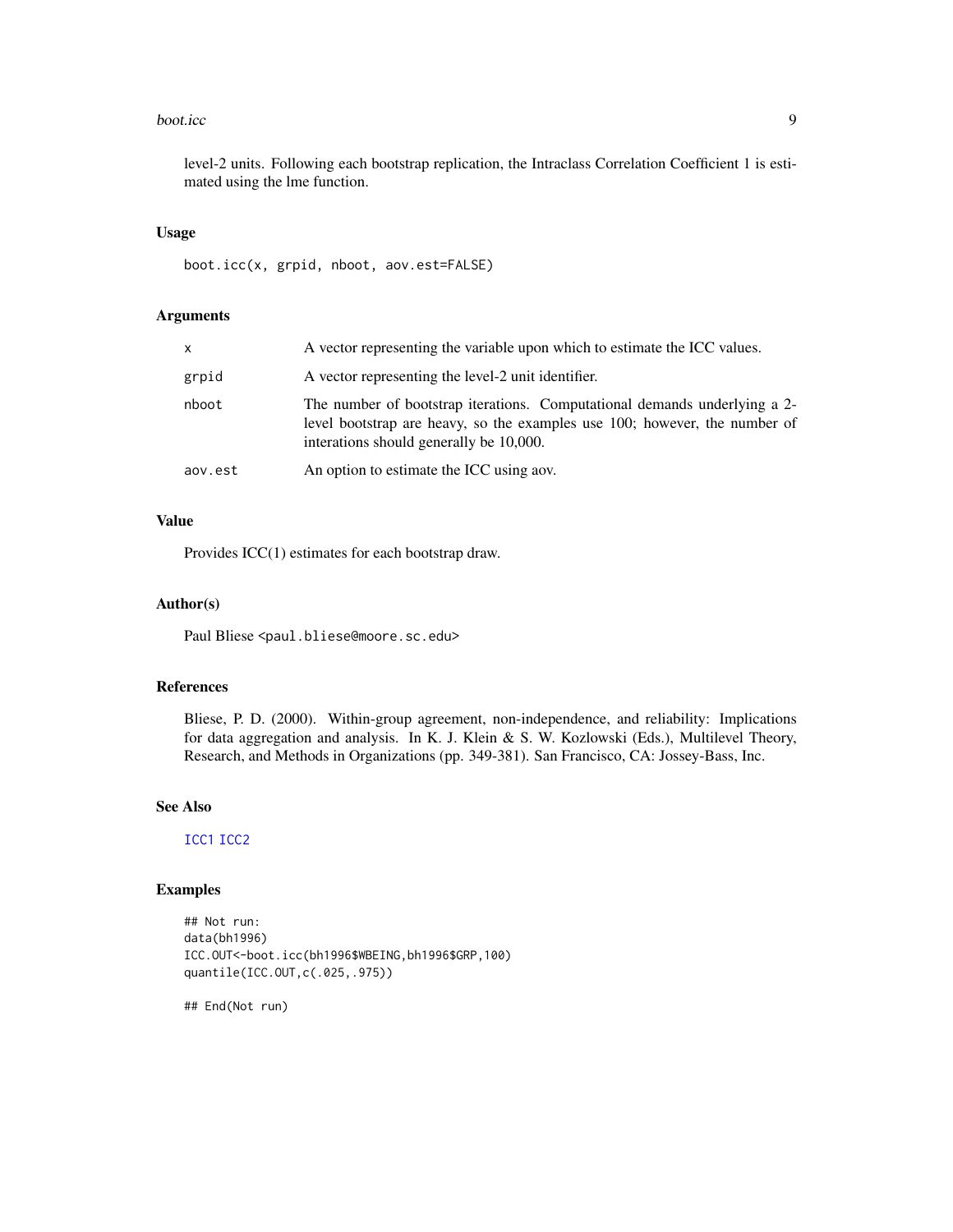<span id="page-9-0"></span>

This data set contains the complete data used in Chen (2005). Chen (2005) examined newcomer adaptation in 65 project teams. The level of analysis was the team-level. In the study, team leaders assessed the initial team performance (TMPRF) at time 1 and then assessed newcomer performance over three additional time points (NCPRF.T1, NCPRF.T2, NCPRF.T3). Initial team expectations (TMEXP) and initial newcomer empowerment (NCEMP) were also assessed and modeled, but were not analyzed as repeated measures. To specify the Table 2 model in Chen (2005), these data need to be converted to univariate or stacked form (see the make.univ function). Using the default values of make.univ and creating a dataframe called chen2005.univ, the specific lme model is lme(MULTDV~NCEMP\*TIME+TMEXP\*TIME+TMPRF\*TIME,random=~TIME|ID,chen2005.univ)

#### Usage

data(chen2005)

#### Format

A data frame with 7 columns and 65 team-level observations

| $\left[ .11 \right]$ | ID           | numeric Team Identifier                                          |
|----------------------|--------------|------------------------------------------------------------------|
| $\left[ .2 \right]$  | <b>TMPRF</b> | numeric Initial Team Performance (time 1 in article)             |
| $\left[ .3 \right]$  | TMEXP        | numeric Team Expectations (time 1 in article)                    |
| [4]                  | NCEMP        | numeric Initial Newcomer Empowerment (time 2 in article)         |
| $\left[ .5 \right]$  |              | NCPRF.T1 numeric Newcomer Performance Time 1 (time 2 in article) |
| $\Gamma$ .61         |              | NCPRF.T2 numeric Newcomer Performance Time 2 (time 3 in article) |
| $\left[ .7 \right]$  |              | NCPRF.T3 numeric Newcomer Performance Time 3 (time 4 in article) |

#### References

Chen, G.(2005). Newcomer adaptation in team: Multilevel antecedents and outcomes. Academy of Management Journal, 48, 101-116.

| cohesion | Five cohesion ratings from 11 individuals nested in 4 platoons in 2 |
|----------|---------------------------------------------------------------------|
|          | <i>larger units</i>                                                 |

#### Description

This data set contains five cohesion measures provided by 11 individuals. The individuals providing the measures are members of four platoons further nested within two larger units. This data file is used for demonstative purposes in the document "Multilevel Modeling in R" that accompanies this package.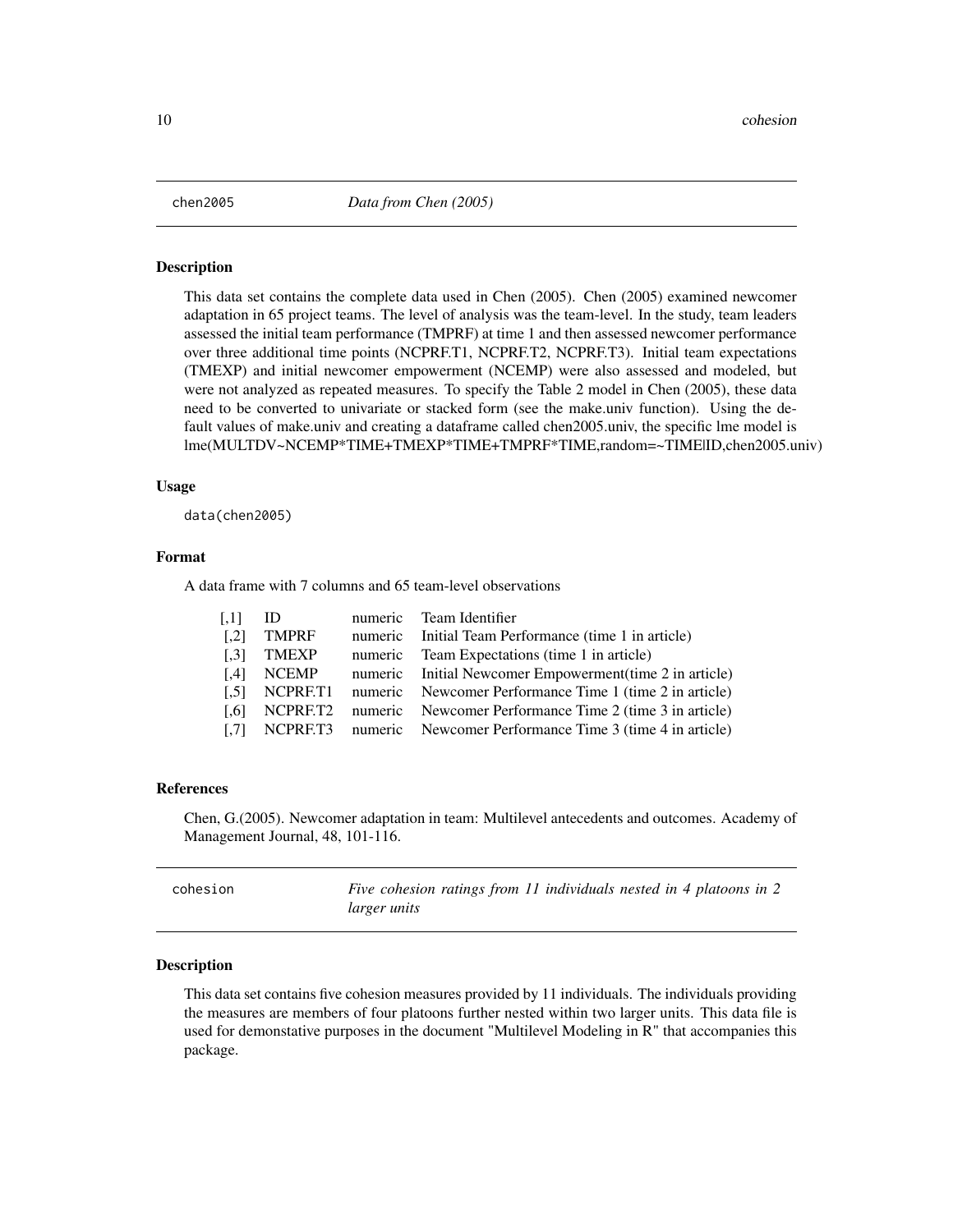#### <span id="page-10-0"></span>cordif the condition of the condition of the condition of the condition of the condition of the condition of the condition of the condition of the condition of the condition of the condition of the condition of the conditi

# Usage

data(cohesion)

# Format

A data frame with 7 columns and 11 observations

| $\left[ .1 \right]$ | <b>UNIT</b>       | numeric Higher-level Unit Identifier   |
|---------------------|-------------------|----------------------------------------|
| $\lceil .2 \rceil$  | <b>PLATOON</b>    | numeric Lower-level Platoon Identifier |
| $\left[ .3 \right]$ | COH <sub>01</sub> | numeric First Cohesion Variable        |
| [4]                 | COH <sub>02</sub> | numeric Second Cohesion Variable       |
| $\left[ .5 \right]$ | COH <sub>03</sub> | numeric Third Cohesion Variable        |
| $\lceil .6 \rceil$  | COH04             | numeric Fourth Cohesion Variable       |
| $\left[ .7\right]$  | COH <sub>05</sub> | numeric Fifth Cohesion Variable        |
|                     |                   |                                        |

<span id="page-10-1"></span>

| × |  |
|---|--|

Estimate whether two independent correlations differ

# Description

This function tests for statistical differences between two independent correlations using the formula provided on page 54 of Cohen & Cohen (1983). The function returns a z-score estimate.

#### Usage

cordif(rvalue1,rvalue2,n1,n2)

# Arguments

| rvalue1        | Correlation value from first sample.       |
|----------------|--------------------------------------------|
| rvalue2        | Correlation value from second sample.      |
| n1             | The sample size of the first correlation.  |
| n <sub>2</sub> | The sample size of the second correlation. |

# Value

Produces a single value, the z-score for the differences between the correlations.

# Author(s)

Paul Bliese <paul.bliese@moore.sc.edu>

# References

Cohen, J. & Cohen, P. (1983). Applied multiple regression/correlation analysis for the behavioral sciences (2nd Ed.). Hillsdale, NJ: Lawrence Erlbaum Associates.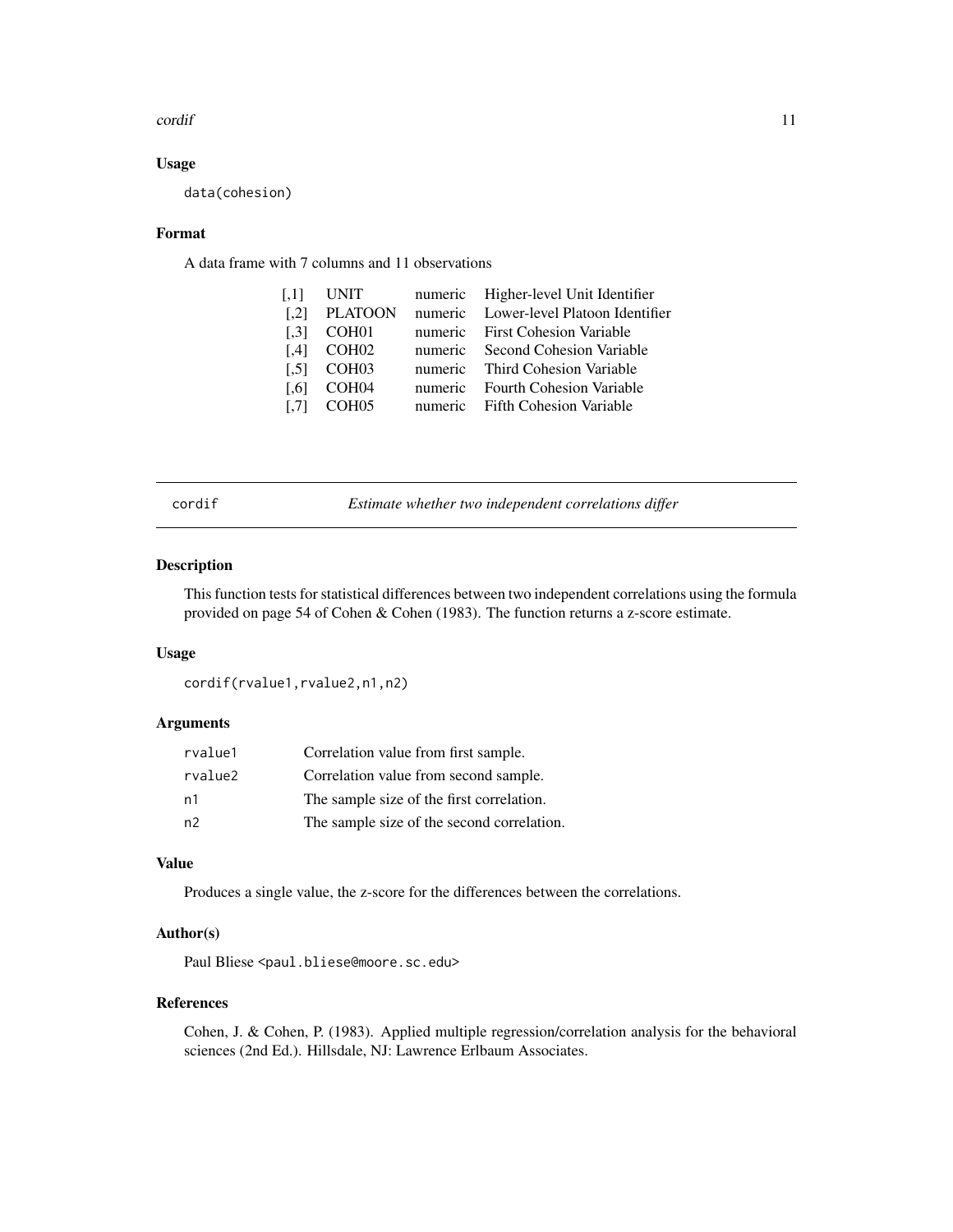# <span id="page-11-0"></span>See Also

[rtoz](#page-33-1) [cordif.dep](#page-11-1)

# Examples

cordif(rvalue1=.51,rvalue2=.71,n1=123,n2=305)

<span id="page-11-1"></span>cordif.dep *Estimate whether two dependent correlations differ*

#### Description

This function tests for statistical differences between two dependent correlations using the formula provided on page 56 of Cohen & Cohen (1983). The function returns a t-value, the DF and the p-value.

#### Usage

cordif.dep(r.x1y,r.x2y,r.x1x2,n)

# Arguments

| r.x1v       | The correlation between x1 and y where y is typically the outcome variable.         |
|-------------|-------------------------------------------------------------------------------------|
| $r$ . $x2y$ | The correlation between x2 and y where y is typically the outcome variable.         |
| r. x1x2     | The correlation between $x1$ and $x2$ (the correlation between the two predictors). |
| n           | The sample size.                                                                    |

# Value

Returns three values. A t-value, DF and p-value.

# Author(s)

Paul Bliese <paul.bliese@moore.sc.edu>

# References

Cohen, J. & Cohen, P. (1983). Applied multiple regression/correlation analysis for the behavioral sciences (2nd Ed.). Hillsdale, nJ: Lawrence Erlbaum Associates.

#### See Also

[cordif](#page-10-1)

# Examples

cordif.dep(r.x1y=.30,r.x2y=.60,r.x1x2=.10,n=305)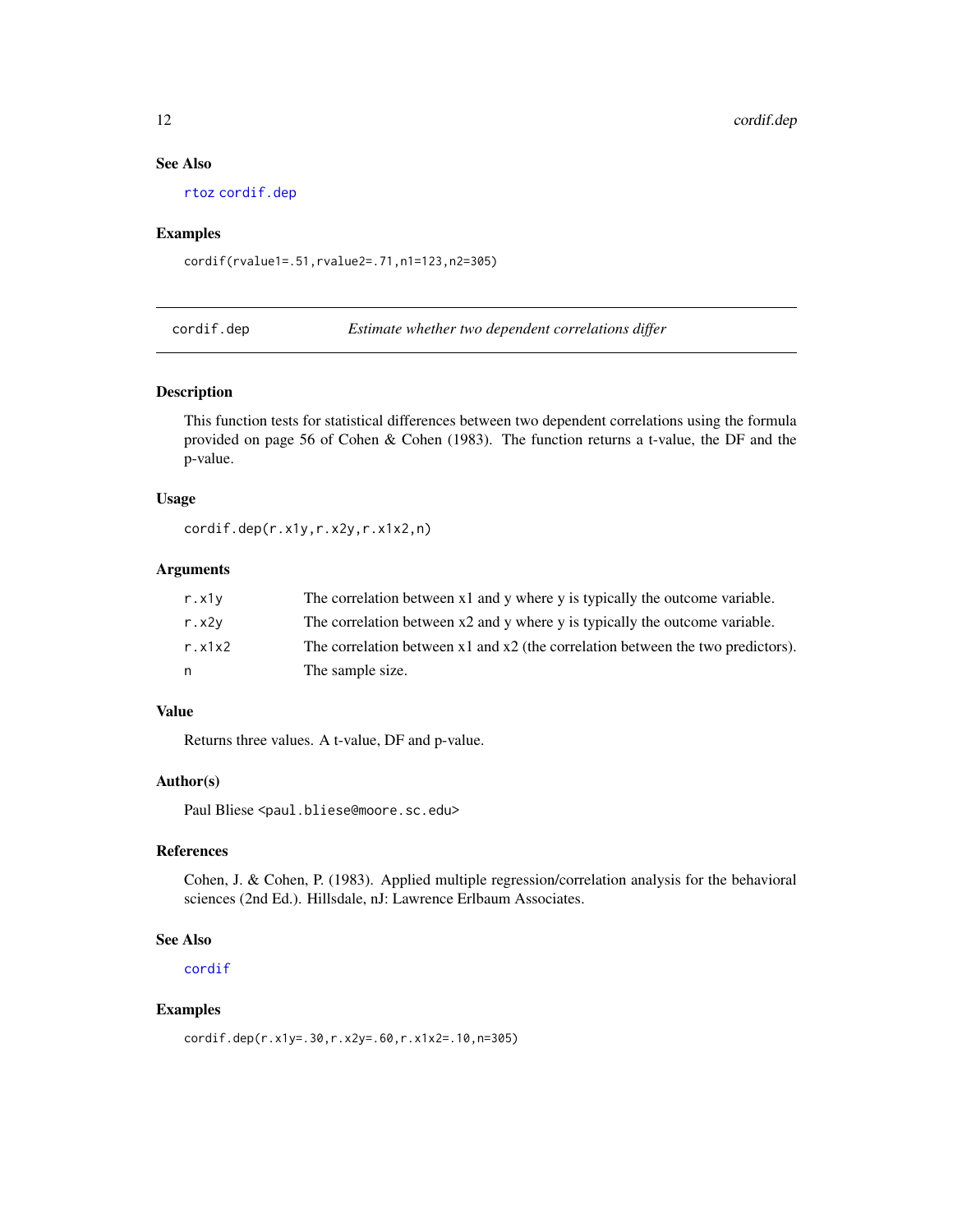<span id="page-12-1"></span><span id="page-12-0"></span>

This function calculates the Cronbach's Alpha estimate of reliability for a multi-item scale.

# Usage

cronbach(items)

# Arguments

| items | An matrix or data frame where each column represents an item in a multi-item |
|-------|------------------------------------------------------------------------------|
|       | scale.                                                                       |

# Value

| Alpha | Estimate of Cronbach's Alpha.                                |
|-------|--------------------------------------------------------------|
| N     | The number of observations on which the Alpha was estimated. |

# Author(s)

Paul Bliese <paul.bliese@moore.sc.edu>

# References

Cronbach L. J. (1951) Coefficient Alpha and the internal structure of tests. Psychometrika, 16,297- 334

# See Also

# [cronbach](#page-12-1)

```
data(bhr2000)
cronbach(bhr2000[,2:11])
```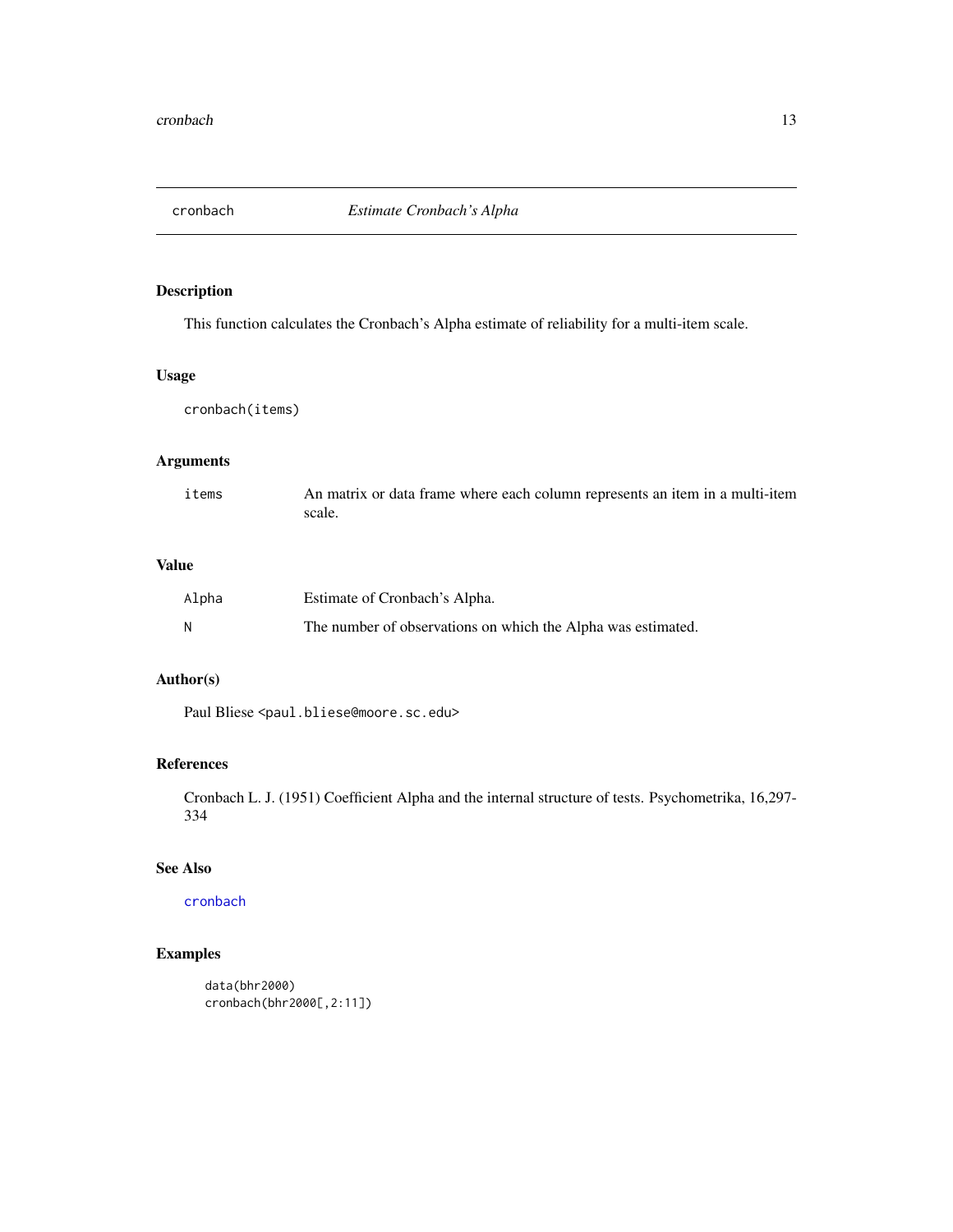<span id="page-13-0"></span>This function calculates the group-mean reliability from a linear mixed effects (lme) model. If group sizes are identical, the group-mean reliabilty estimate equals the ICC(2) estimate from an ANOVA model. When group sizes differ, however, a group-mean reliability estimate is calculated for each group based on the group size. The group-mean reliability estimate for each group is based upon the Spearman-Brown formula, the overall ICC, and group size for each group.

#### Usage

GmeanRel(object)

# Arguments

| object | A Linear Mixed Effect (lme) object. |  |
|--------|-------------------------------------|--|
|--------|-------------------------------------|--|

# Value

| ICC.    | Intraclass Correlation Coefficient                                      |
|---------|-------------------------------------------------------------------------|
| Group   | A vector containing all the group names.                                |
| GrpSize | A vector containing all the group sizes.                                |
| MeanRel | A vector containing the group-mean reliability estimate for each group. |

# Author(s)

Paul Bliese <paul.bliese@moore.sc.edu>

# References

Bliese, P. D. (2000). Within-group agreement, non-independence, and reliability: Implications for data aggregation and Analysis. In K. J. Klein & S. W. Kozlowski (Eds.), Multilevel Theory, Research, and Methods in Organizations (pp. 349-381). San Francisco, CA: Jossey-Bass, Inc.

Bartko, J.J. (1976). On various intraclass correlation reliability coefficients. Psychological Bulletin, 83, 762-765.

#### See Also

# [ICC1](#page-15-1) [ICC2](#page-16-1) [lme](#page-0-0)

```
data(bh1996)
library(nlme)
tmod<-lme(WBEING~1,random=~1|GRP,data=bh1996)
GmeanRel(tmod)
```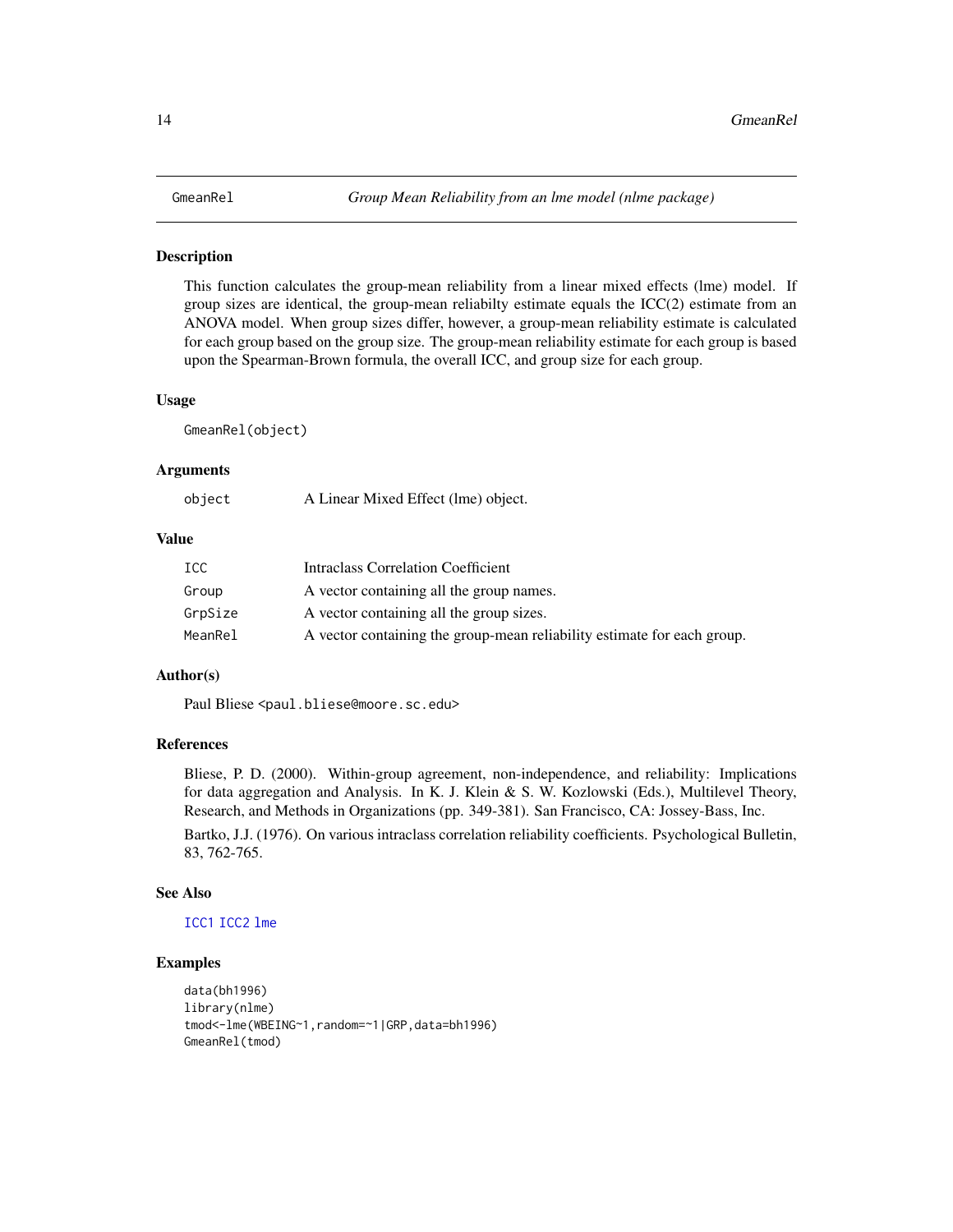<span id="page-14-1"></span><span id="page-14-0"></span>This function uses random group resampling (RGR) to create a distribution of pseudo group means. The pseudo group means are then contrasted with actual group means to provide a visualization of the group-level properties of the data. It is, in essense, a way of visualizing an Intraclass Correlation  $Coefficient - ICC(1)$ .

# Usage

graph.ran.mean(x, grpid, nreps, limits, graph=TRUE, bootci=FALSE)

# Arguments

| x      | The vector representing the construct of interest.                                                                                                                                                                                                                                                                                                                                                                                                                                                                                                    |  |  |
|--------|-------------------------------------------------------------------------------------------------------------------------------------------------------------------------------------------------------------------------------------------------------------------------------------------------------------------------------------------------------------------------------------------------------------------------------------------------------------------------------------------------------------------------------------------------------|--|--|
| grpid  | A vector identifying the groups associated with x.                                                                                                                                                                                                                                                                                                                                                                                                                                                                                                    |  |  |
| nreps  | A number representing the number of random groups to generate. Because<br>groups are created with the exact size characteristics of the actual groups, the<br>total number of pseudo groups created may be calculated as nreps * Number<br>Actual Groups. The value chosen for nreps only affects the smoothness of the<br>pseudo group line – values greater than 25 should provide sufficiently smooth<br>lines. Values of 1000 should be used if the bootci option is TRUE although only<br>25 are used in the example to reduce computation time. |  |  |
| limits | Controls the upper and lower limits of the y-axis on the plot. The default is to<br>set the limits at the 10th and 90th percentiles of the raw data. This option only<br>affects how the data is plotted.                                                                                                                                                                                                                                                                                                                                             |  |  |
| graph  | Controls whether or not a plot is returned. If graph=FALSE, the program returns<br>a data frame with two columns. The first column contains the sorted means from<br>the actual groups, and the second column contains the sorted means from the<br>pseudo groups. This can be useful for plotting results in other programs.                                                                                                                                                                                                                         |  |  |
| bootci | Determines whether approximate 95 percent confidence interval estimates are<br>calculated and plotted. If bootci is TRUE, the nreps option should be 1000 or<br>more.                                                                                                                                                                                                                                                                                                                                                                                 |  |  |
|        |                                                                                                                                                                                                                                                                                                                                                                                                                                                                                                                                                       |  |  |

# Value

Produces either a plot (graph=TRUE) or a data.frame (graph=FALSE)

# Author(s)

Paul Bliese <paul.bliese@moore.sc.edu>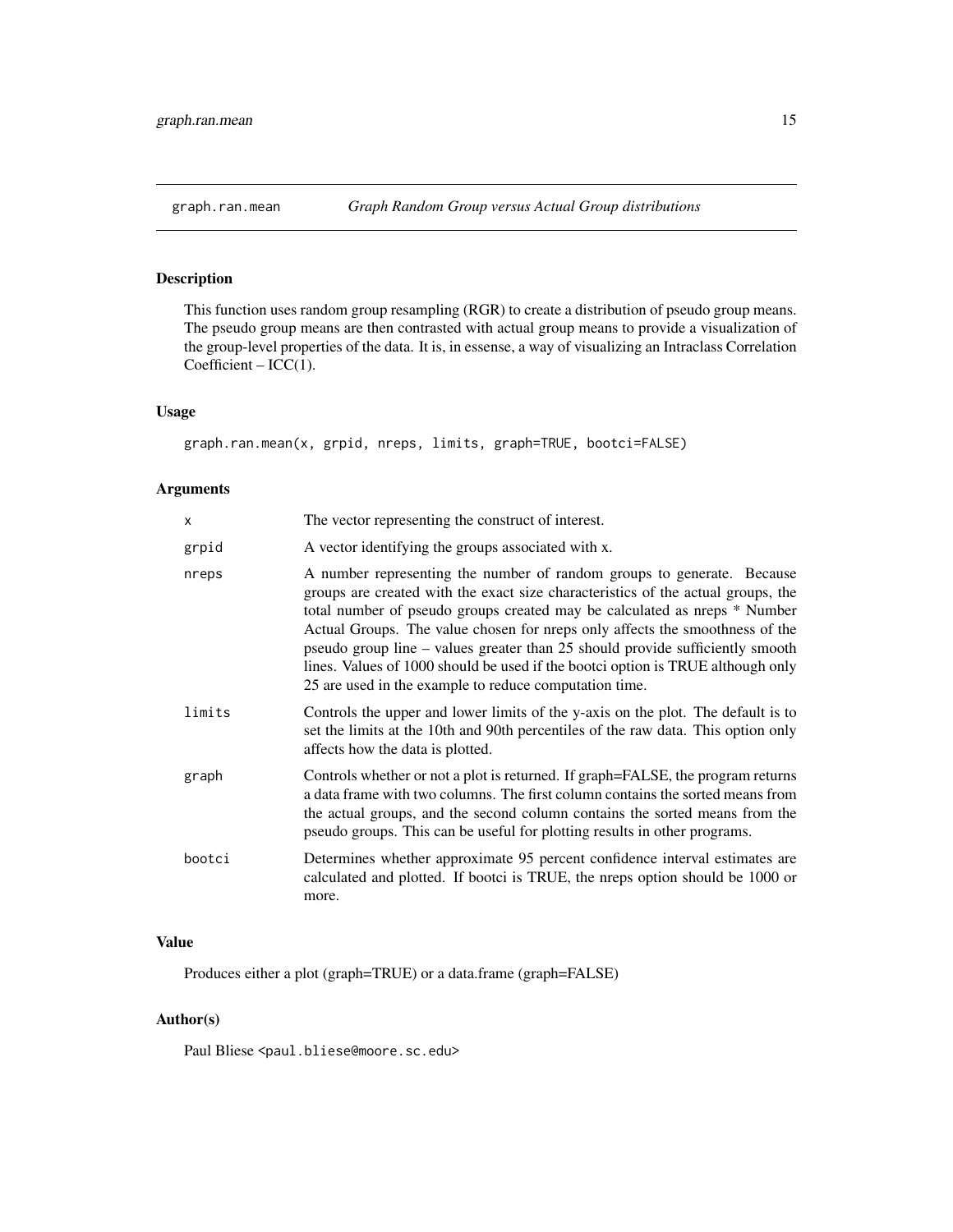#### <span id="page-15-0"></span>References

Bliese, P. D., & Halverson, R. R. (2002). Using random group resampling in multilevel research. Leadership Quarterly, 13, 53-68.

# See Also

[ICC1](#page-15-1) [mix.data](#page-21-1)

# Examples

data(bh1996)

# with the bootci=TRUE option, nreps should be 1000 or more. The value # of 25 is used in the example to reduce computation time

with(bh1996,graph.ran.mean(HRS,GRP,limits=c(8,16),nreps=25, bootci=TRUE))

```
GRAPH.DAT<-graph.ran.mean(bh1996$HRS,bh1996$GRP,limits=c(8,16),nreps=25,
           graph=FALSE)
```
<span id="page-15-1"></span>ICC1 *Function to Estimate Intraclass Correlation Coefficient 1 or ICC(1) from an aov model*

#### Description

This function calculates the Intraclass Correlation Coefficient 1 or ICC(1) from an ANOVA model. This value is equivalent to the ICC discussed in the random coefficient modeling literature, and represents the amount of individual-level variance that can be "explained" by group membership.

#### Usage

ICC1(object)

#### Arguments

object An ANOVA (aov) object from an one-way analysis of variance.

# Value

Provides an estimate of ICC(1) for the sample.

# Author(s)

Paul Bliese <paul.bliese@moore.sc.edu>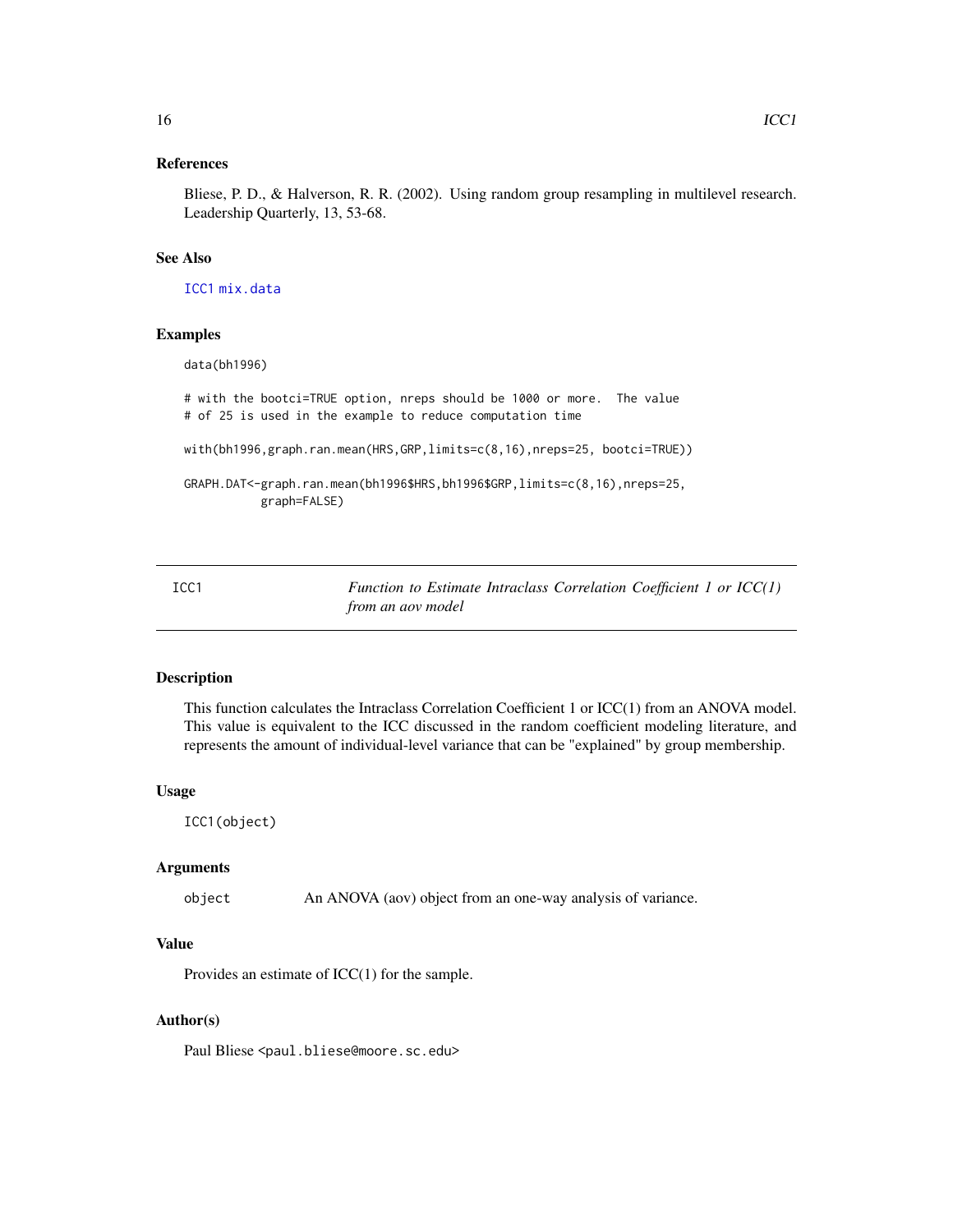# <span id="page-16-0"></span> $\text{ICC2}$  and  $\text{ICC2}$  and  $\text{LOC2}$  and  $\text{LOC2}$  and  $\text{LOC2}$  and  $\text{LOC2}$  and  $\text{LOC2}$  and  $\text{LOC2}$  and  $\text{LOC2}$  and  $\text{LOC2}$  and  $\text{LOC2}$  and  $\text{LOC2}$  and  $\text{LOC2}$  and  $\text{LOC2}$  and  $\text{LOC2}$  and  $\text{LOC2}$  and  $\text{LOC2}$  and

# References

Bliese, P. D. (2000). Within-group agreement, non-independence, and reliability: Implications for data aggregation and Analysis. In K. J. Klein & S. W. Kozlowski (Eds.), Multilevel Theory, Research, and Methods in Organizations (pp. 349-381). San Francisco, CA: Jossey-Bass, Inc.

Bartko, J.J. (1976). On various intraclass correlation reliability coefficients. Psychological Bulletin, 83, 762-765.

#### See Also

[ICC2](#page-16-1) [aov](#page-0-0)

# Examples

```
data(bh1996)
hrs.mod<-aov(HRS~as.factor(GRP),data=bh1996)
ICC1(hrs.mod)
```
ICC2 *Function to Estimate Intraclass Correlation Coefficient 2 or ICC(2) from an aov model*

#### Description

This function calculates the Intraclass Correlation Coefficient 2 or ICC(2) from an ANOVA model. This value represents the reliability of the group means.

#### Usage

ICC2(object)

#### Arguments

object An ANOVA (aov) object from an one-way analysis of variance.

# Value

Provides an estimate of ICC(1) for the sample.

#### Author(s)

Paul Bliese <paul.bliese@moore.sc.edu>

# References

Bliese, P. D. (2000). Within-group agreement, non-independence, and reliability: Implications for data aggregation and Analysis. In K. J. Klein & S. W. Kozlowski (Eds.), Multilevel Theory, Research, and Methods in Organizations (pp. 349-381). San Francisco, CA: Jossey-Bass, Inc.

Bartko, J.J. (1976). On various intraclass correlation reliability coefficients. Psychological Bulletin, 83, 762-765.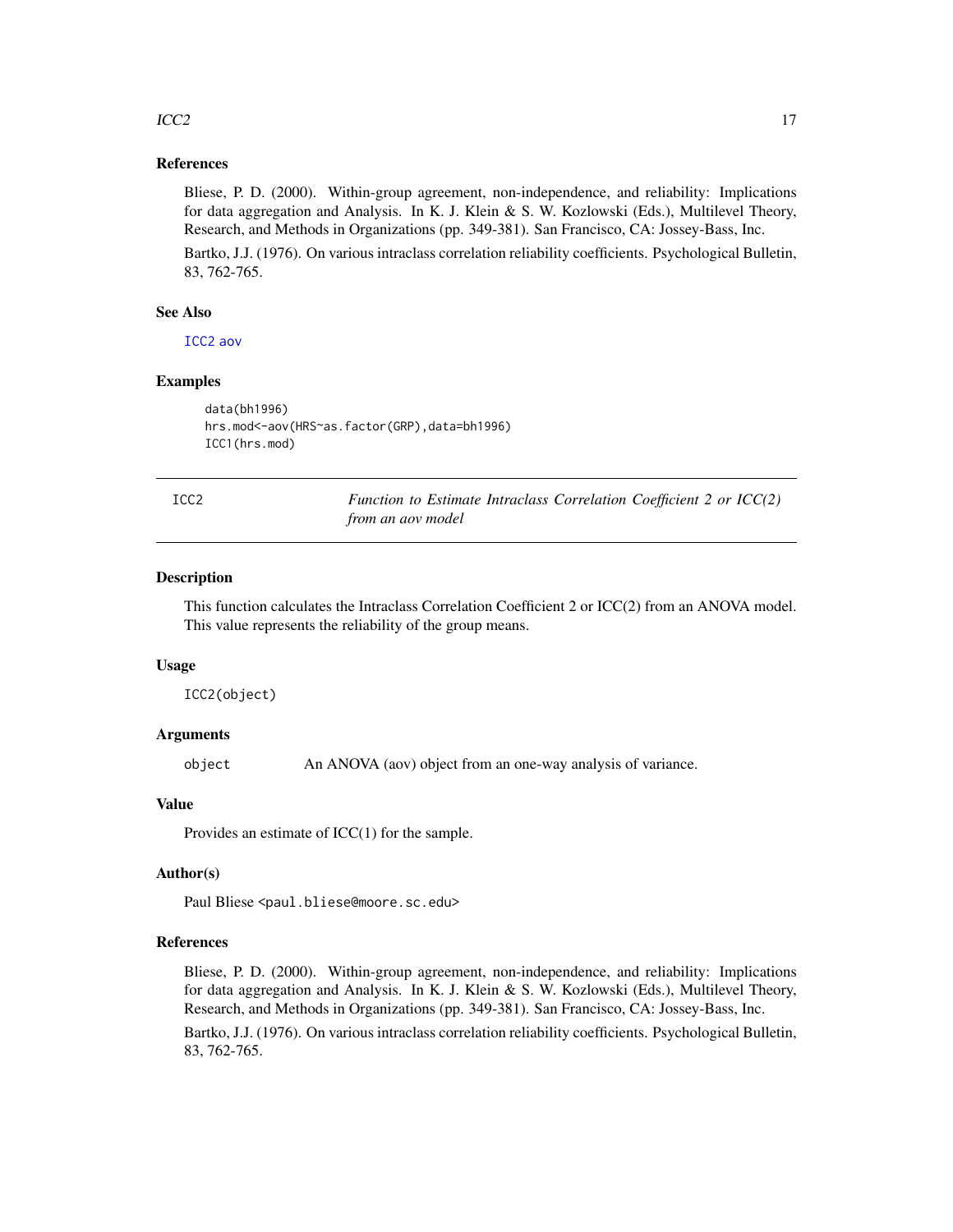# See Also

[ICC1](#page-15-1) [aov](#page-0-0)

# Examples

```
data(bh1996)
hrs.mod<-aov(HRS~as.factor(GRP),data=bh1996)
ICC2(hrs.mod)
```
item.total *Item-total correlations*

# Description

This function calculates item-total correlations in multi-item scales.

#### Usage

item.total(items)

# Arguments

items A matrix or dataframe where each column represents an item in a multi-item scale.

# Value

| Variable   | Variable examined in the reliability analyses.                                            |
|------------|-------------------------------------------------------------------------------------------|
| Item.Total | The item-total correlation.                                                               |
|            | Alpha. Without The Cronbach Alpha reliability estimate of the scale without the variable. |
| N          | The number of observations on which the analyses were calculated.                         |

# Author(s)

Paul Bliese <paul.bliese@moore.sc.edu>

# References

Cronbach L. J. (1951) Coefficient Alpha and the internal structure of tests. Psychometrika, 16,297- 334

# See Also

[cronbach](#page-12-1)

# Examples

data(bhr2000) item.total(bhr2000[,2:11])

<span id="page-17-0"></span>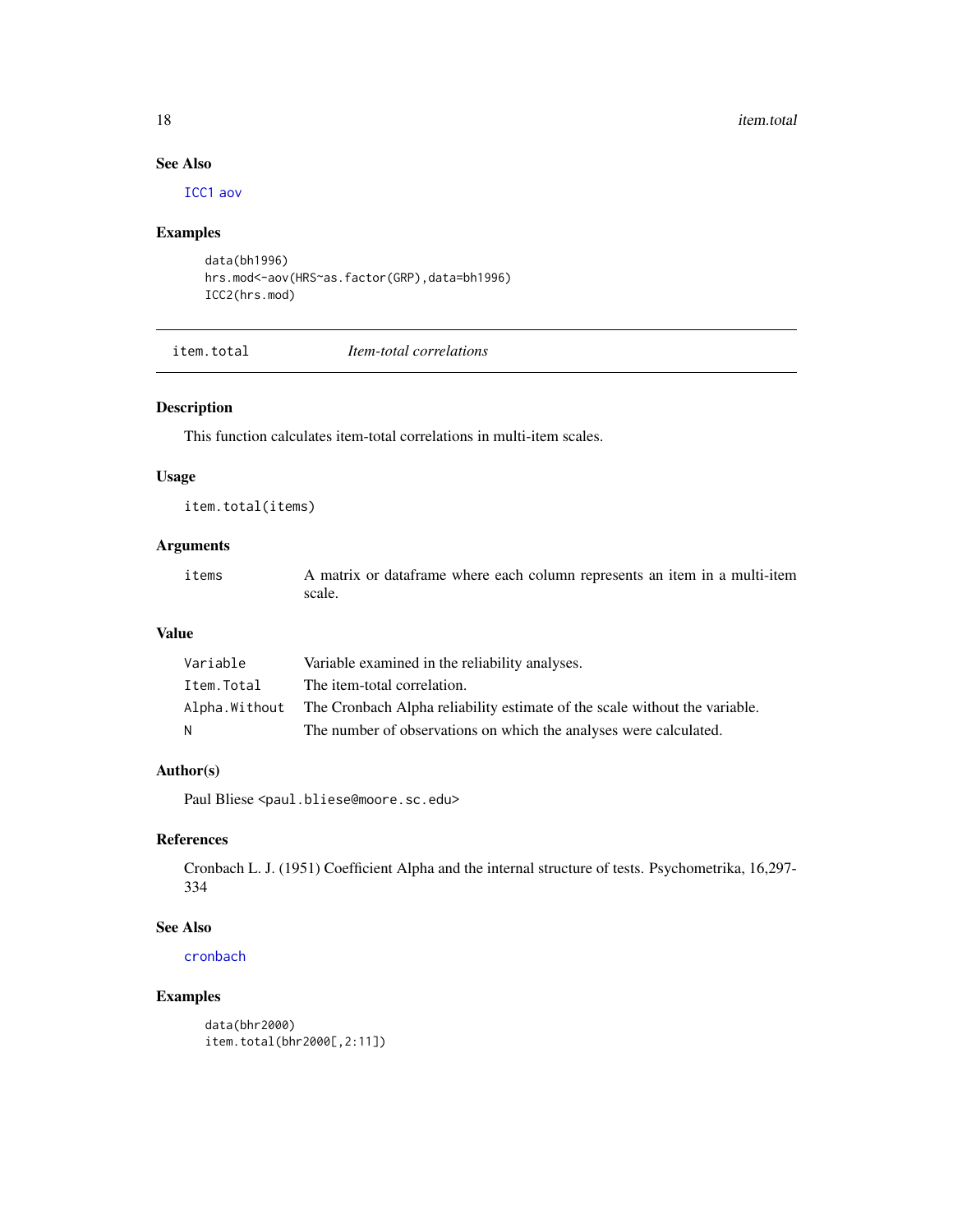<span id="page-18-0"></span>

This data set contains the complete data used in Klein et al. (2000). The Klein et al. chapter uses a simulated data set to compare and contrast WABA, HLM, and Cross-Level Operator Analyses (CLOP). The simulated data set was created by Paul Bliese.

# Usage

data(klein2000)

# Format

A data frame with 9 columns and 750 observations from 50 groups

| $\left[1,1\right]$   | <b>GRPID</b>   | numeric | Group Identifier         |
|----------------------|----------------|---------|--------------------------|
| $\left[ 1,2\right]$  | <b>JOBSAT</b>  | numeric | Job Satisfaction (DV)    |
| $\left[ .3 \right]$  | <b>COHES</b>   | numeric | Cohesion                 |
| [4]                  | <b>POSAFF</b>  | numeric | <b>Positive Affect</b>   |
| $[$                  | <b>PAY</b>     | numeric | Pay                      |
| $\left[ 0.6 \right]$ | <b>NEGLEAD</b> | numeric | Negative Leadership      |
| $\left[ 7\right]$    | <b>WLOAD</b>   | numeric | Workload                 |
| $[$ 8]               | <b>TASKSIG</b> | numeric | <b>Task Significance</b> |
| $\left[ .9\right]$   | <b>PHYSEN</b>  | numeric | Physical Environment     |

#### References

Klein, K. J., Bliese, P.D., Kozlowski, S. W. J, Dansereau, F., Gavin, M. B., Griffin, M. A., Hofmann, D. A., James, L. R., Yammarino, F. J., & Bligh, M. C. (2000). Multilevel analytical techniques: Commonalities, differences, and continuing questions. In K. J. Klein & S. W. Kozlowski (Eds.), Multilevel Theory, Research, and Methods in Organizations (pp. 512-553). San Francisco, CA: Jossey-Bass, Inc

lq2002 *Data used in special issue of Leadership Quarterly, Vol. 13, 2002*

#### **Description**

This dataset contains the complete data used in a special issue of Leadership Quarterly edited by Paul Bliese, Ronald Halverson and Chet Schriesheim in 2002 (Vol 13). Researchers from several universities analyzed this common dataset using various multilevel techniques. The three scales used in the analyses are Leadership Climate (LEAD), Task Significance (TSIG) and Hostility (HOS-TILE). The data set contains each item making up these scales. These items were used by Cohen, Doveh and Nahum-Shani (2009).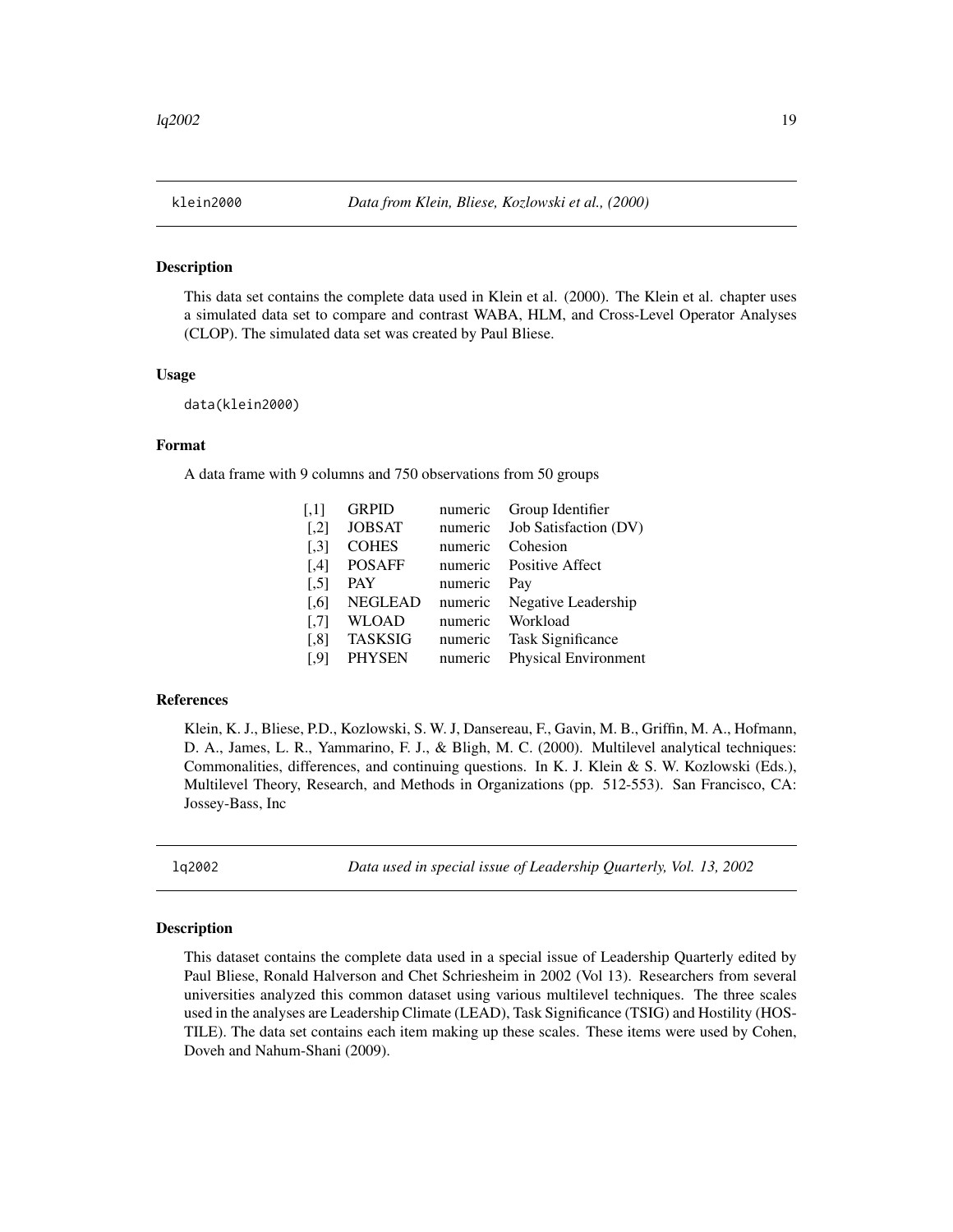# Usage

data(lq2002)

# Format

A data frame with 27 columns and 2,042 observations from 49 groups

| $[$      | <b>COMPID</b>        | numeric | Army Company Identifying Variable                    |
|----------|----------------------|---------|------------------------------------------------------|
| $[$      | <b>SUB</b>           | numeric | <b>Subject Number</b>                                |
| $[0.3]$  | LEAD01               | numeric | Officers Get Cooperation From Company (EXV01)        |
| $[$ ,4]  | LEAD02               | numeric | NCOs Get Cooperation From Company (EXV02)            |
| $[$      | LEAD03               | numeric | Impressed By Leadership (EXV04)                      |
| $[0.6]$  | LEAD04               | numeric | Go For Help Within Chain of Command (EXV05)          |
| $[0.7]$  | LEAD05               | numeric | Officers Would Lead Well In Combat (EXV07)           |
| $[$ 8]   | LEAD <sub>06</sub>   | numeric | NCOs Would Lead Well In Combat (EXV08)               |
| $[$ 9]   | LEAD07               | numeric | Officers Interested In Welfare (EXV11)               |
| $[,10]$  | LEAD <sub>08</sub>   | numeric | NCOs Interested In Welfare (EXV13)                   |
| [,11]    | LEAD09               | numeric | Officers Interested In What I Think (EXV14)          |
| $[,12]$  | LEAD <sub>10</sub>   | numeric | NCOs Interested In What I Think (EXV15)              |
| [,13]    | LEAD11               | numeric | Chain Of Command Works Well (EXV16)                  |
| [,14]    | TSIG01               | numeric | What I Am Doing Is Important (MIS05)                 |
| [,15]    | TSIG02               | numeric | Making Contribution To Mission (MIS06)               |
| $[,16]$  | TSIG03               | numeric | What I Am Doing Accomplishes Mission (MIS07)         |
| [,17]    | HOSTIL01             | numeric | Easily Annoyed Or Irritated (BSI09)                  |
| $[,18]$  | HOSTIL <sub>02</sub> | numeric | Temper Outburst That You Cannot Control (BSI18)      |
| [,19]    | HOSTIL03             | numeric | Urges To Harm Someone (BSI47)                        |
| $[0.20]$ | HOSTIL04             | numeric | Urges To Break Things (BSI49)                        |
| $[21]$   | HOSTIL05             | numeric | Getting Into Frequent Arguments (BSI54)              |
| $[,22]$  | <b>LEAD</b>          | numeric | Leadership Climate Scale Score                       |
| $[0.23]$ | <b>TSIG</b>          | numeric | Task Significance Scale Score                        |
| [,24]    | <b>HOSTILE</b>       | numeric | <b>Hostility Scale Score</b>                         |
| [,25]    | <b>GLEAD</b>         | numeric | Leadership Climate Scale Score Aggregated By Company |
| [,26]    | <b>GTSIG</b>         | numeric | Task Significance Scale Score Aggregated By Company  |
| $[$ 27]  | <b>GHOSTILE</b>      | numeric | Hostility Scale Score Aggregated By Company          |

# References

Bliese, P. D., & Halverson, R. R. (2002). Using random group resampling in multilevel research. Leadership Quarterly, 13, 53-68.

Bliese, P. D., Halverson, R. R., & Schriesheim, C. A. (2002). Benchmarking multilevel methods: Comparing HLM, WABA, SEM, and RGR. Leadership Quarterly, 13, 3-14.

Cohen, A., Doveh, E., & Nahum-Shani, I. (2009). Testing agreement for multi-item scales with the indices rwg(j) and adm(j). Organizational Research Methods, 12, 148-164.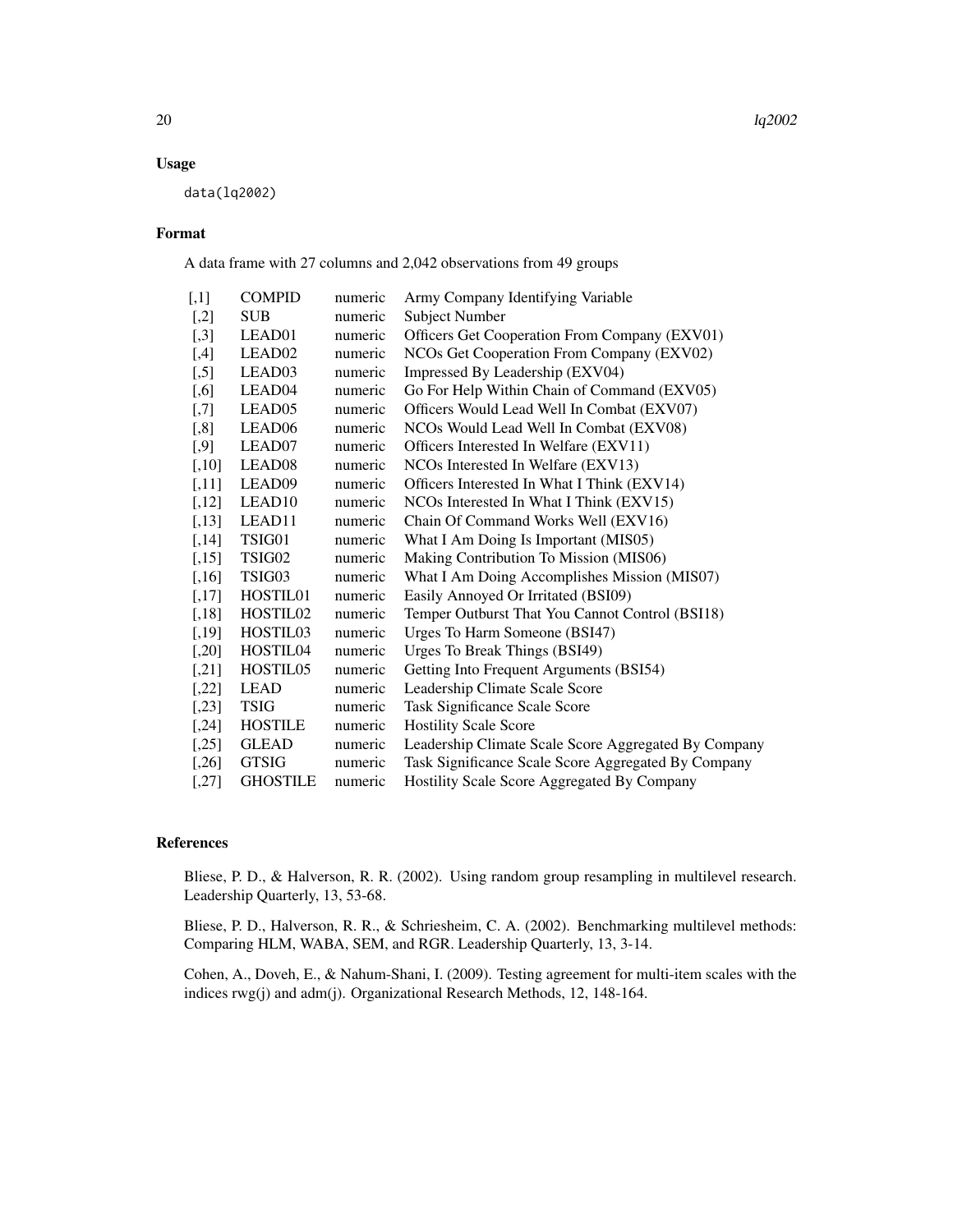<span id="page-20-1"></span><span id="page-20-0"></span>

Longitudinal data is often stored in multivariate or wide form. In multivariate form, each row contains data from one subject, and repeated measures variables are indexed by different names (e.g., OUTCOME.T1, OUTCOME.T2, OUTCOME.T3). In repeated measures designs and growth modeling, data often needs to be converted to univariate or stacked form where each row represents one of the repeated measures indexed by a TIME variable nested within subject. In univariate form, each subject has as many rows of data as there are time points. R has several functions to convert data from wide to long formats and vice versa including reshape. The code used in make.univ borrows heavily from code provided in Chambers and Hastie (1991). the

# Usage

make.univ(x,dvs,tname="TIME", outname="MULTDV")

#### Arguments

| X.      | A dataframe in multivariate form.                                                                                                                                                  |
|---------|------------------------------------------------------------------------------------------------------------------------------------------------------------------------------------|
| dvs     | A subset data frame of x containing the repeated measures columns. Note that<br>the repeated measures must be ordered from Time 1 to Time N for this function<br>to work properly. |
| tname   | An optional name for the new time variable. Defaults to TIME.                                                                                                                      |
| outname | An optional name for the outcome variable name. Defaults to MULTDV.                                                                                                                |

# Value

Returns a dataframe in univariate (i.e., stacked) form with a TIME variable representing the repeated observations, and a variable named MULTDV representing the time-indexed variable. The TIME variable begins with 0.

#### Author(s)

Paul Bliese <paul.bliese@moore.sc.edu>

# References

Bliese, P. D., & Ployhart, R. E. (2002). Growth modeling using random coefficient models: Model building, testing and illustrations. Organizational Research Methods, 5, 362-387.

Chambers, J. M., & Hastie, T. J. (1991). Statistical models in S. CRC Press, Inc..

#### See Also

[mult.make.univ](#page-23-1) [reshape](#page-0-0)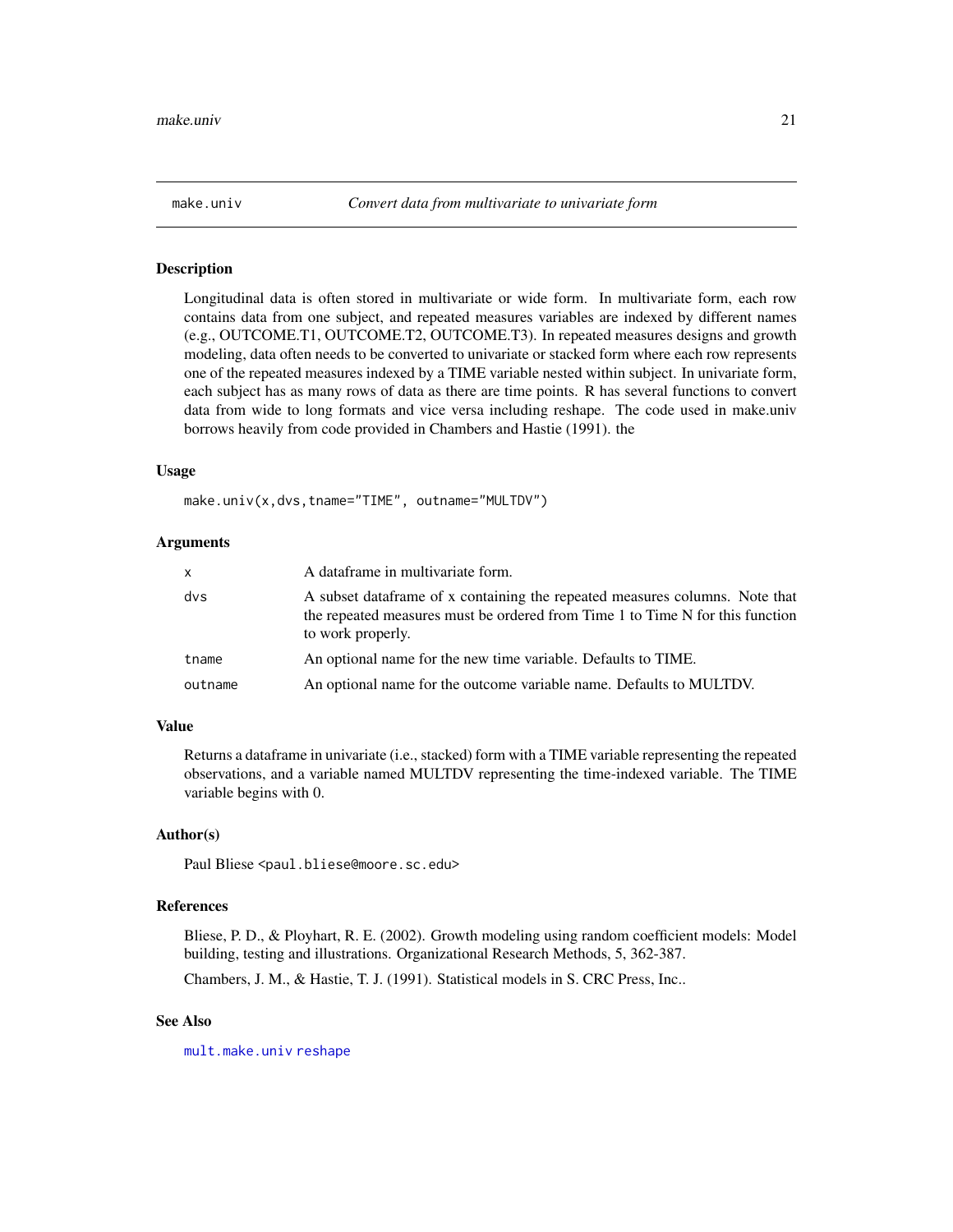# <span id="page-21-0"></span>Examples

```
data(univbct) #a dataframe in univariate form for job satisfaction
TEMP<-univbct[3*1:495,c(22,1:17)] #convert back to multivariate form
#Transform data to univariate form
TEMP2<-make.univ(x=TEMP,dvs=TEMP[,c(10,13,16)])
#Same as above, but renaming repeated variable
TEMP3<-make.univ(x=TEMP,dvs=TEMP[,c(10,13,16)],outname="JOBSAT")
```
<span id="page-21-1"></span>

mix.data *Randomly mix grouped data*

# **Description**

This function is called by graph.ran.mean (and potentially other functions) to randomly mix data and create new pseudo group ID variables. Pseudo group IDs match real group IDs in terms of size.

# Usage

mix.data(x,grpid)

# Arguments

|       | A matrix or vector containing data to be randomly sorted. |
|-------|-----------------------------------------------------------|
| grpid | A vector containing a group identifier.                   |

# Value

| newid | A pseudo group ID.                              |
|-------|-------------------------------------------------|
| grpid | The real group ID.                              |
| X     | The values in x arranged as belonging to newid. |

# Author(s)

Paul Bliese <paul.bliese@moore.sc.edu>

# References

Bliese, P. D., & Halverson, R. R. (2002). Using random group resampling in multilevel research. Leadership Quarterly, 13, 53-68.

# See Also

[graph.ran.mean](#page-14-1)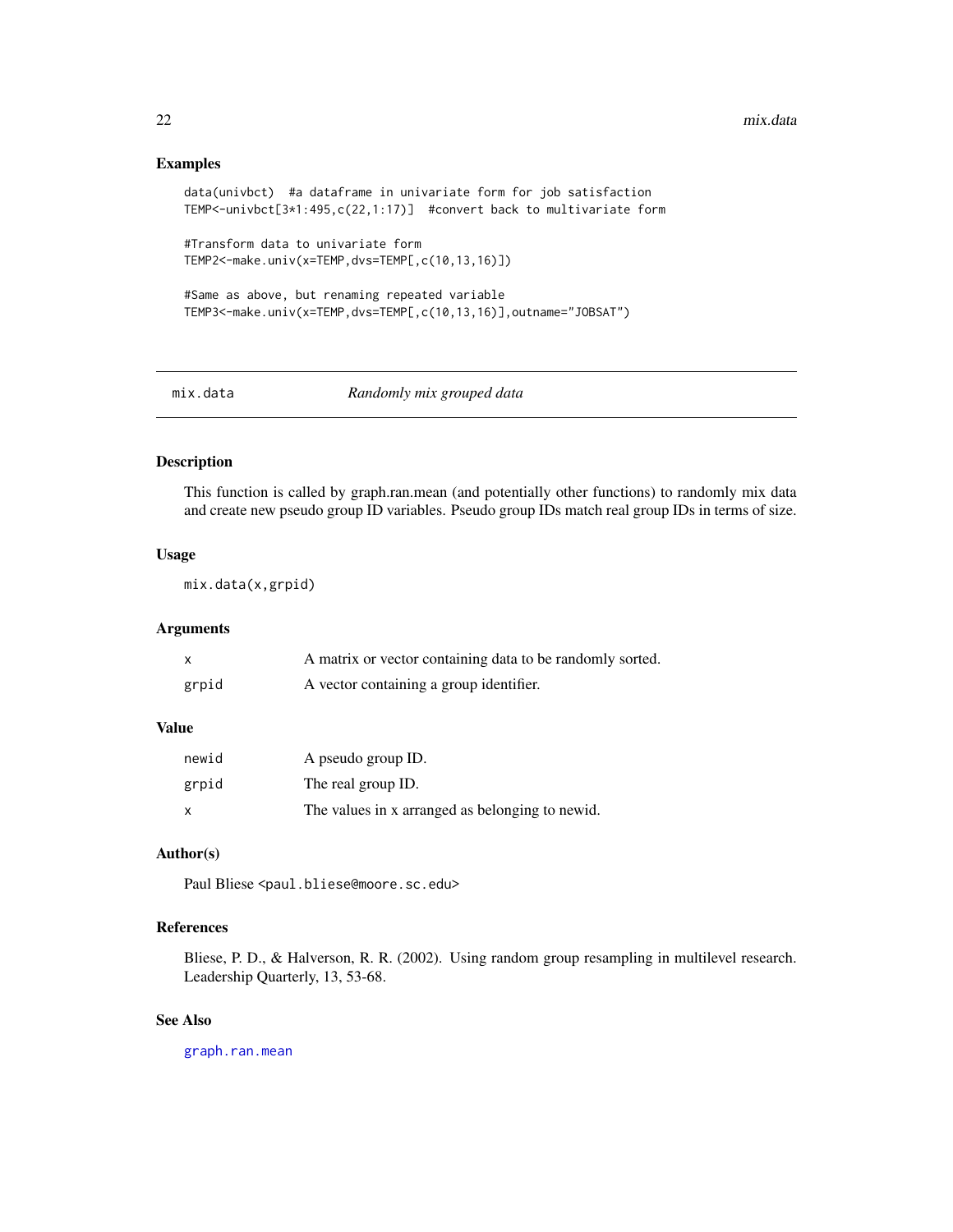#### <span id="page-22-0"></span>mult.icc 23

# Examples

```
data(bh1996)
mix.data(x=bh1996[c(1:10,200:210,300:310),2:3],
         grpid=bh1996$GRP[c(1:10,200:210,300:310)])
```
# mult.icc *Multiple ICCs from a dataset*

#### Description

Given a data frame and a group identifier, this function will estimate  $\text{ICC}(1)$  and  $\text{ICC}(2)$  values for each column in the dataframe. Note that this function depends upon the nlme package, and it only works with one level of nesting (e.g., students within schools). The dependent variable is assumed to be gaussian.

#### Usage

mult.icc(x, grpid)

# Arguments

|       | A data frame containing the variables of interest in each column.    |
|-------|----------------------------------------------------------------------|
| grpid | A vector identifying the groups from which the variables originated. |

#### Value

| Variable         | The variable name.                                                  |
|------------------|---------------------------------------------------------------------|
| TCC <sub>1</sub> | The intraclass correlation coefficient 1.                           |
| ICC <sub>2</sub> | The group mean reliability or intraclass correlation coefficient 2. |

# Author(s)

Paul Bliese <paul.bliese@moore.sc.edu>

# References

Bliese, P. D. (2000). Within-group agreement, non-independence, and reliability: Implications for data aggregation and Analysis. In K. J. Klein & S. W. Kozlowski (Eds.), Multilevel Theory, Research, and Methods in Organizations (pp. 349-381). San Francisco, CA: Jossey-Bass, Inc.

Bartko, J.J. (1976). On various intraclass correlation reliability coefficients. Psychological Bulletin, 83, 762-765.

#### See Also

[ICC2](#page-16-1) [ICC1](#page-15-1)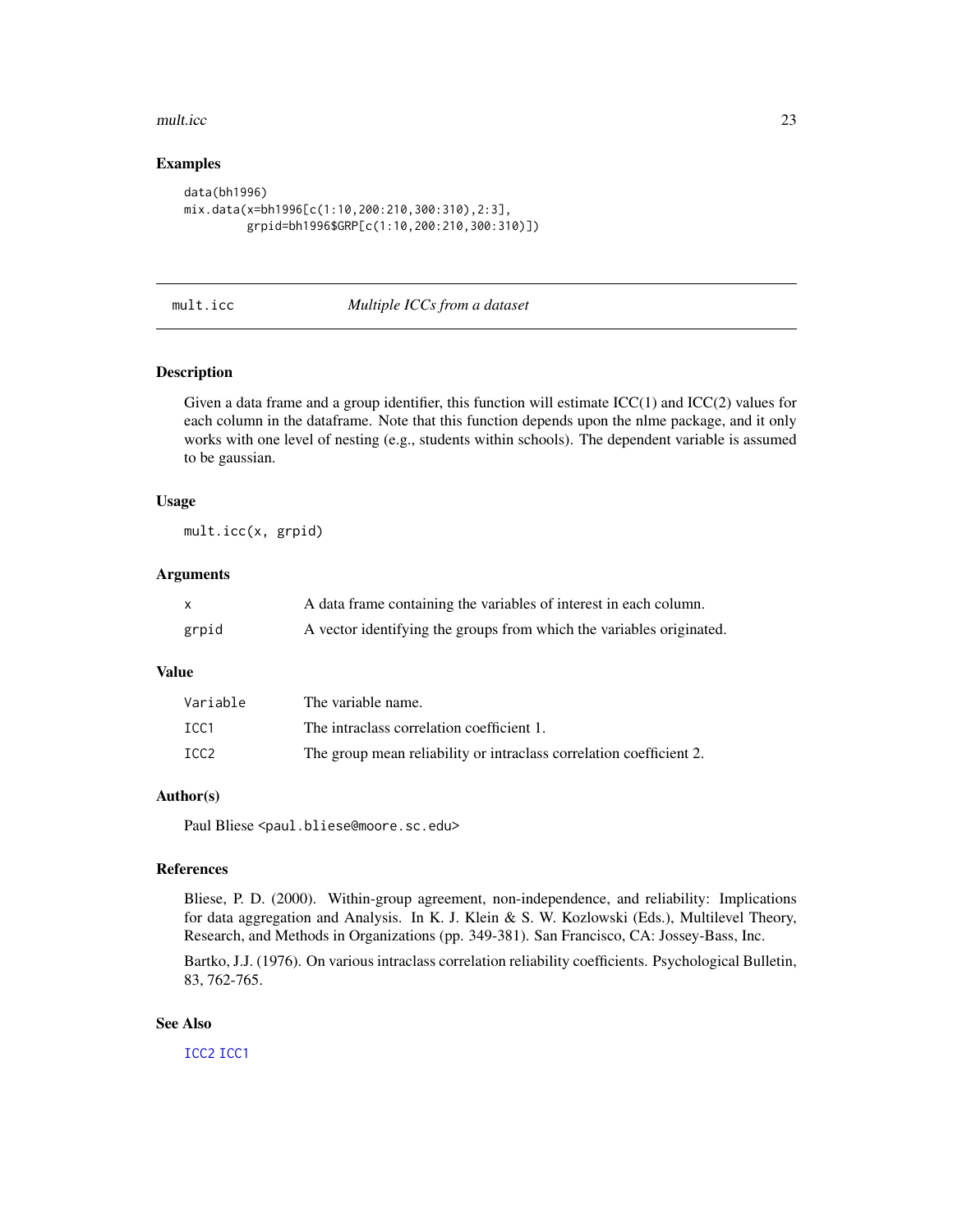# Examples

```
library(nlme)
data(bh1996)
mult.icc(bh1996[,c("HRS","LEAD","COHES")],grpid=bh1996$GRP)
```
<span id="page-23-1"></span>mult.make.univ *Convert two or more variables from multivariate to univariate form*

#### Description

Longitudinal data is often stored in multivariate or wide form. In multivariate form, each row contains data from one subject, and repeated measures variables are indexed by different names (e.g., OUTCOME.T1, OUTCOME.T2, OUTCOME.T3). In the case of repeated measures designs and growth modeling, it is necessary to convert the data to univariate or stacked form where each row represents one of the repeated measures indexed by a TIME variable and nested within subject. In univariate form, each subject has as many rows of data as there are time points. The make.univ function in the multilevel library will convert a single item to univariate form while the mult.make.univ function converts two or more variables to univariate form. The mult.make.univ function was developed by Patrick Downes at the University of Iowa, and was recommended for inclusion in the multilevel library in January of 2013.

#### Usage

mult.make.univ(x,dvlist,tname="TIME", outname="MULTDV")

#### Arguments

| x       | A dataframe in multivariate form.                                                                                                                        |
|---------|----------------------------------------------------------------------------------------------------------------------------------------------------------|
| dvlist  | A list containing the repeated measures. Note that each element of the list must<br>be ordered from Time 1 to Time N for this function to work properly. |
| tname   | An optional name for the new time variable. Defaults to TIME.                                                                                            |
| outname | An optional name for the outcome variable name. Defaults to MULTDV1 to<br>MULTDV(N).                                                                     |

#### Value

Returns a dataframe in univariate (i.e., stacked) form with a TIME variable representing the repeated observations, and new variables representing the time-indexed variables (MULTDV1, MULTDV2, etc.). The TIME variable begins with 0.

#### Author(s)

Patrick Downes <pat-downes@uiowa.edu> Paul Bliese <paul.bliese@moore.sc.edu>

<span id="page-23-0"></span>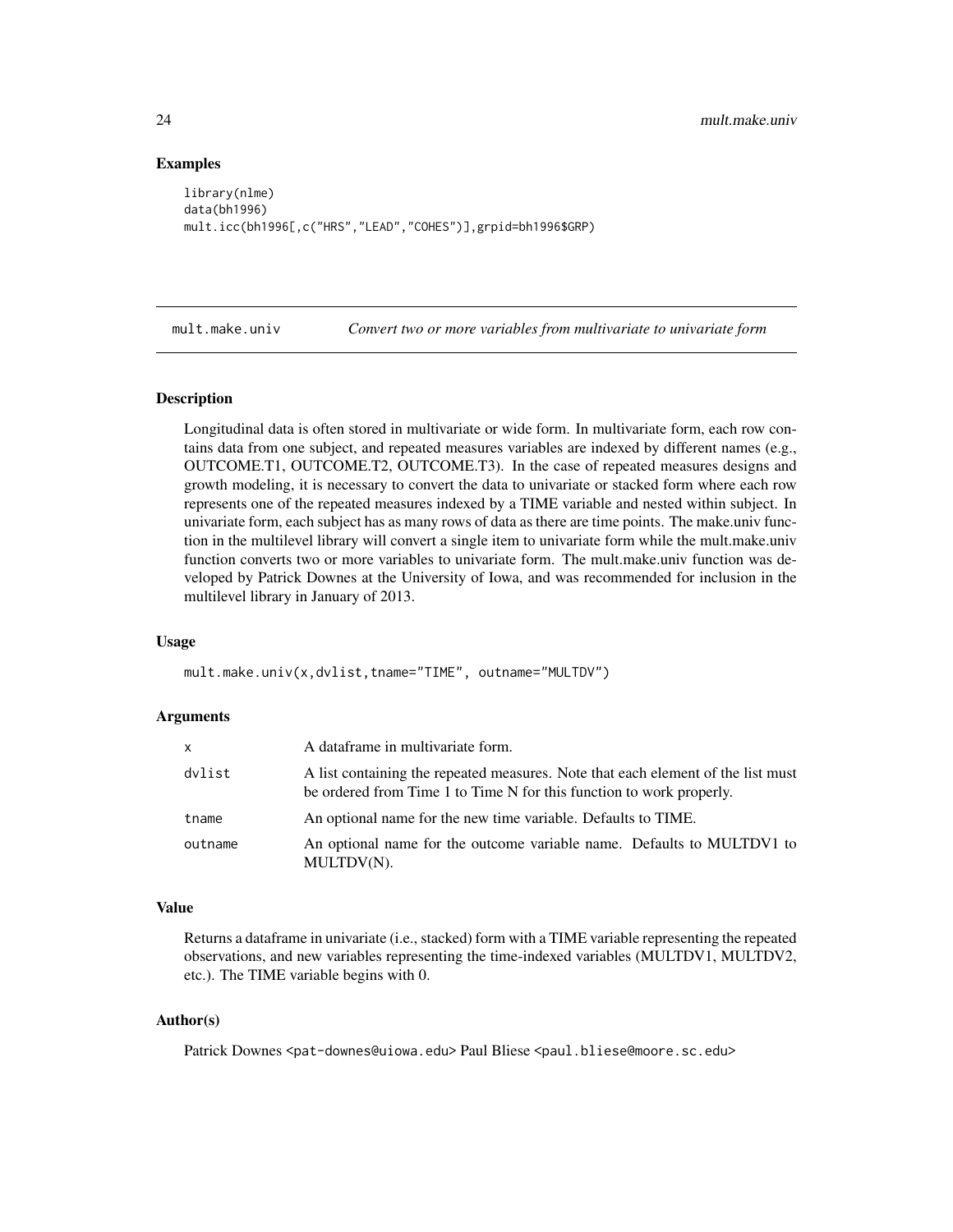# <span id="page-24-0"></span>quantile.agree.sim 25

#### References

Bliese, P. D., & Ployhart, R. E. (2002). Growth modeling using random coefficient models: Model building, testing and illustrations. Organizational Research Methods, 5, 362-387.

#### See Also

[make.univ](#page-20-1)

# Examples

```
data(univbct) #a dataframe in univariate form for job sat
TEMP<-univbct[3*1:495,c(22,1:17)] #convert back to multivariate form
names(TEMP) #use the column names to find the column numbers
#Create a list of DV's - each DV should have the same number of obs
```
dvlist <- list(c(10,13,16),c(11,14,17)) names(dvlist) <- c("JOBSAT","COMMIT") #names for univariate output

```
#Transform the data into univariate form with multiple level-1 variables
mldata <- mult.make.univ(x=TEMP,dvlist=dvlist)
```
quantile.agree.sim *S3 method for class 'agree.sim'*

#### Description

This function provides a concise quantile summary of objects created using the functions rwg.sim and rwg.j.sim. The simulation functions for rwg and rwg.j return a limited number of estimated values. Consequently, the normal quantile methods are biased. The quantile methods incorporated in this function produce unbiased estimates.

#### Usage

```
## S3 method for class 'agree.sim'
quantile(x,confint,...)
```
# Arguments

|          | An object of class 'agree.sim'.                                                                                                                                    |
|----------|--------------------------------------------------------------------------------------------------------------------------------------------------------------------|
| confint  | The confidence intervals to return. The values of 0.95 and 0.99 return the ap-<br>proximate 95th and 99th percentile confidence intervals ( $p=.05$ and $p=.01$ ). |
| $\cdots$ | Optional arguments. None used.                                                                                                                                     |

#### Value

A dataframe with two columns. The first column contains the quantile value and the second contains the estimate based on the object.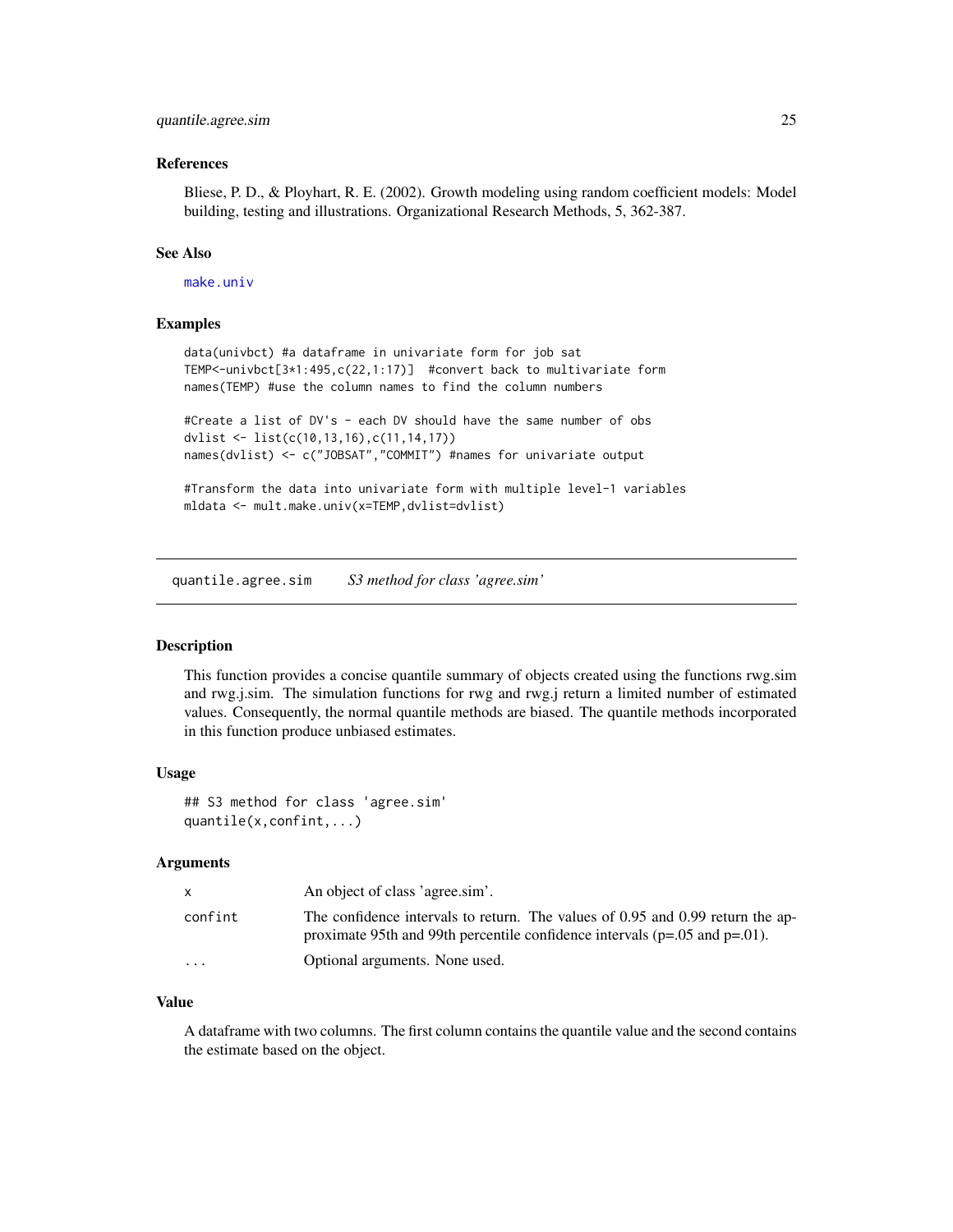#### <span id="page-25-0"></span>Author(s)

Paul Bliese <paul.bliese@moore.sc.edu>

#### See Also

[rwg.sim](#page-39-1) [rwg.j.sim](#page-37-1)

#### Examples

```
#An example from Dunlap et al. (2003). The estimate from Dunlap et al.
#Table 2 is 0.53
RWG.OUT<-rwg.sim(gsize=10,nresp=5,nrep=1000)
quantile(RWG.OUT, c(.95,.99))
```
quantile.disagree.sim *S3 method for class 'disagree.sim'*

# Description

This function provides a concise quantile summary of objects created using the function ad.m.sim. The simulation functions for the average deviation of the mean (or median) return a limited number of estimated values. Consequently, the normal quantile methods are biased. The quantile methods incorporated in this function produce unbiased estimates.

#### Usage

```
## S3 method for class 'disagree.sim'
quantile(x,confint,...)
```
# Arguments

|          | An object of class 'disagree.sim'.                                                                                                                                                                                               |
|----------|----------------------------------------------------------------------------------------------------------------------------------------------------------------------------------------------------------------------------------|
| confint  | The confidence intervals to return. The values of 0.05 and 0.01 return the ap-<br>proximate 5 percent and 1 percent confidence intervals. Values equal to or<br>smaller than these values are significant ( $p=.05$ , $p=.01$ ). |
| $\cdots$ | Optional arguments. None used.                                                                                                                                                                                                   |

#### Value

A dataframe with two columns. The first column contains the quantile value and the second contains the estimate based on the object.

#### Author(s)

Paul Bliese <paul.bliese@moore.sc.edu>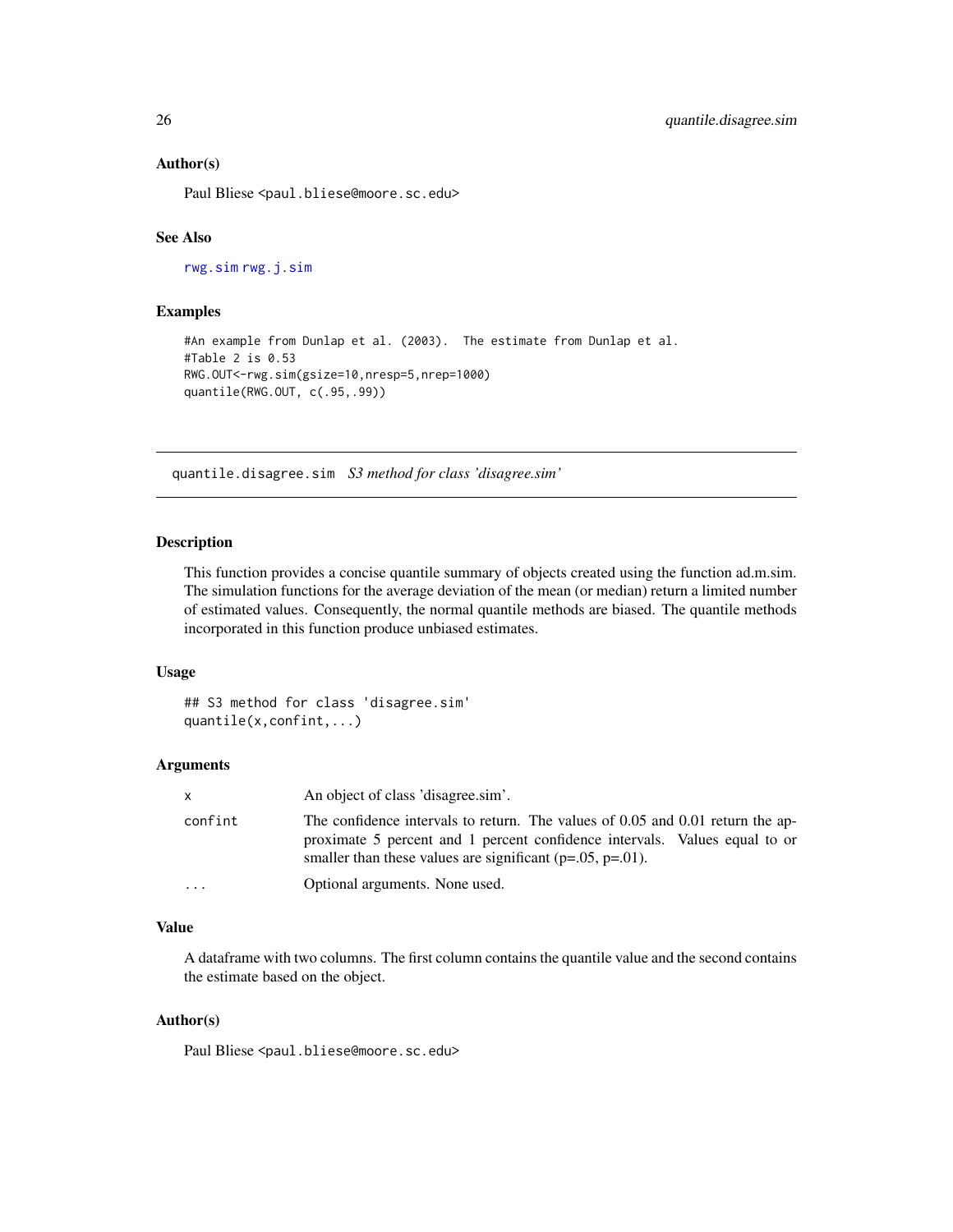# <span id="page-26-0"></span>quantile.rgr.waba 27

# See Also

[ad.m.sim](#page-3-1)

# Examples

```
#Example from Dunlap et al. (2003), Table 3. The listed significance
#value (p=.05) for a group of size 5 with a 7-item response format is
#0.64 or less.
SIMOUT<-ad.m.sim(gsize=5, nitems=1, nresp=7, itemcors=NULL,
       type="mean", nrep=1000)
quantile(SIMOUT, c(.05,.01))
```
quantile.rgr.waba *S3 method for class 'rgr.waba'*

# Description

This function provides a concise quantile summary of objects created using the function rgr.waba.

# Usage

## S3 method for class 'rgr.waba' quantile(x,confint,...)

# Arguments

|                         | An object of class 'rgr.waba'.                                                                                                                          |
|-------------------------|---------------------------------------------------------------------------------------------------------------------------------------------------------|
| confint                 | The confidence intervals to return. The values of 0.025 and 0.975 return the<br>approximate two-tailed 95th percentile confidence intervals $(p=.05)$ . |
| $\cdot$ $\cdot$ $\cdot$ | Optional arguments. None used.                                                                                                                          |

# Value

A dataframe containing the confidence intervals for each parameter in the rgr.waba model.

# Author(s)

Paul Bliese <paul.bliese@moore.sc.edu>

# See Also

[rgr.waba](#page-30-1)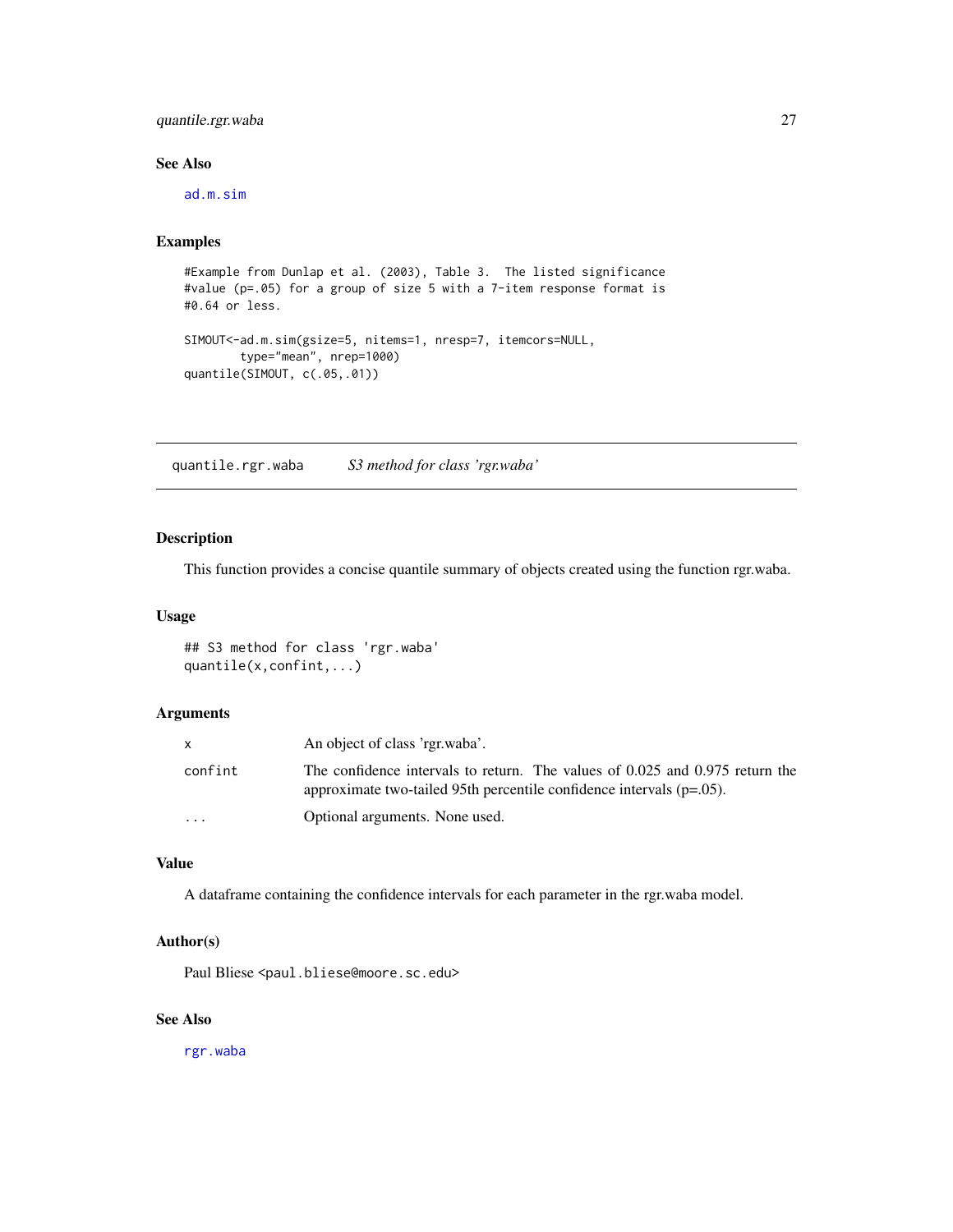# Examples

data(bh1996)

```
#estimate the model based on actual group membership
waba(bh1996$HRS,bh1996$WBEING,bh1996$GRP)
```

```
#create 100 pseudo group runs and summarize
RWABA<-rgr.waba(bh1996$HRS,bh1996$WBEING,bh1996$GRP,100)
quantile(RWABA,confint=c(.025,.975))
```
ran.group *Randomly mix grouped data and return function results*

# Description

This function is called by rgr.agree (and potentially other functions). The ran.group function randomly mixes data and applies a function to the pseudo groups. Pseudo group IDs match real group IDs in terms of size.

# Usage

ran.group(x,grpid,fun,...)

#### Arguments

| X        | A matrix or vector containing data to be randomly sorted.              |
|----------|------------------------------------------------------------------------|
| grpid    | A vector containing a group identifier.                                |
| fun      | A function to be applied to the observations within each random group. |
| $\cdots$ | Additional arguments to fun.                                           |

# Value

A vector containing the results of applying the function to each random group.

# Author(s)

Paul Bliese <paul.bliese@moore.sc.edu>

# References

Bliese, P. D., & Halverson, R. R. (2002). Using random group resampling in multilevel research. Leadership Quarterly, 13, 53-68.

# See Also

[rgr.agree](#page-28-1)

<span id="page-27-0"></span>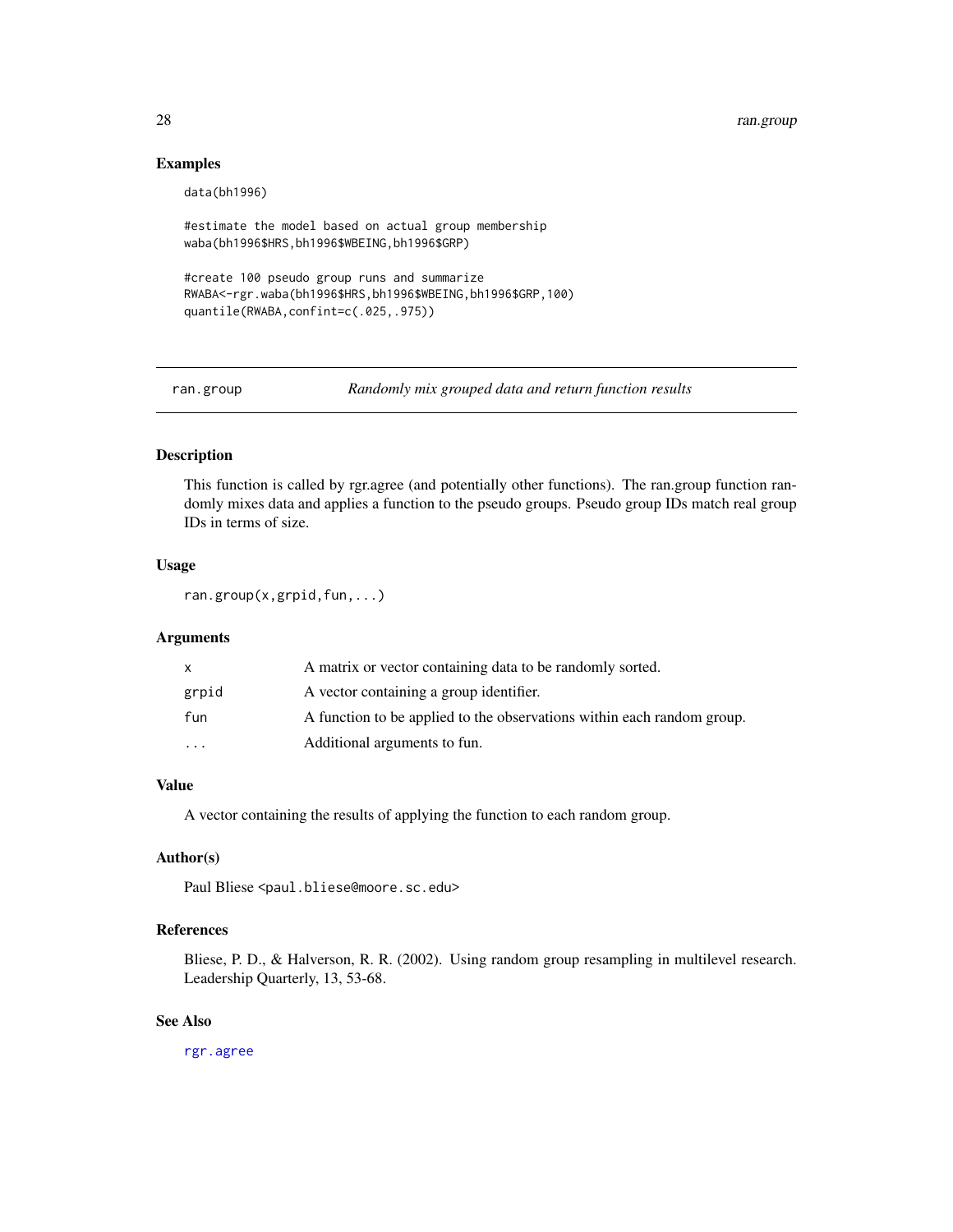#### <span id="page-28-0"></span>rgr.agree 29

# Examples

data(bh1996) ran.group(bh1996\$HRS,bh1996\$GRP,mean)

<span id="page-28-1"></span>rgr.agree *Random Group Resampling for Within-group Agreement*

# Description

This function uses random group resampling (RGR) to estimate within group agreement. RGR agreement compares within group variances from actual groups to within group variances from pseudo groups. Evidence of significant agreement is inferred when variances from the actual groups are significantly smaller than variances from pseudo groups. RGR agreement methods are rarely reported, but provide another way to consider group level properties in data.

#### Usage

rgr.agree(x, grpid, nrangrps)

# Arguments

| x        | A vector upon which to estimate agreement.                                                                                                                                                                                                                                                                                                                                                                                   |
|----------|------------------------------------------------------------------------------------------------------------------------------------------------------------------------------------------------------------------------------------------------------------------------------------------------------------------------------------------------------------------------------------------------------------------------------|
| grpid    | A vector identifying the groups from which x originated (actual group member-<br>ship).                                                                                                                                                                                                                                                                                                                                      |
| nrangrps | A number representing the number of random groups to generate. Note that the<br>number of random groups created must be directly divisible by the number of<br>actual groups to ensure that group sizes of pseudo groups and actual groups are<br>identical. The rgr.agree routine will generate the number of pseudo groups that<br>most closely approximates nrangrps given the group size characteristics of the<br>data. |

#### Value

An object of class 'rgr.agree' with the following components:

| NRanGrp  | The number of random groups created.                                       |
|----------|----------------------------------------------------------------------------|
| AvRGRVar | The average within-group variance of the random groups.                    |
| SDRGRVar | Standard deviation of random group variances used in the z-score estimate. |
| zvalue   | Z-score difference between the actual group and random group variances.    |
| RGRVARS  | The random group variances.                                                |

# Author(s)

Paul Bliese <paul.bliese@moore.sc.edu>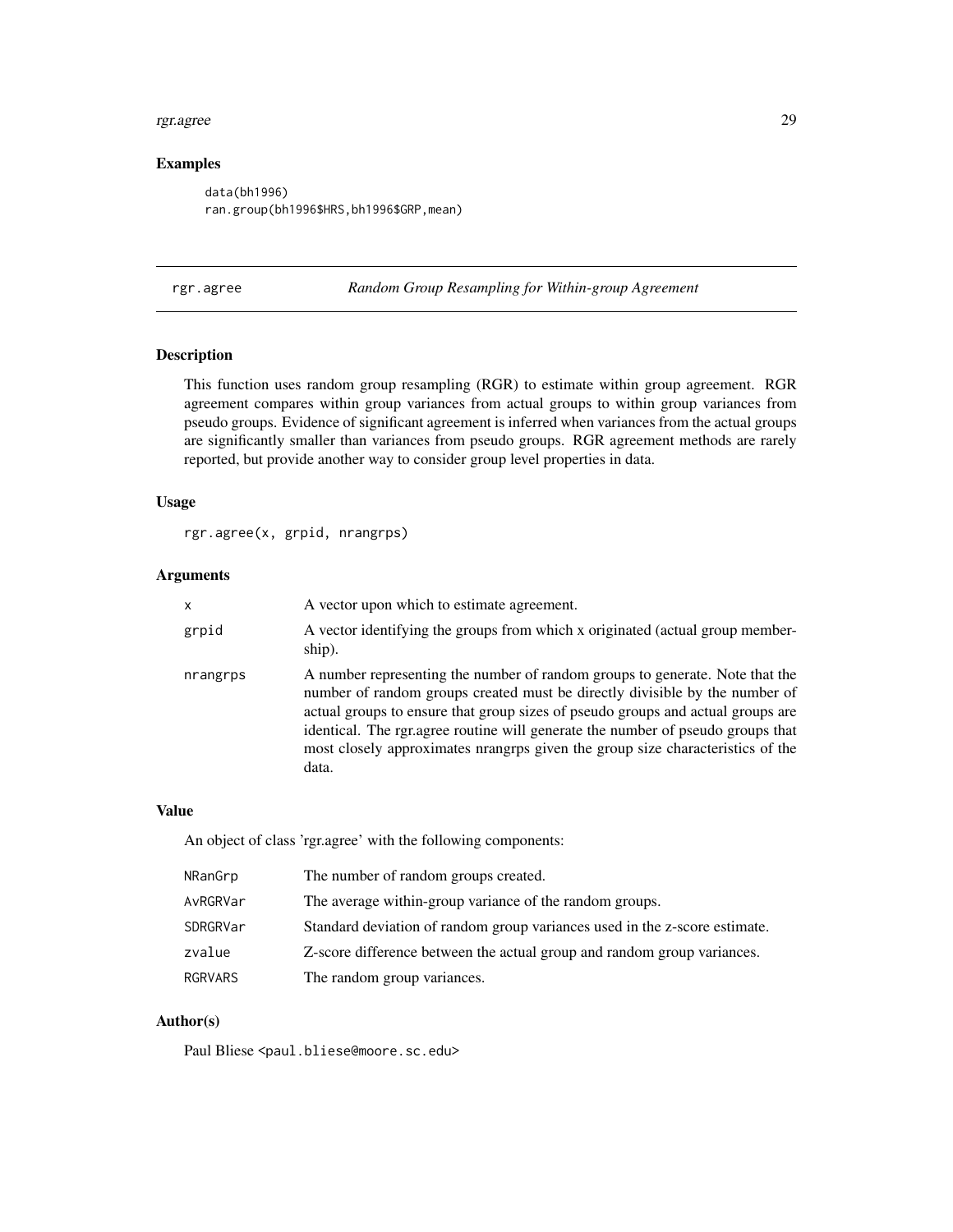#### <span id="page-29-0"></span>References

Bliese, P. D., & Halverson, R. R. (2002). Using random group resampling in multilevel research. Leadership Quarterly, 13, 53-68.

Bliese, P.D., Halverson, R. R., & Rothberg, J. (2000). Using random group resampling (RGR) to estimate within-group agreement with examples using the statistical language R. Walter Reed Army Institute of Research.

Ludtke, O. & Robitzsch, A. (2009). Assessing within-group agreement: A critical examination of a random-group resampling approach. Organizational Research Methods, 12, 461-487.

#### See Also

[rwg](#page-34-1) [rwg.j](#page-35-1)

#### Examples

```
data(bh1996)
RGROUT<-rgr.agree(bh1996$HRS,bh1996$GRP,1000)
summary(RGROUT)
```
rgr.OLS *Random Group Resampling OLS Regression*

#### Description

This function uses Random Group Resampling (RGR) within an Ordinary Least Square (OLS) framework to allow one to contrast actual group results with pseudo group results. The number of columns in the output matrix of the function (OUT) has to correspond to the number of mean squares you want in the output which in turn is a function of the number of predictors. This specific function does RGR on an OLS hierarchical OLS model with two predictors as in Bliese & Halverson (2002). To run this analysis on data with more predictors, the function will have to be modified.

# Usage

```
rgr.OLS(xdat1,xdat2,ydata,grpid,nreps)
```
# Arguments

| xdat1 | The first predictor.                   |
|-------|----------------------------------------|
| xdat2 | The second predictor.                  |
| vdata | The outcome.                           |
| grpid | The group identifier.                  |
| nreps | The number of pseudo groups to create. |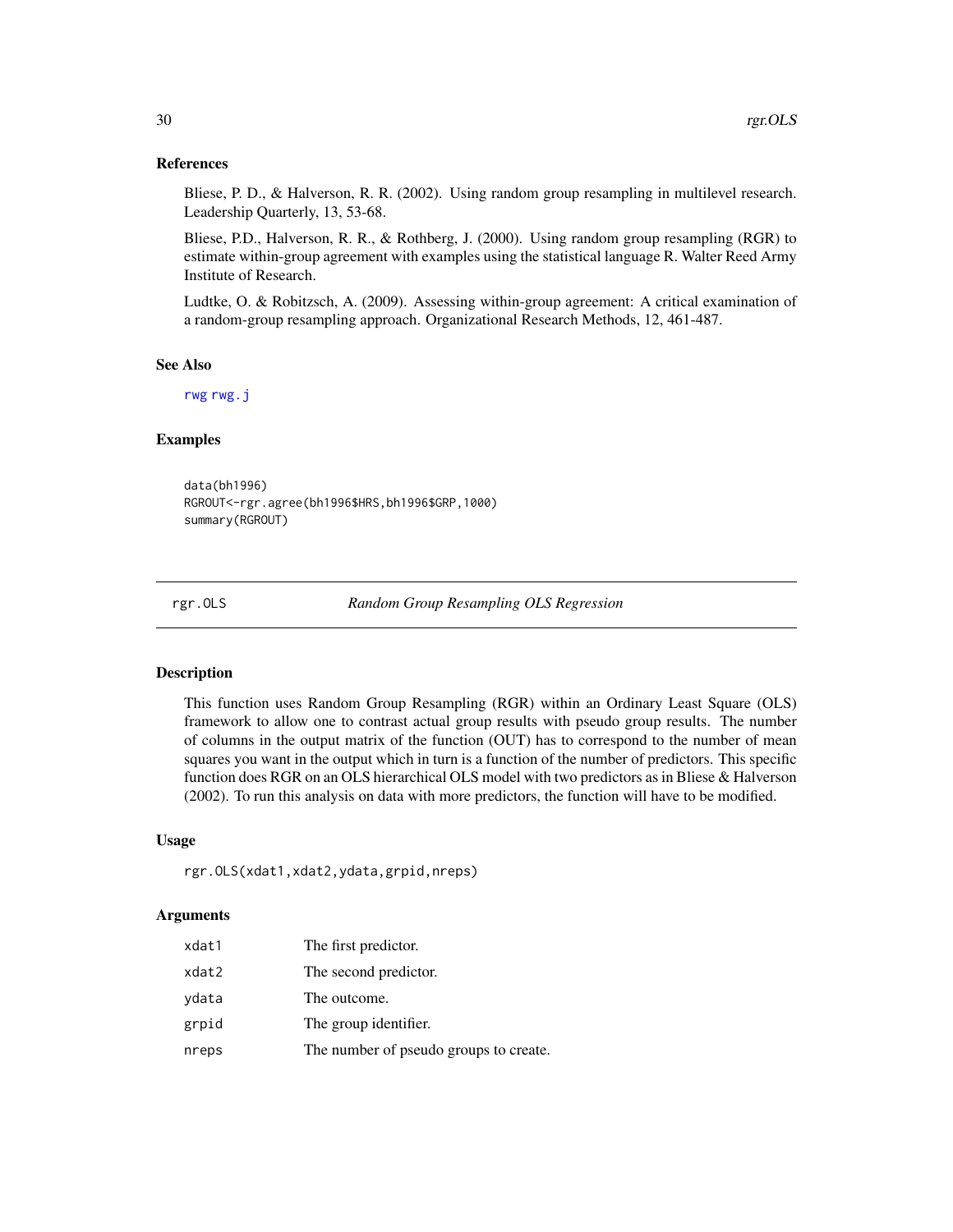#### <span id="page-30-0"></span>rgr.waba 31

# Value

A matrix containing mean squares. Each row provides mean square values for a single pseudo group iteration

# Author(s)

Paul Bliese <paul.bliese@moore.sc.edu>

#### References

Bliese, P. D., & Halverson, R. R. (2002). Using random group resampling in multilevel research. Leadership Quarterly, 13, 53-68.

# See Also

[mix.data](#page-21-1)

# Examples

data(lq2002) RGROUT<-rgr.OLS(lq2002\$LEAD,lq2002\$TSIG,lq2002\$HOSTILE,lq2002\$COMPID,100)

```
#Compare values to those reported on p.62 in Bliese & Halverson (2002)
summary(RGROUT)
```
<span id="page-30-1"></span>rgr.waba *Random Group Resampling of Covariance Theorem Decomposition*

# Description

This routine performs the covariance theorem decomposition discussed by Robinson (1950) and Dansereau, Alutto and Yammarino (1984), but builds upon this work by incorporating Random Group Resampling or RGR. RGR is used to randomly assign individuals to pseudo groups. This creates sampling distributions of the covariance theorem components, and allows one to contrast actual group covariance components to pseudo group covariance components.

Note that rgr.waba is a labor intensive routine.

#### Usage

rgr.waba(x, y, grpid, nrep)

#### Arguments

|       | A vector representing one variable for the correlation.                     |
|-------|-----------------------------------------------------------------------------|
| v     | A vector representing the other variable for the correlation.               |
| grpid | A vector identifying the groups from which X and Y originated.              |
| nrep  | The number of times that the entire data set is reassigned to pseudo groups |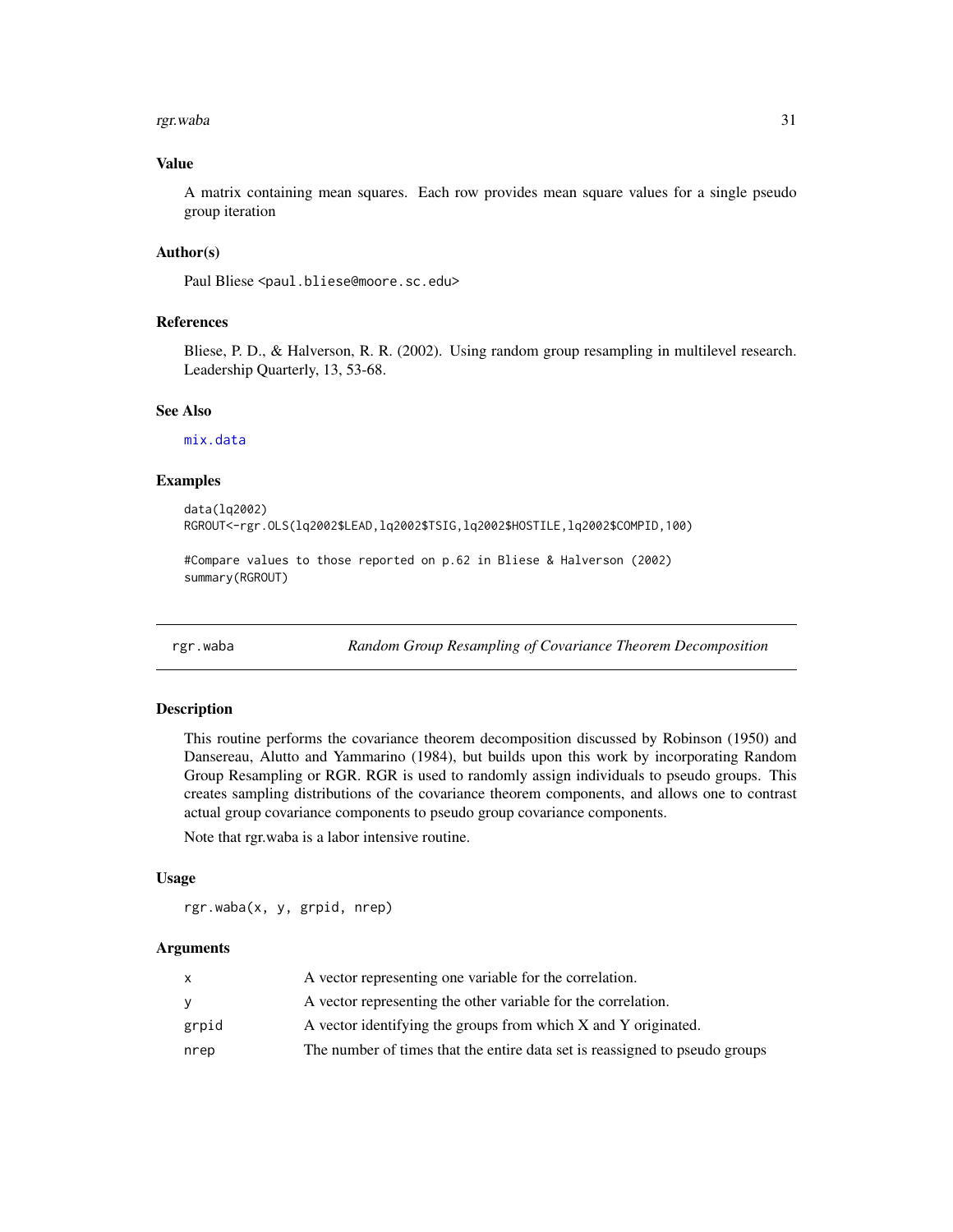# <span id="page-31-0"></span>Value

Returns an object of class rgr.waba. The object is a list containing each random run for each component of the covariance theorem.

# Author(s)

Paul Bliese <paul.bliese@moore.sc.edu>

#### References

Bliese, P. D. & Halverson, R. R. (1996). Individual and nomothetic models of job stress: An examination of work hours, cohesion, and well- being. Journal of Applied Social Psychology, 26, 1171-1189.

Bliese, P. D., & Halverson, R. R. (2002). Using random group resampling in multilevel research. Leadership Quarterly, 13, 53-68.

Dansereau, F., Alutto, J. A., & Yammarino, F. J. (1984). Theory testing in organizational behavior: The varient approach. Englewood Cliffs, NJ: Prentice-Hall.

Robinson, W. S. (1950). Ecological correlations and the behavior of individuals. American Sociological Review, 15, 351-357.

#### See Also

[waba](#page-51-1)

#### Examples

# This example is from Bliese & Halverson (1996). Notice that all of the # values from the RGR analysis differ from the values based on actual # group membership. Confidence intervals for individual components can # be estimated using the quantile command.

data(bh1996)

#estimate the actual group model waba(bh1996\$HRS,bh1996\$WBEING,bh1996\$GRP)

#create 100 pseudo group runs and summarize the model RWABA<-rgr.waba(bh1996\$HRS,bh1996\$WBEING,bh1996\$GRP,100) summary(RWABA)

```
#Estimate 95th percentile confidence intervals (p=.05)
quantile(RWABA,c(.025,.975))
```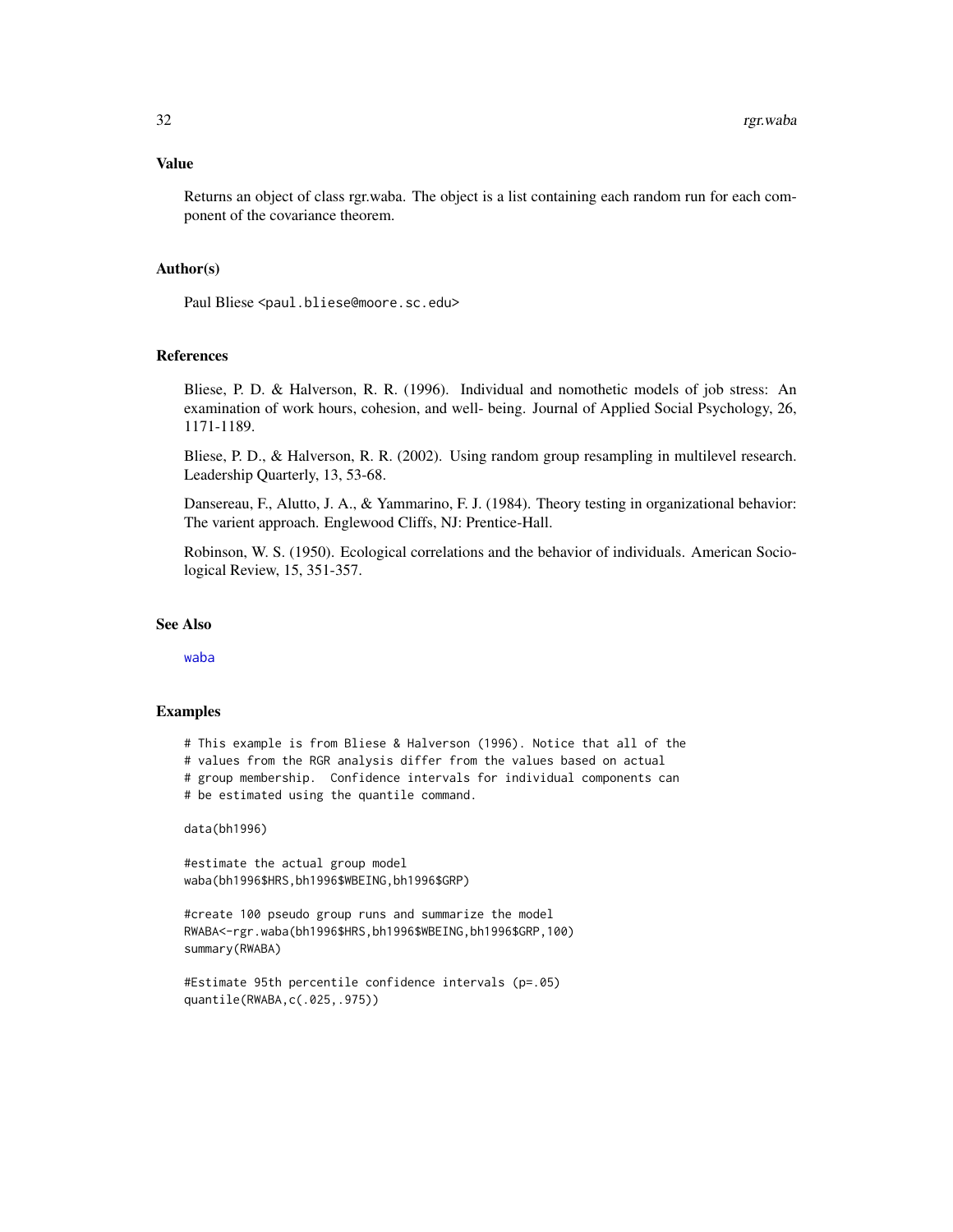<span id="page-32-0"></span>

When large SPSS datasets are imported into R, non-numeric fields frequently have numerous blank spaces prior to the text. The blank spaces make it difficult to summarize non-numeric text. The function is applied to an entire dataframe and removes the blank spaces.

#### Usage

```
rmv.blanks(object)
```
# Arguments

object Typically a dataframe created from an imported SPSS file.

# Value

Returns a new dataframe without preceeding

# Author(s)

Paul Bliese <paul.bliese@moore.sc.edu>

# See Also

[read.spss](#page-0-0)

```
## Not run: library(foreign)
  mydata<-read.spss(file.choose(),to.data.frame=T,use.value.labels=F)
  mydata<-rmv.blanks(mydata)
## End(Not run)
```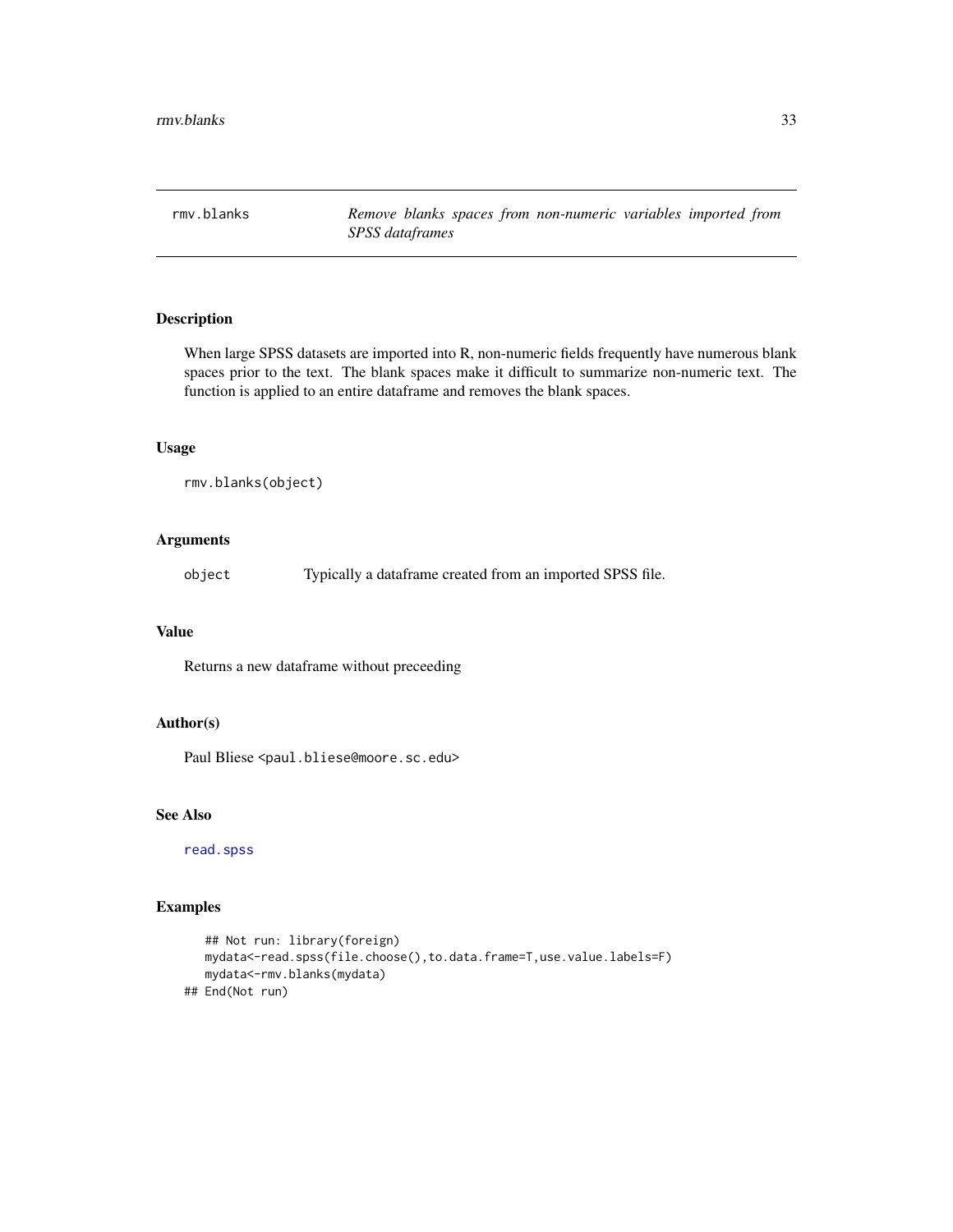<span id="page-33-1"></span><span id="page-33-0"></span>This function transforms a correlation (r) to a z variate using the formula provided on page 53 of Cohen & Cohen (1983). The formula is  $z=5^*((log(1+r))-(log(1-r)))$  where r is the correlation.

# Usage

rtoz(rvalue)

# Arguments

rvalue The correlation for which one wants the z transformation.

# Value

Produces a single value, the z transformation.

# Author(s)

Paul Bliese <paul.bliese@moore.sc.edu>

# References

Cohen, J. & Cohen, P. (1983). Applied multiple regression/correlation analysis for the behavioral sciences (2nd Ed.). Hillsdale, NJ: Lawrence Erlbaum Associates.

# See Also

[cordif](#page-10-1)

# Examples

rtoz(.84)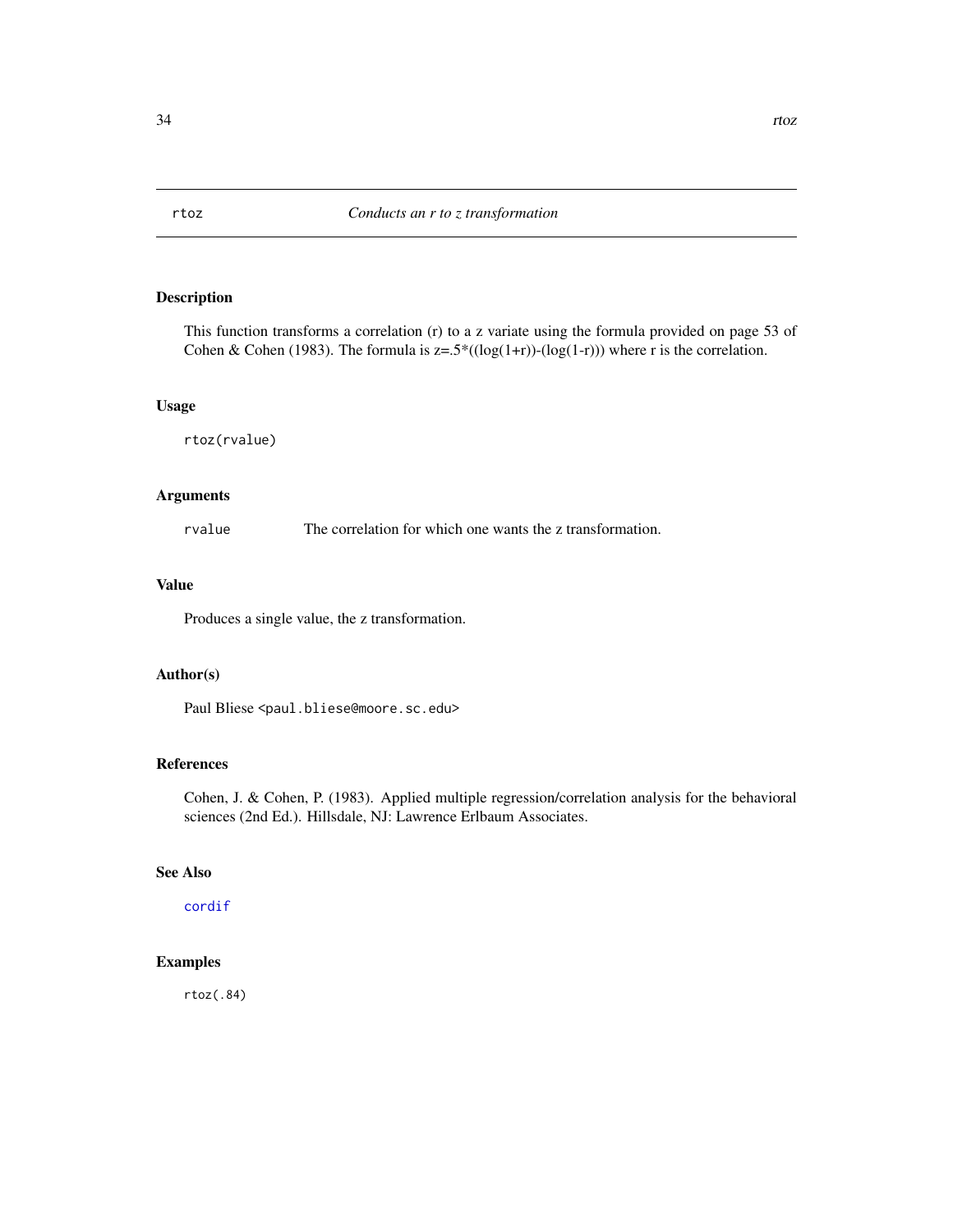<span id="page-34-1"></span><span id="page-34-0"></span>This function calculates the within group agreement measure rwg for single item measures as described in James, Demaree and Wolf (1984). The rwg is calculated as  $rwg = 1$ -(Observed Group Variance/Expected Random Variance). James et al. (1984) recommend truncating the Observed Group Variance to the Expected Random Variance in cases where the Observed Group Variance was larger than the Expected Random Variance. This truncation results in an rwg value of 0 (no agreement) for groups with large variances.

# Usage

rwg(x, grpid, ranvar=2)

#### Arguments

| x      | A vector representing the construct on which to estimate agreement.                                                                                                                                                                                                                                                                                                                                                                                                                                                                                            |
|--------|----------------------------------------------------------------------------------------------------------------------------------------------------------------------------------------------------------------------------------------------------------------------------------------------------------------------------------------------------------------------------------------------------------------------------------------------------------------------------------------------------------------------------------------------------------------|
| grpid  | A vector identifying the groups from which x originated.                                                                                                                                                                                                                                                                                                                                                                                                                                                                                                       |
| ranvar | The random variance to which actual group variances are compared. The value<br>of 2 represents the variance from a rectangular distribution in the case where<br>there are 5 response options (e.g., Strongly Disagree, Disagree, Neither, Agree,<br>Strongly Agree). In cases where there are not 5 response options, the rectangular<br>distribution is estimated using the formula ranvar = $(A^2 - 1)/12$ where A is<br>the number of response options. While the rectangular distribution is widely<br>used, other random values may be more appropriate. |

# Value

| grpid | The group identifier           |
|-------|--------------------------------|
| rwg   | The rwg estimate for the group |
| gsize | The group size                 |

#### Author(s)

Paul Bliese <paul.bliese@moore.sc.edu>

#### References

Bliese, P. D. (2000). Within-group agreement, non-independence, and reliability: Implications for data aggregation and analysis. In K. J. Klein & S. W. Kozlowski (Eds.), Multilevel Theory, Research, and Methods in Organizations (pp. 349-381). San Francisco, CA: Jossey-Bass, Inc.

James, L.R., Demaree, R.G., & Wolf, G. (1984). Estimating within-group interrater reliability with and without response bias. Journal of Applied Psychology, 69, 85-98.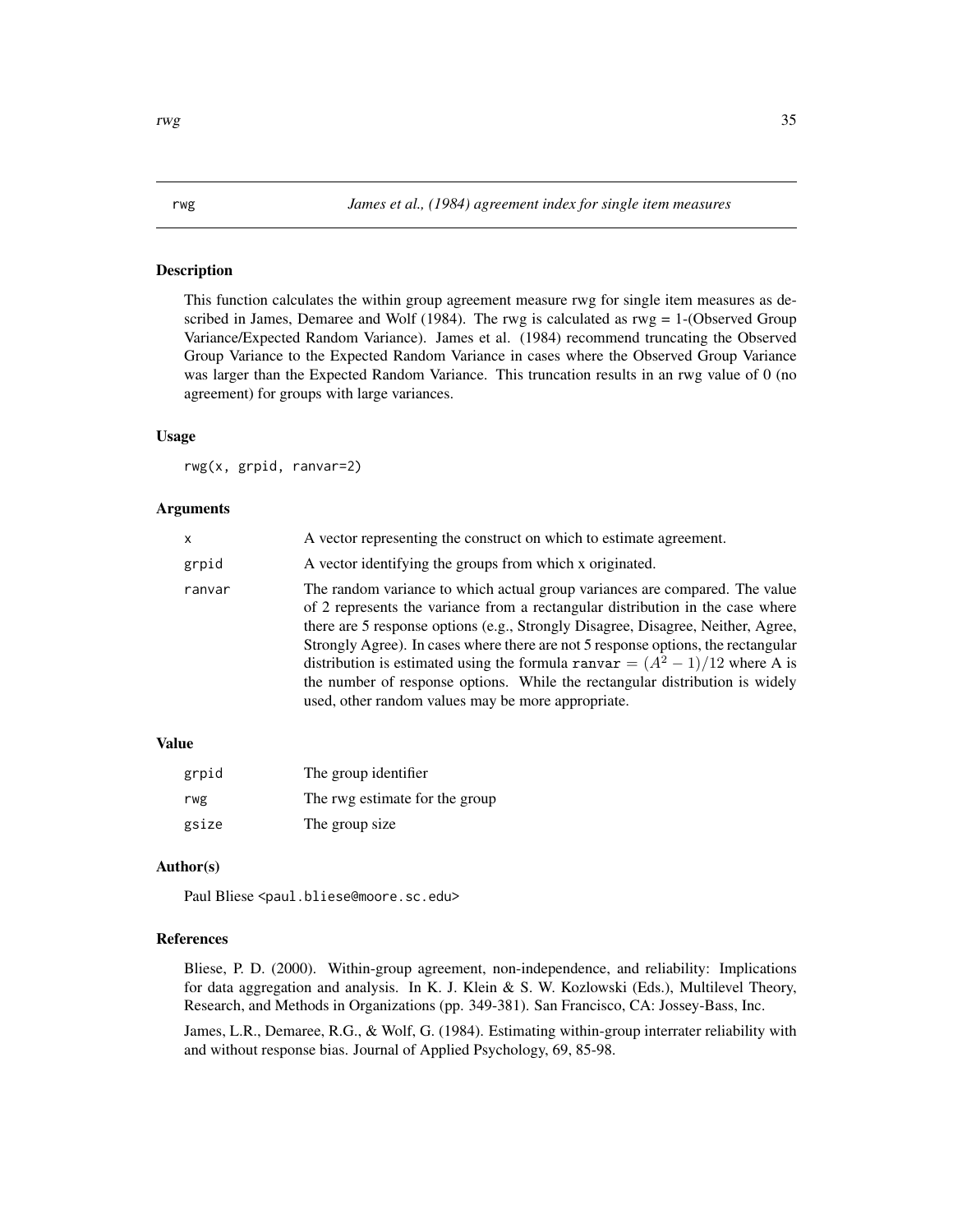# See Also

[ad.m](#page-1-1) [rwg.j](#page-35-1) [rwg.sim](#page-39-1) [rgr.agree](#page-28-1) [rwg.j.lindell](#page-36-1)

#### Examples

```
data(lq2002)
RWGOUT<-rwg(lq2002$LEAD,lq2002$COMPID)
RWGOUT[1:10,]
summary(RWGOUT)
```
<span id="page-35-1"></span>rwg.j *James et al., (1984) agreement index for multi-item scales*

# Description

This function calculates the within group agreement measure rwg(j) for multiple item measures as described in James, Demaree & Wolf (1984). James et al. (1984) recommend truncating the Observed Group Variance to the Expected Random Variance in cases where the Observed Group Variance was larger than the Expected Random Variance. This truncation results in an rwg.j value of 0 (no agreement) for groups with large variances.

# Usage

rwg.j(x, grpid, ranvar=2)

# Arguments

| x      | A matrix representing the scale items. Each column of the matrix represents a<br>separate item, and each row represents an individual respondent.                                                                                                                                                                                                                                                                                                                                                                                                             |
|--------|---------------------------------------------------------------------------------------------------------------------------------------------------------------------------------------------------------------------------------------------------------------------------------------------------------------------------------------------------------------------------------------------------------------------------------------------------------------------------------------------------------------------------------------------------------------|
| grpid  | A vector identifying the group from which x originated.                                                                                                                                                                                                                                                                                                                                                                                                                                                                                                       |
| ranvar | The random variance to which actual group variances are compared. The value<br>of 2 represents the variance from a rectangular distribution in the case where<br>there are 5 response options (e.g., Strongly Disagree, Disagree, Neither, Agree,<br>Strongly Agree). In cases where there are not 5 response options, the rectangular<br>distribution is estimated using the formula ranvar $=(A^{2}-1)/12$ where A is<br>the number of response options. While the rectangular distribution is widely<br>used, other random values may be more appropriate. |

# Value

| grpid | The group identifier                |
|-------|-------------------------------------|
| rwg.i | The $rwg(i)$ estimate for the group |
| gsize | The group size                      |

<span id="page-35-0"></span>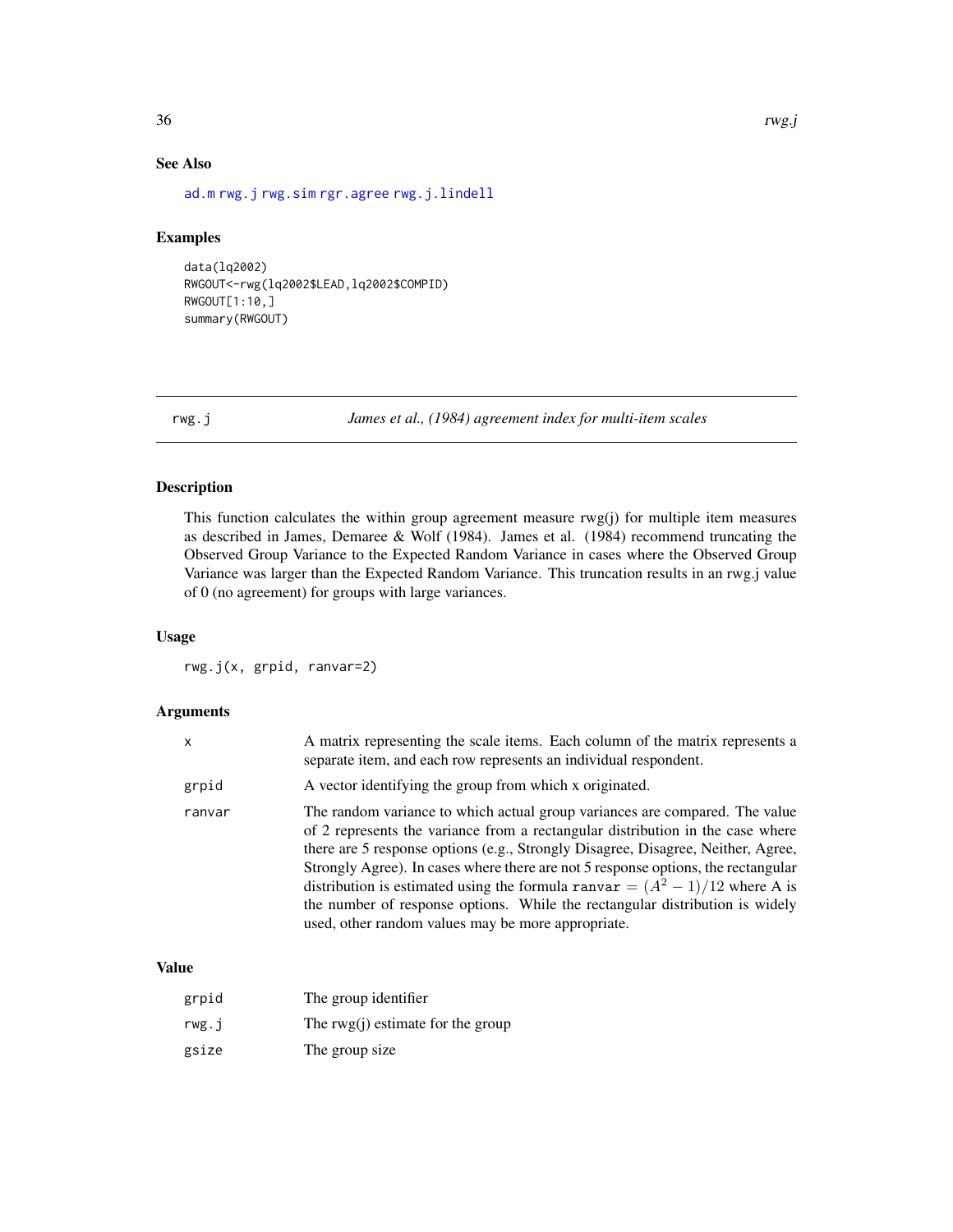# <span id="page-36-0"></span>rwg.j.lindell 37

# Author(s)

Paul Bliese <paul.bliese@moore.sc.edu>

#### **References**

Bliese, P. D. (2000). Within-group agreement, non-independence, and reliability: Implications for data aggregation and analysis. In K. J. Klein & S. W. Kozlowski (Eds.), Multilevel Theory, Research, and Methods in Organizations (pp. 349-381). San Francisco, CA: Jossey-Bass, Inc.

James, L.R., Demaree, R.G., & Wolf, G. (1984). Estimating within-group interrater reliability with and without response bias. Journal of Applied Psychology, 69, 85-98.

#### See Also

[ad.m](#page-1-1) [rwg](#page-34-1) [rgr.agree](#page-28-1) [rwg.j.lindell](#page-36-1) [rwg.j.sim](#page-37-1)

#### Examples

```
data(lq2002)
RWGOUT<-rwg.j(lq2002[,3:13],lq2002$COMPID)
RWGOUT[1:10,]
summary(RWGOUT)
```
<span id="page-36-1"></span>rwg.j.lindell *Lindell et al. r\*wg(j) agreement index for multi-item scales*

#### Description

This function calculates the Lindell et al  $r*wg(j)$  within-group agreement index for multiple item measures. It is similar to the James, Demaree and Wolf (1984) rwg and  $rwg(j)$  indices. The  $r*wg(j)$ index is calculated by taking the average item variability as the Observed Group Variance, and using the average item variability in the numerator of the rwg formula (rwg=1-(Observed Group Variance/ Expected Random Variance)). In practice, this means that the r\*wg(j) does not increase as the number of items in the scale increases as does the rwg(j). Additionally, the  $r^*wg(i)$  allows Observed Group Variances to be larger than Expected Random Variances. In practice this means that  $r^*wg(i)$  values can be negative.

#### Usage

rwg.j.lindell(x, grpid, ranvar=2)

# Arguments

|       | A matrix representing the scale of interest upon which one is interested in esti-<br>mating agreement. Each column of the matrix represents a separate scale item,<br>and each row represents an individual respondent. |
|-------|-------------------------------------------------------------------------------------------------------------------------------------------------------------------------------------------------------------------------|
| grpid | A vector identifying the groups from which x originated.                                                                                                                                                                |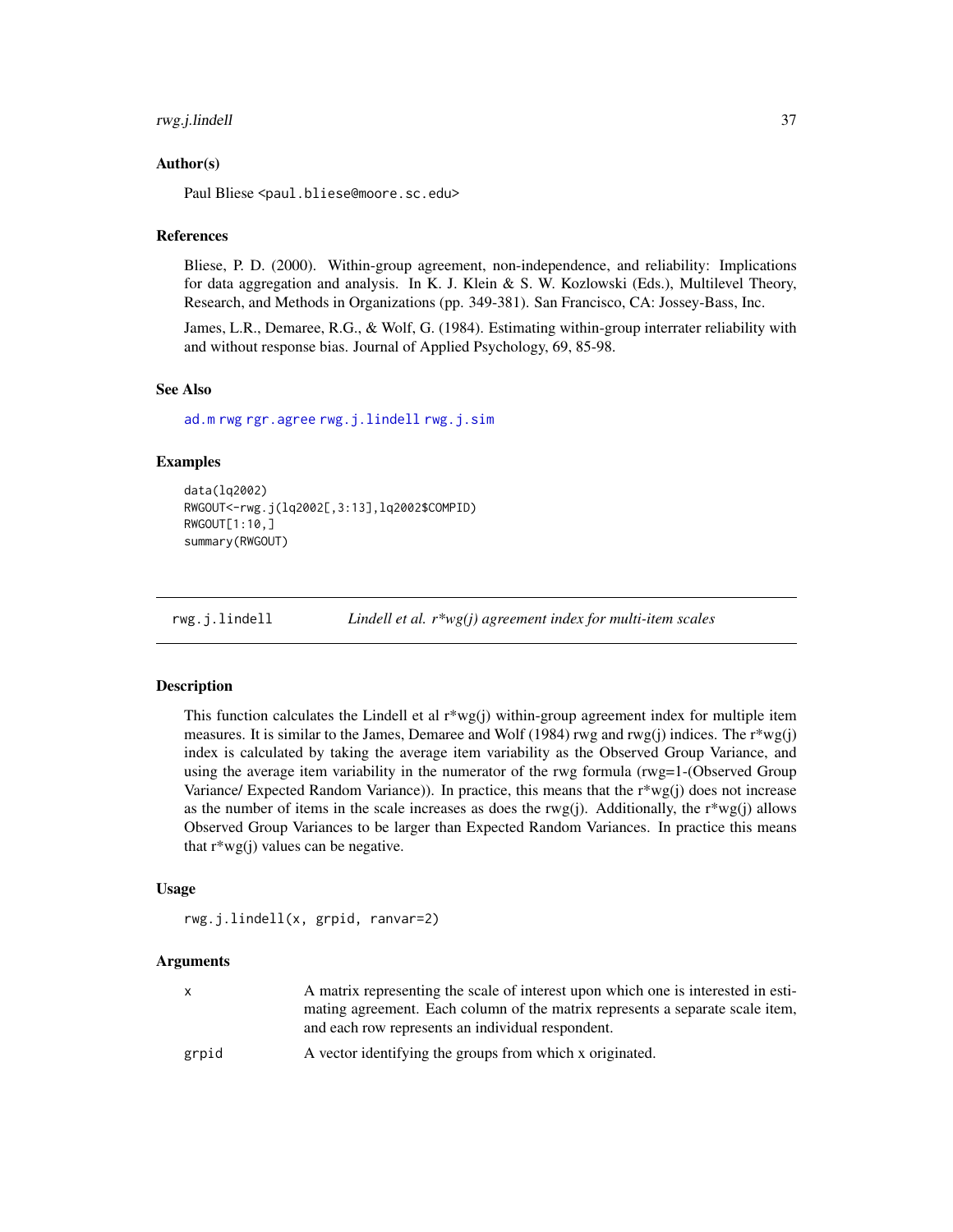<span id="page-37-0"></span>

| ranvar | The random variance to which actual group variances are compared. The value       |
|--------|-----------------------------------------------------------------------------------|
|        | of 2 represents the variance from a rectangular distribution in the case where    |
|        | there are 5 response options (e.g., Strongly Disagree, Disagree, Neither, Agree,  |
|        | Strongly Agree). In cases where there are not 5 response options, the rectangular |
|        | distribution is estimated using the formula ranvar = $(A^2 - 1)/12$ where A is    |
|        | the number of response options. Note that one is not limited to the rectangular   |
|        | distribution; rather, one can include any appropriate random value for ranyar.    |
|        |                                                                                   |

# Value

| grpid       | The group identifier                  |
|-------------|---------------------------------------|
| rwg.lindell | The $r^*wg(i)$ estimate for the group |
| gsize       | The group size                        |

# Author(s)

Paul Bliese <paul.bliese@moore.sc.edu>

### References

James, L.R., Demaree, R.G., & Wolf, G. (1984). Estimating within-group interrater reliability with and without response bias. Journal of Applied Psychology, 69, 85-98.

Lindell, M. K. & Brandt, C. J. (1999). Assessing interrater agreement on the job relevance of a test: A comparison of CVI, T, rWG(J), and r\*WG(J) indexes. Journal of Applied Psychology, 84, 640-647.

# See Also

[rwg](#page-34-1) [rwg.j](#page-35-1) [rgr.agree](#page-28-1)

#### Examples

```
data(lq2002)
RWGOUT<-rwg.j.lindell(lq2002[,3:13],lq2002$COMPID)
RWGOUT[1:10,]
summary(RWGOUT)
```
<span id="page-37-1"></span>rwg.j.sim *Simulate rwg(j) values from a random null distribution*

# Description

This function is based on the work of Cohen, Doveh and Eick (2001) and Cohen, Doveh and Nahum-Shani (2009). The function draws data from a random uniform null distribution, and calculates the James, Demaree and Wolf (1984) within group agreement measure rwg(j) for multiple item scales. By repeatedly drawing random samples, a distribution of the rwg(j) is generated. The sampling distribution can be used to calculate confidence intervals for different combinations of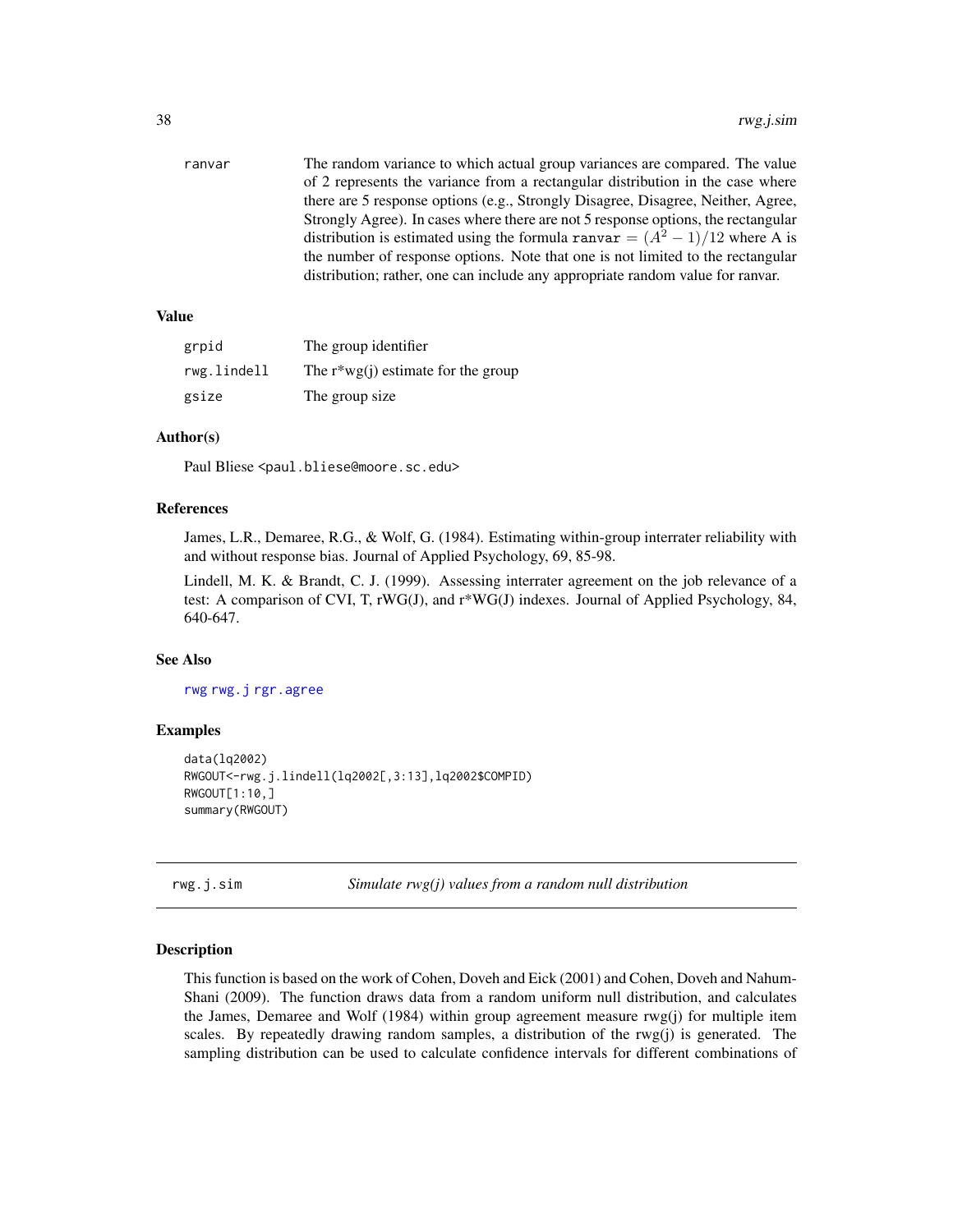#### rwg.j.sim 39

group sizes and number of items (J). Users provide the number of scale response options (A) and the number of random samples. By default, items (J) drawn in the simulation are independent (non-correlated); however, an optional argument (itemcors) allows the user to specify a correlation matrix with relationships among items. Cohen et al.  $(2001)$  show that values of rwg $(i)$  are primarily a function of the number of items and the group size and are not strongly influenced by correlations among items; nonetheless, assuming correlations among items is more realistic and thereby is a preferred model (see Cohen et al., 2009). If item correlations are provided, the MASS library also needs to be attached.

#### Usage

rwg.j.sim(gsize, nitems, nresp, itemcors=NULL, nrep)

#### Arguments

| gsize    | Group size used in the $rwg(i)$ simulation.                                                                                                                                                             |
|----------|---------------------------------------------------------------------------------------------------------------------------------------------------------------------------------------------------------|
| nitems   | The number of items (J) in the multi-item scale on which to base the simulation.<br>If item ors are provided, this is an optional argument as nitems will be calculated<br>from the correlation matrix. |
| nresp    | The number of response options for the J items in the simulation (e.g., there<br>would be 5 response options if using Strongly Disagree, Disagree, Neither,<br>Agree, Strongly Agree).                  |
| itemcors | An optional argument containing a correlation matrix with the item correlations.                                                                                                                        |
| nrep     | The number of $rwg(j)$ values to simulate. This will generally be 10,000 or more,<br>but only 1,000 are used in the examples to increase the speed.                                                     |

# Value

| rwg.j     | $rwg(i)$ value from each of the nrep simulations.                                                                                                            |
|-----------|--------------------------------------------------------------------------------------------------------------------------------------------------------------|
| gsize     | Simulation group size.                                                                                                                                       |
| nresp     | Simulated number of response options.                                                                                                                        |
| nitems    | Number of items in the multiple item scale. Either provided in the call or calcu-<br>lated from the correlation matrix, if given.                            |
| rwg. j.95 | 95 percent confidence interval estimate associated with a p-value of 0.05. Values<br>greater than or equal to the rwg.j.95 value are considered significant. |

#### Author(s)

Paul Bliese <paul.bliese@moore.sc.edu>

#### References

Cohen, A., Doveh, E., & Nahum-Shani, I. (2009). Testing agreement for multi-item scales with the indices rwg(j) and adm(j). Organizational Research Methods, 12, 148-164.

Cohen, A., Doveh, E., & Eick, U. (2001). Statistical properties of the rwg(j) index of agreement. Psychological Methods, 6, 297-310.

James, L.R., Demaree, R.G., & Wolf, G. (1984). Estimating within-group interrater reliability with and without response bias. Journal of Applied Psychology, 69, 85-98.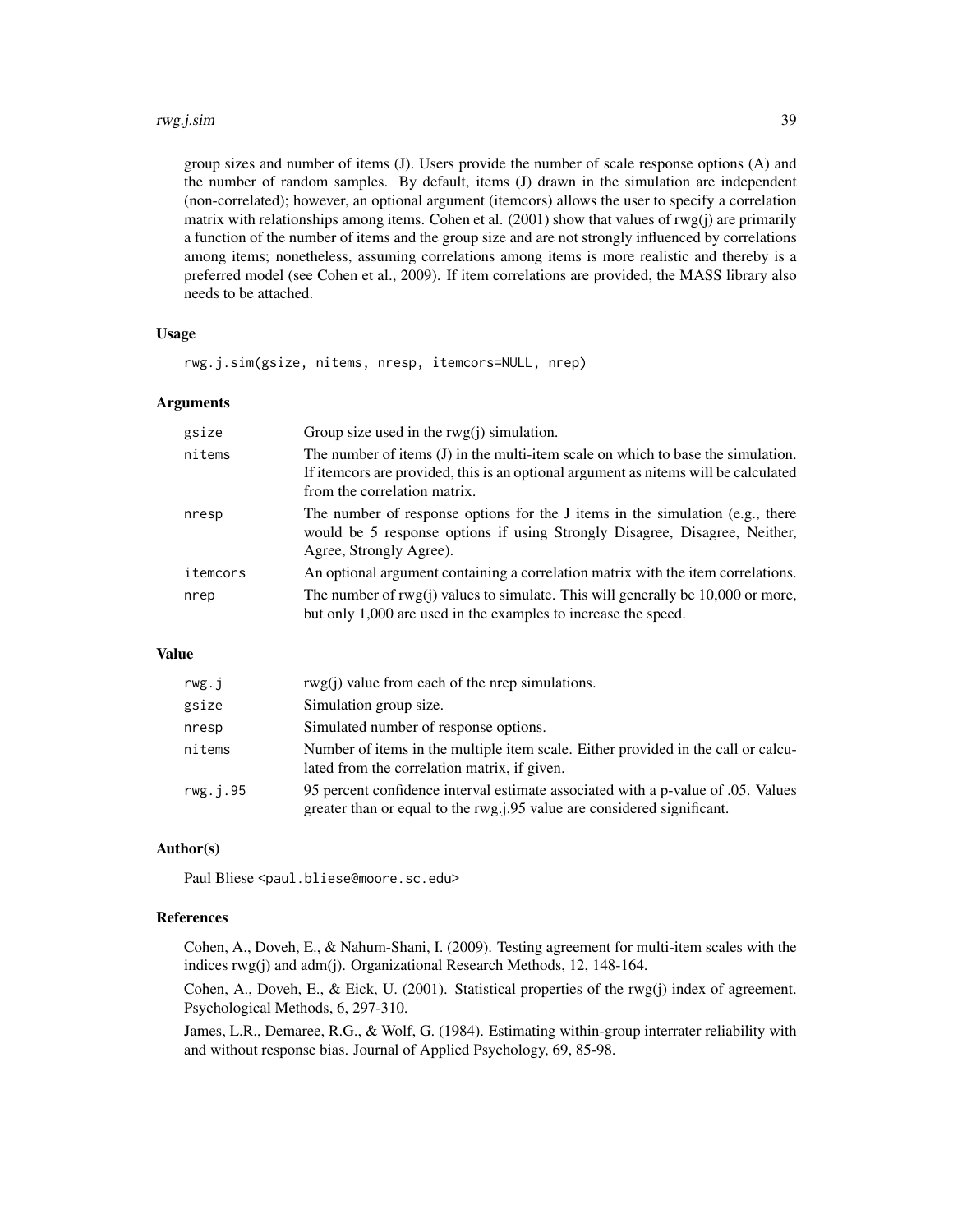# See Also

[rwg.j](#page-35-1) [rwg](#page-34-1) [rwg.sim](#page-39-1) [rwg.j.lindell](#page-36-1) [rgr.agree](#page-28-1)

#### Examples

```
#An example assuming independent items
RWG.J.OUT<-rwg.j.sim(gsize=10,nitems=6,nresp=5,nrep=1000)
summary(RWG.J.OUT)
quantile(RWG.J.OUT, c(.95,.99))
#A more realistic example assuming correlated items. The
#estimate in Cohen et al. (2006) is .61.
data(lq2002)
library(MASS)
RWG.J.OUT<-rwg.j.sim(gsize=10,nresp=5,
 itemcors=cor(lq2002[,c("TSIG01","TSIG02","TSIG03")]),
 nrep=1000)
summary(RWG.J.OUT)
quantile(RWG.J.OUT,c(.95,.99))
```
<span id="page-39-1"></span>rwg.sim *Simulate rwg values from a random null distribution*

#### Description

This function is based on the work of Dunlap, Burke  $\&$  Smith-Crowe (2003). The function draws data from a random uniform null distribution, and calculates the within group agreement measure rwg for single item measures as described in James, Demaree & Wolf (1984). By repeatedly drawing random samples, a distribution of the rwg is generated. The sampling distribution can be used to calculate confidence intervals for different combinations of group sizes and number of response options (A).

#### Usage

rwg.sim(gsize, nresp, nrep)

#### Arguments

| gsize | Group size upon which to base the rwg simulation.                                                                                                     |
|-------|-------------------------------------------------------------------------------------------------------------------------------------------------------|
| nresp | The number of response options (e.g., there would be 5 response options if using<br>Strongly Disagree, Disagree, Neither, Agree, Strongly Agree).     |
| nrep  | The number of rwg values to simulate. This will generally be 10,000 or more,<br>although the examples use nrep of 1000 to make the calculations fast. |

<span id="page-39-0"></span>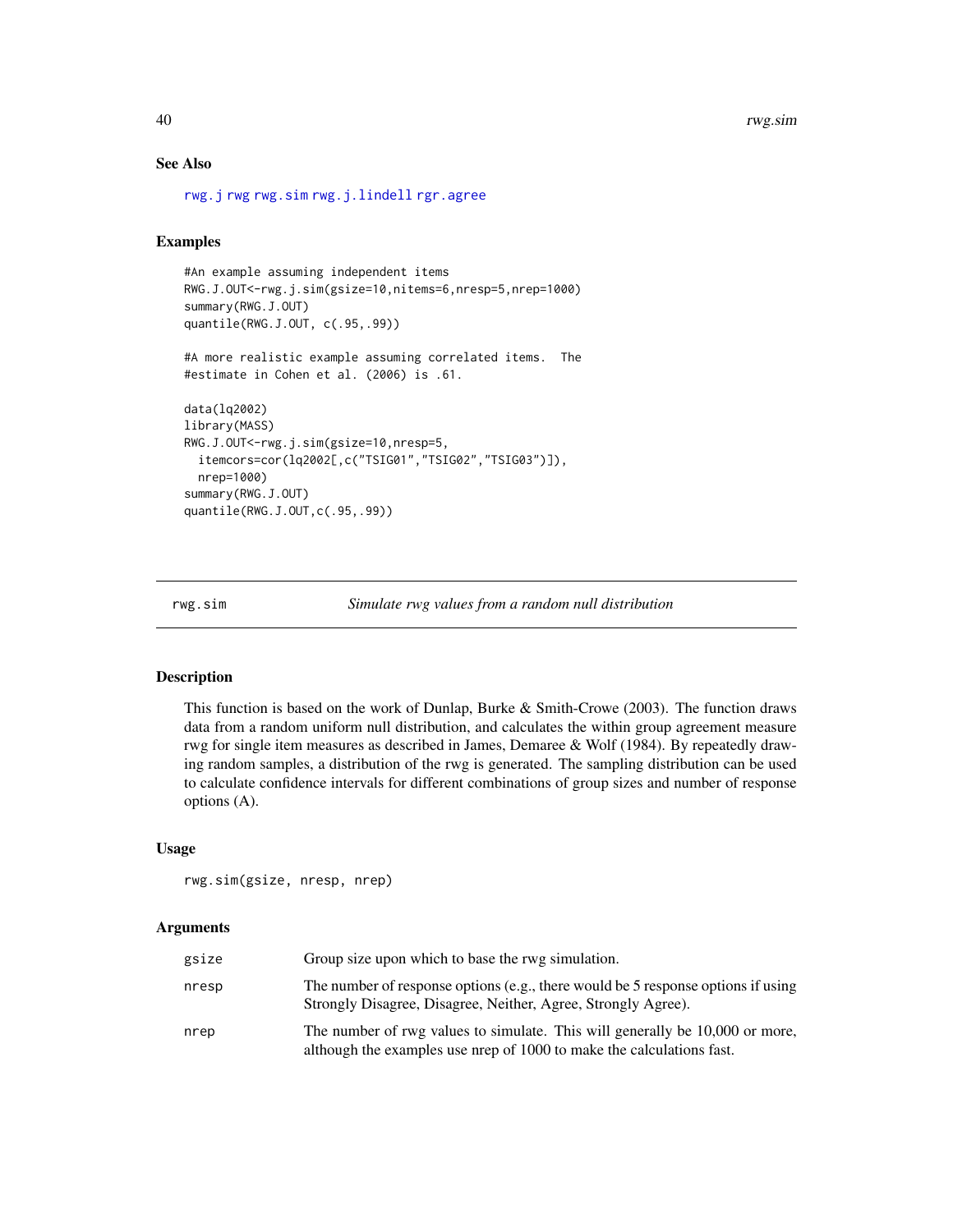#### <span id="page-40-0"></span>sam.cor and the same of the same of the same of the same of the same of the same of the same of the same of the same of the same of the same of the same of the same of the same of the same of the same of the same of the sa

#### Value

| rwg    | rwg value from each simulation.                                                                                           |
|--------|---------------------------------------------------------------------------------------------------------------------------|
| gsize  | Group size used in the rwg simulation.                                                                                    |
| nresp  | Simulated number of response options.                                                                                     |
| nitems | Will always be 1 for an rwg estimate.                                                                                     |
| rwg.95 | Estimated 95 percent confidence interval. Values greater than or equal to rwg.95<br>are considered significant, $p<.05$ . |

# Author(s)

Paul Bliese <paul.bliese@moore.sc.edu>

# References

Cohen, A., Doveh, E., & Eick, U. (2001). Statistical properties of the rwg(j) index of agreement. Psychological Methods, 6, 297-310.

Dunlap, W. P., Burke, M. J., & Smith-Crowe, K. (2003). Accurate tests of statistical significance for rwg and average deviation interrater agreement indices. Journal of Applied Psychology, 88, 356-362.

James, L.R., Demaree, R.G., & Wolf, G. (1984). Estimating within-group interrater reliability with and without response bias. Journal of Applied Psychology, 69, 85-98.

# See Also

[ad.m](#page-1-1) [rwg.j](#page-35-1) [rwg](#page-34-1) [rwg.j.sim](#page-37-1) [rgr.agree](#page-28-1)

#### Examples

```
#An example from Dunlap et al. (2003). The estimate from Dunlap
#et al. Table 2 is 0.53 (p=.05)
RWG.OUT<-rwg.sim(gsize=10,nresp=5,nrep=1000)
summary(RWG.OUT)
quantile(RWG.OUT, c(.95,.99))
```
sam.cor *Generate a Sample that Correlates with a Fixed Set of Observations*

# Description

This function will generate a vector  $(y)$  with a known correlation to a given vector  $(x)$ . The degree of correlation between x and y is determined by the parameter rho (the population correlation). Observed sample correlations between x and y will vary around rho, but this variation will decrease as the size of x increases.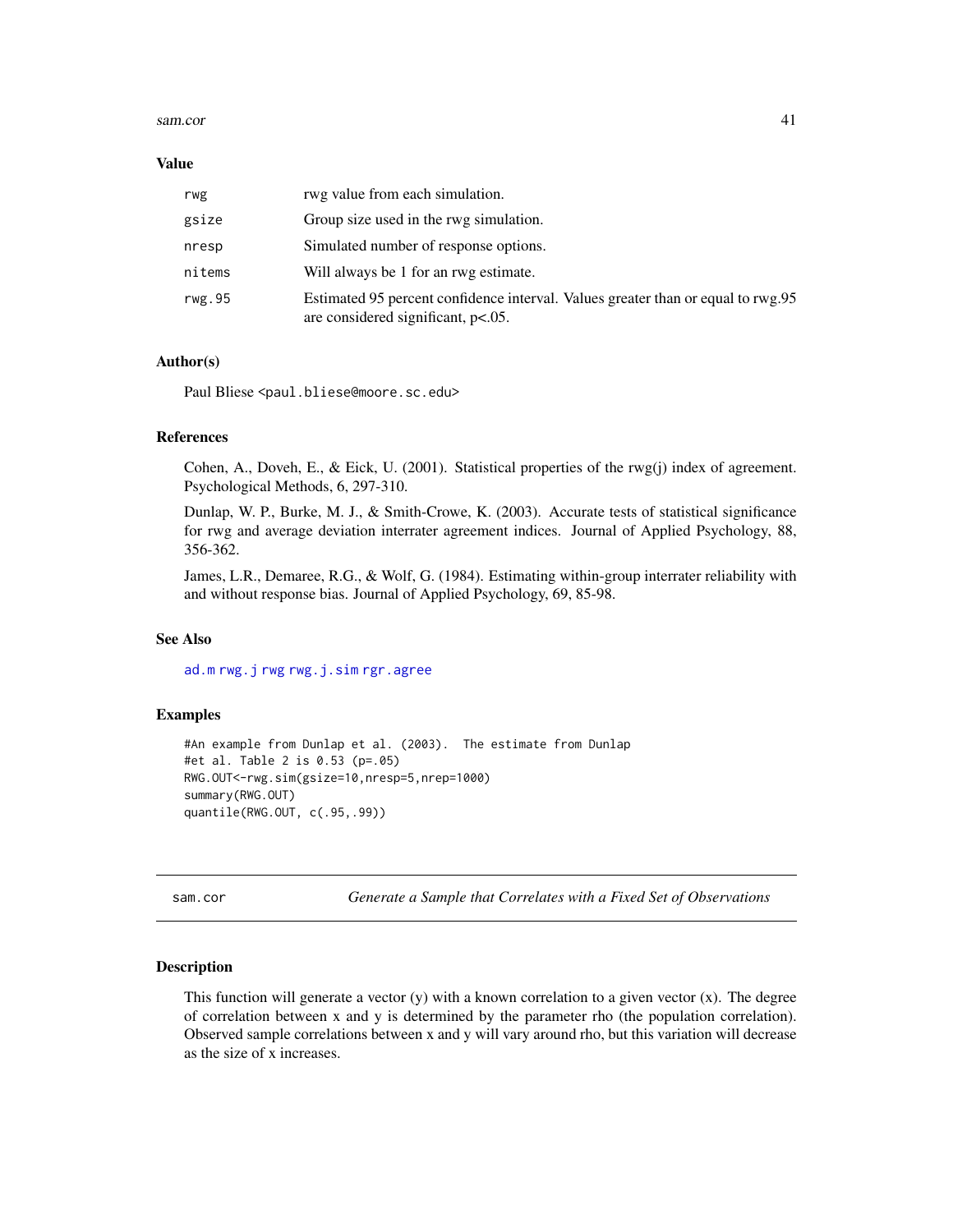#### 42 sherifdat

#### Usage

sam.cor(x,rho)

#### Arguments

| x   | The given vector.       |
|-----|-------------------------|
| rho | Population correlation. |

#### Value

The function prints the sample correlation for the specific set of numbers generated.

y A vector of numbers correlated with x.

#### Author(s)

Paul Bliese <paul.bliese@moore.sc.edu>

# See Also

[simbias](#page-43-1)

# Examples

data(bh1996) NEWVAR<-sam.cor(x=bh1996\$LEAD,rho=.30) cor(bh1996\$LEAD, NEWVAR)

sherifdat *Sherif (1935) group data from 3 person teams*

# Description

This data set contains estimates of movement length (in inches) of a light in a completely dark room. Eight groups of three individuals provided three estimates for a total of 72 observations. In four of the groups, participants first made estimates alone prior to providing estimates as a group. In the other four groups participants started as groups. Lang and Bliese (forthcoming) used these data to illustrate how variance functions in mixed-effects models (lme) could be used to test whether groups displayed consensus emergence. Data were obtained from https://brocku.ca/MeadProject/Sherif/Sherif\_1935a/Sherif\_1935a

# Usage

```
data(sherifdat)
```
<span id="page-41-0"></span>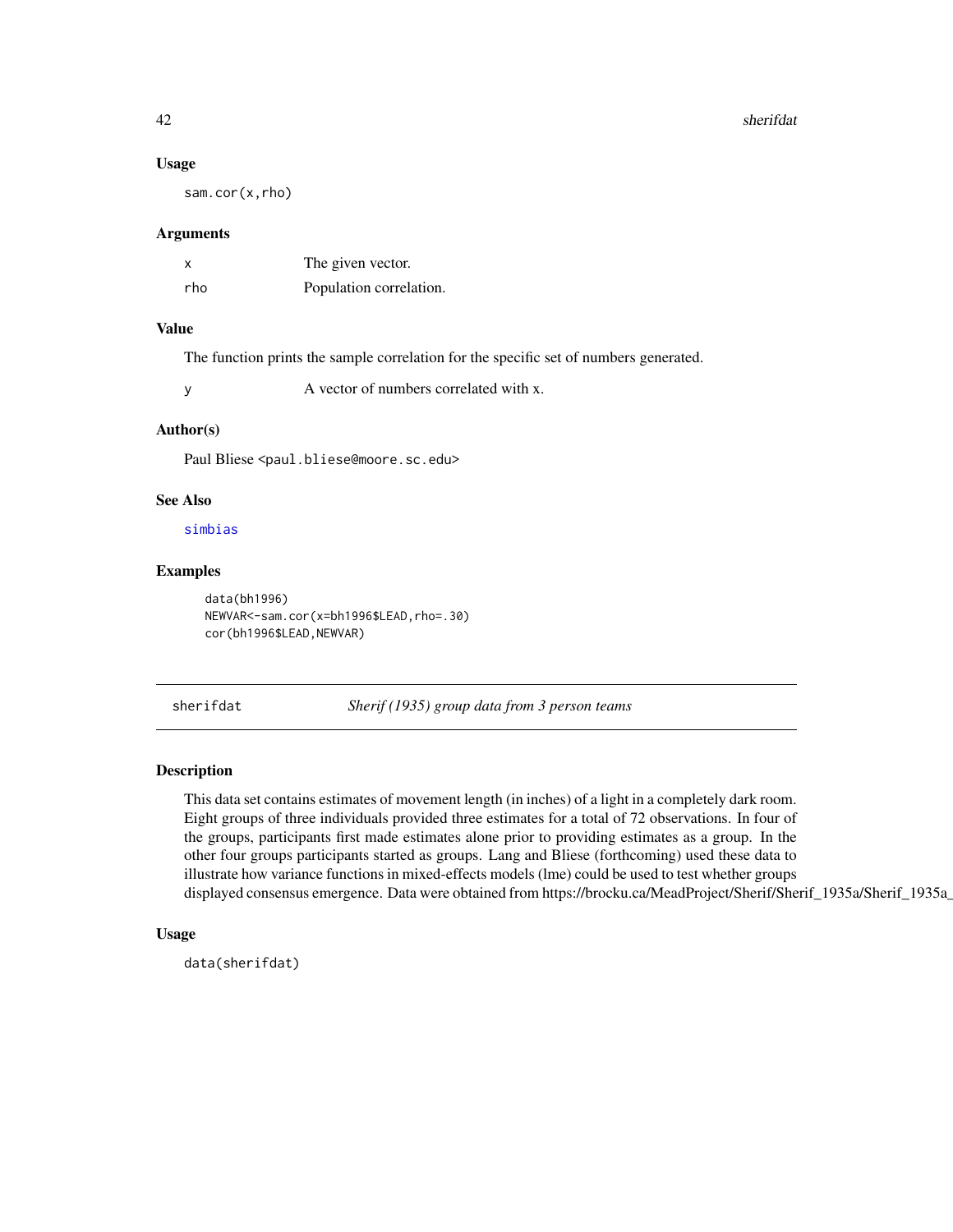<span id="page-42-0"></span>sim.icc 43

# Format

A dataframe with 5 columns and 72 observations

|                     | $[,1]$ person                         | numeric Participant ID within a group                                                                |
|---------------------|---------------------------------------|------------------------------------------------------------------------------------------------------|
| $\lceil .2 \rceil$  | time                                  | numeric Measurment Occasion                                                                          |
| $\left[ .3 \right]$ | group                                 | numeric Group Identifier                                                                             |
|                     | $\begin{bmatrix} 0.4 \end{bmatrix}$ y | numeric Estimate of movement length in inches                                                        |
|                     |                                       | [,4] condition numeric Experimental Condition for either starting individually (1) or as a group (0) |

# References

Sherif, M. (1935). A study of some social factors in perception: Chapter 3. Archives of Psychology, 27, 23- 46.

https://brocku.ca/MeadProject/Sherif/Sherif\_1935a/Sherif\_1935a\_3.html

Lang, J. W. B., & Bliese, P. D. (forthcoming). A Temporal Perspective on Emergence: Using 3-level Mixed Effects Models to Track Consensus Emergence in Groups.

sim.icc *Simulate 2-level ICC(1) values with and without level-1 correlation*

# Description

ICC(1) values play an important role influencing the form of relationships among variables in nested data. This simulation allows one to create data with known ICC(1) values. Multiple variables can be created both with and without level-1 correlation.

#### Usage

sim.icc(gsize, ngrp, icc1,nitems=1,item.cor=FALSE)

# Arguments

| gsize    | The simulated group size.                                                                                                             |
|----------|---------------------------------------------------------------------------------------------------------------------------------------|
| ngrp     | The simulated number of groups.                                                                                                       |
| icc1     | The simulated $ICC(1)$ value.                                                                                                         |
| nitems   | The number of items (vectors) to simulate.                                                                                            |
| item.cor | An option to create level-1 correlation among items. Provided as a value be-<br>tween 0 and 1. If used, nitems must be larger than 1. |

# Value

| GRP  | The grouping designator.                                   |
|------|------------------------------------------------------------|
| VAR1 | The simulated value. Multiple numbered columns if nitems>1 |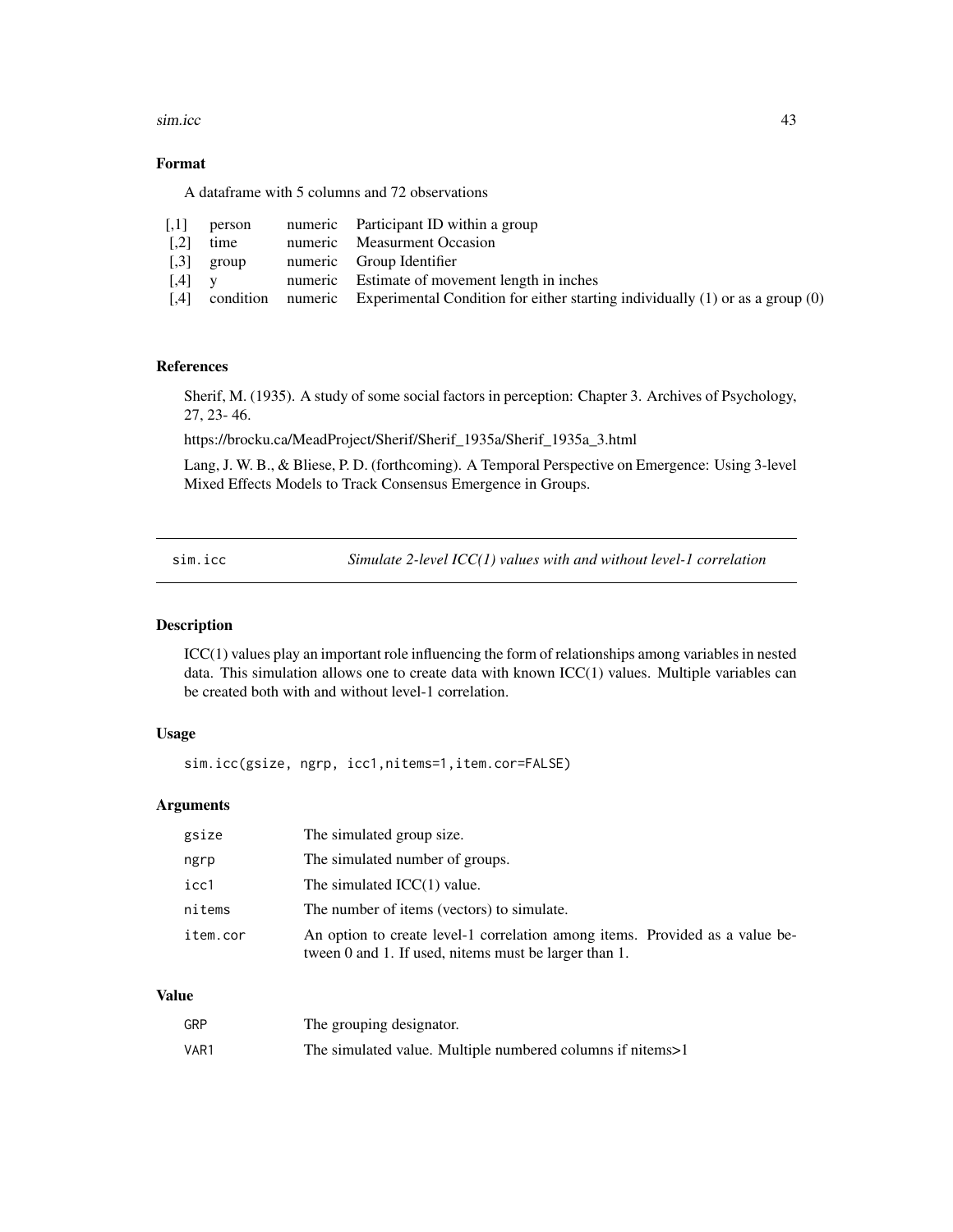#### Author(s)

Paul Bliese <paul.bliese@moore.sc.edu>

#### References

Bliese, P. D. (2000). Within-group agreement, non-independence, and reliability: Implications for data aggregation and analysis. In K. J. Klein & S. W. Kozlowski (Eds.), Multilevel Theory, Research, and Methods in Organizations (pp. 349-381). San Francisco, CA: Jossey-Bass, Inc.

#### See Also

[ICC1](#page-15-1)

#### Examples

```
## Not run:
set.seed(1535324)
ICC.SIM<-sim.icc(gsize=10,ngrp=100,icc1=.15)
ICC1(aov(VAR1~as.factor(GRP), ICC.SIM))
```

```
# 4 items with no level-1 correlation
set.seed(15324)
ICC.SIM<-sim.icc(gsize=10,ngrp=100,icc1=.15,nitems=4) #items with no level-1 correlation
mult.icc(ICC.SIM[,2:5],ICC.SIM$GRP)
with(ICC.SIM,waba(VAR1,VAR2,GRP))$Cov.Theorem #Examine CorrW
```

```
# 4 items with a level-1 correlation of .30
set.seed(15324)
ICC.SIM<-sim.icc(gsize=10,ngrp=100,icc1=.15,nitems=4, item.cor=.3) #.30 level-1 item correlations
mult.icc(ICC.SIM[,2:5],ICC.SIM$GRP)
with(ICC.SIM,waba(VAR1,VAR2,GRP))$Cov.Theorem #Examine CorrW
```
## End(Not run)

<span id="page-43-1"></span>simbias *Simulate Standard Error Bias in Non-Independent Data*

#### Description

Non-independence due to groups is a common characteristic of applied data. In non-independent data, responses from members of the same group are more similar to each other than would be expected by chance. Non-independence is typically measured using the Intraclass Correlation Coefficient 1 or ICC(1). When non-independent data is treated as though it is independent, standard errors will be biased and power can decrease. This simulation allows one to estimate the bias and loss of statistical power that occurs when non-independent data is treated as though it is independent. The simulation contrasts a simple Ordinary Least Squares (OLS) model that fails to account for non-independence with a random coefficient model that accounts for non-independence. The simulation assumes that both the outcome  $(y)$  and the predictor  $(x)$  vary among individuals in the same group.

<span id="page-43-0"></span>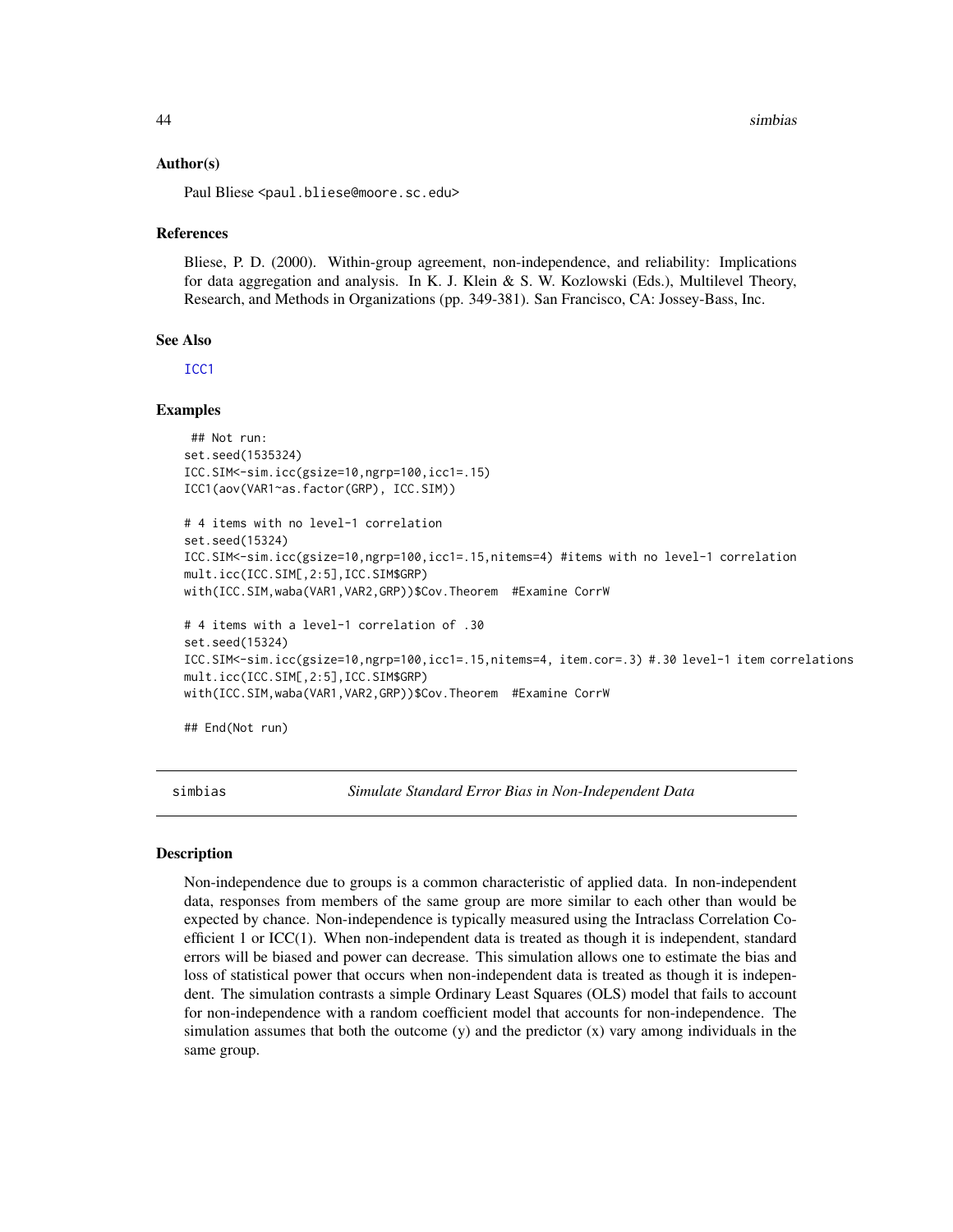#### <span id="page-44-0"></span>simbias 45

# Usage

simbias(corr,gsize,ngrp,icc1x,icc1y,nrep)

# Arguments

| corr  | The simulated true correlation between x and y.   |
|-------|---------------------------------------------------|
| gsize | The group size from which x and y are drawn.      |
| ngrp  | The number of groups.                             |
| icc1x | The simulated $ICC(1)$ value for x.               |
| icc1y | The simulated $ICC(1)$ value for y.               |
| nrep  | The number of repetitions of simulated data sets. |

# Value

| icc1.x     | Observed $ICC(1)$ value for x in the simulation.     |
|------------|------------------------------------------------------|
| icc1.y     | Observed $ICC(1)$ value for y in the simulation.     |
| lme.coef   | Parameter estimate from the lme model.               |
| lme.se     | Standard error estimate from the lme model.          |
| lme.tvalue | t-value from the lme model.                          |
| $lm.c$ oef | Parameter estimate from the linear model (OLS).      |
| lm.se      | Standard error estimate from the linear model (OLS). |
| lm.tvalue  | t-value from the linear model (OLS).                 |

# Author(s)

Paul Bliese <paul.bliese@moore.sc.edu>

# References

Bliese, P. D. & Hanges, P. J. (2004). Being both too liberal and too conservative: The perils of treating grouped data as though they were independent. Organizational Research Methods, 7, 400- 417.

# See Also

[ICC1](#page-15-1)

```
library(nlme)
set.seed(15)
SIM.OUTPUT<-simbias(corr=.15,gsize=10,ngrp=50,icc1x=0.05,
            icc1y=0.35, nrep=100)
apply(SIM.OUTPUT,2,mean)
1-pnorm(1.96-3.39) #Power of the lme model (two-tailed, alpha=.05)
1-pnorm(1.96-2.95) #Power of the OLS model (two-tailed, alpha=.05)
```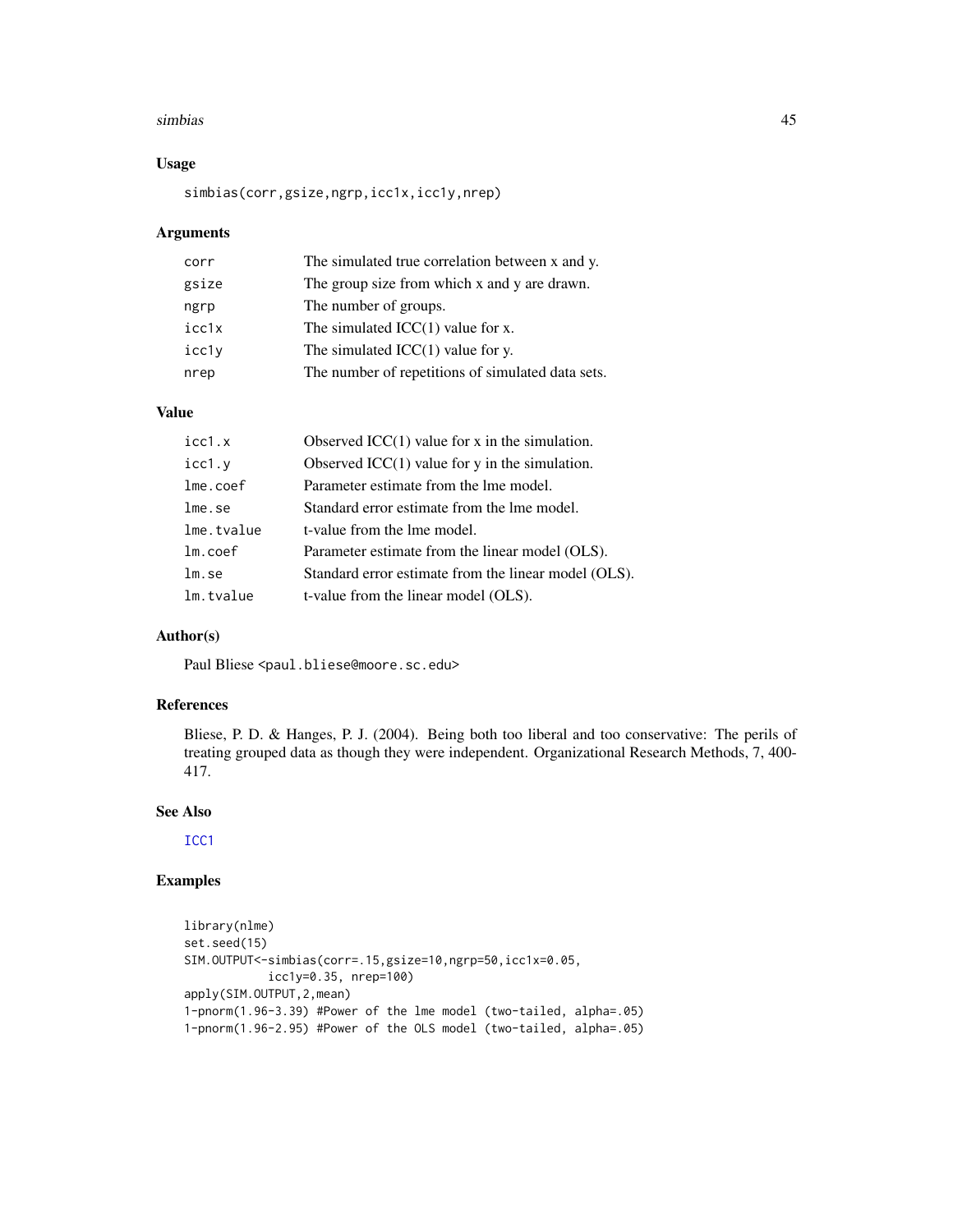<span id="page-45-0"></span>

Estimate Sobel's (1982) indirect test for mediation. The function provides an estimate of the magnitude of the indirect effect, Sobel's first-order estimate of the standard error associated with the indirect effect, and the corresponding z-value. The estimates are based upon three models as detailed on page 84 of MacKinnon, Lockwood, Hoffman, West and Sheets (2002).

#### Usage

sobel(pred,med,out)

# Arguments

| pred | The predictor or independent variable $(X)$ . |
|------|-----------------------------------------------|
| med  | The mediating variable $(M)$ .                |
| out  | The outcome or dependent variable $(Y)$ .     |

# Value

| Mod1: Y~X         | A summary of coefficients from Model 1 of MacKinnon et al., (2002). |
|-------------------|---------------------------------------------------------------------|
| Mod $2: Y^X+M$    | A summary of coefficients from Model 2 of MacKinnon et al., (2002). |
| Mod $3: M \sim X$ | A summary of coefficients from Model 3 of MacKinnon et al., (2002). |
| Indirect. Effect  |                                                                     |
|                   | The estimate of the indirect mediating effect.                      |
| SF.               | Sobel's (1982) Standard Error estimate.                             |
| z.value           | The estimated z-value.                                              |
| N                 | The number of observations used in model estimation.                |

# Author(s)

Paul Bliese <paul.bliese@moore.sc.edu>

#### References

MacKinnon, D. P., Lockwood, C. M., Hoffman, J. M., West, S. G., Sheets, V. (2002). A comparison of methods to test mediation and other intervening variable effects. Psychological Methods, 7, 83- 104.

Sobel, M. E., (1982). Asymptotic confidence intervals for indirect effects in structural equation models. In S. Leinhardt (Ed.), Sociological Methodology 1982 (pp. 290-312). Washington, DC: American Sociological Association.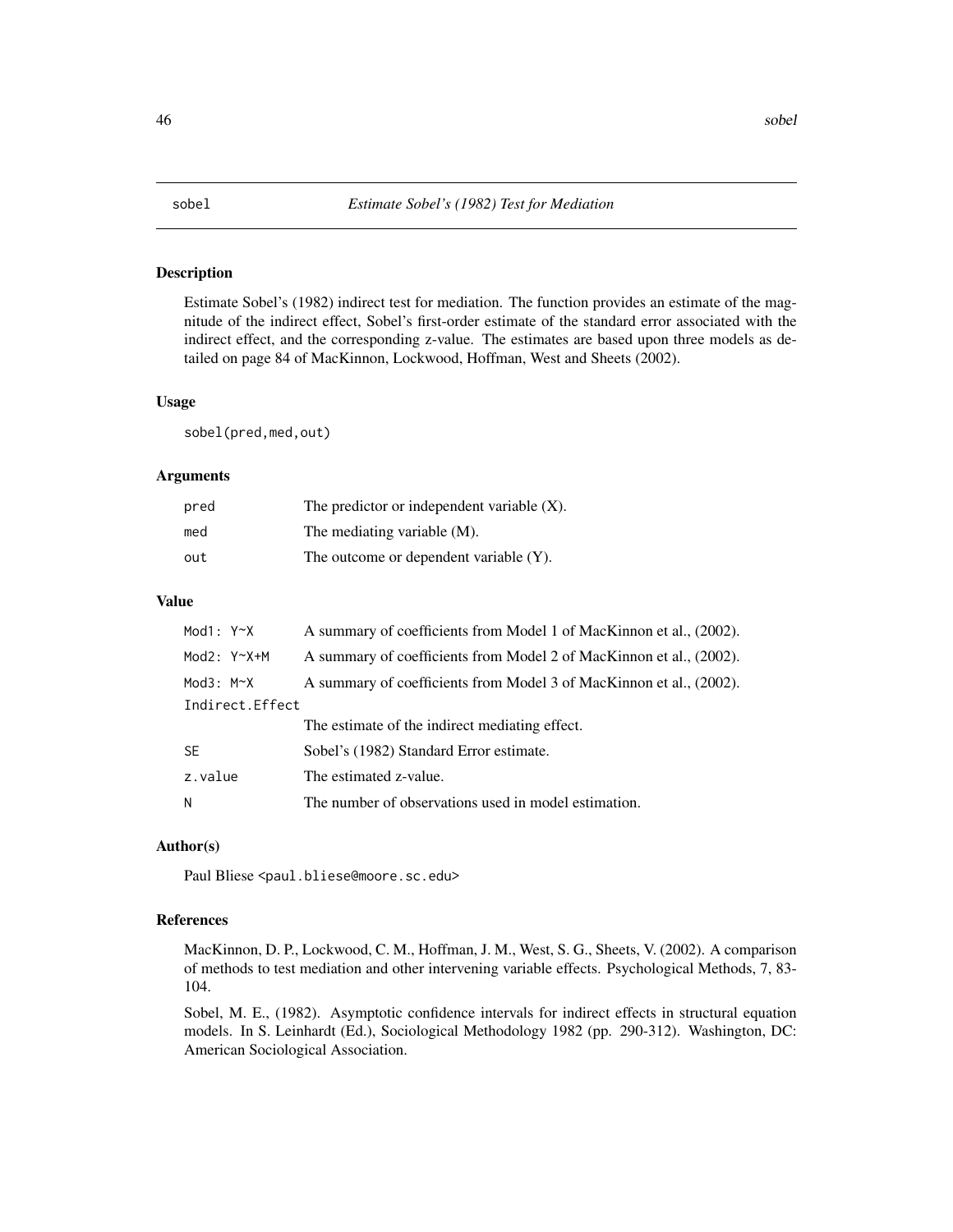<span id="page-46-0"></span>summary.agree.sim 47

# Examples

data(bh1996)

```
#A small but significant indirect effect indicates leadership mediates
#the relationship between work hours and well-being.
sobel(pred=bh1996$HRS,med=bh1996$LEAD,out=bh1996$WBEING)
```
summary.agree.sim *S3 method for class 'agree.sim'*

# Description

This function provides a concise summary of objects created using the functions rwg.sim and rwg.j.sim.

# Usage

```
## S3 method for class 'agree.sim'
summary(object,...)
```
# Arguments

| object                  | An object of class 'agree.sim'.           |
|-------------------------|-------------------------------------------|
| $\cdot$ $\cdot$ $\cdot$ | Optional additional arguments. None used. |

# Value

A summary of all the output elements in the agree.sim class object.

# Author(s)

Paul Bliese <paul.bliese@moore.sc.edu>

# See Also

[rwg.sim](#page-39-1) [rwg.j.sim](#page-37-1)

```
#An example from Dunlap et al. (2003). The estimate from Dunlap et al.
#Table 2 is 0.53
RWG.OUT<-rwg.sim(gsize=10,nresp=5,nrep=1000)
summary(RWG.OUT)
```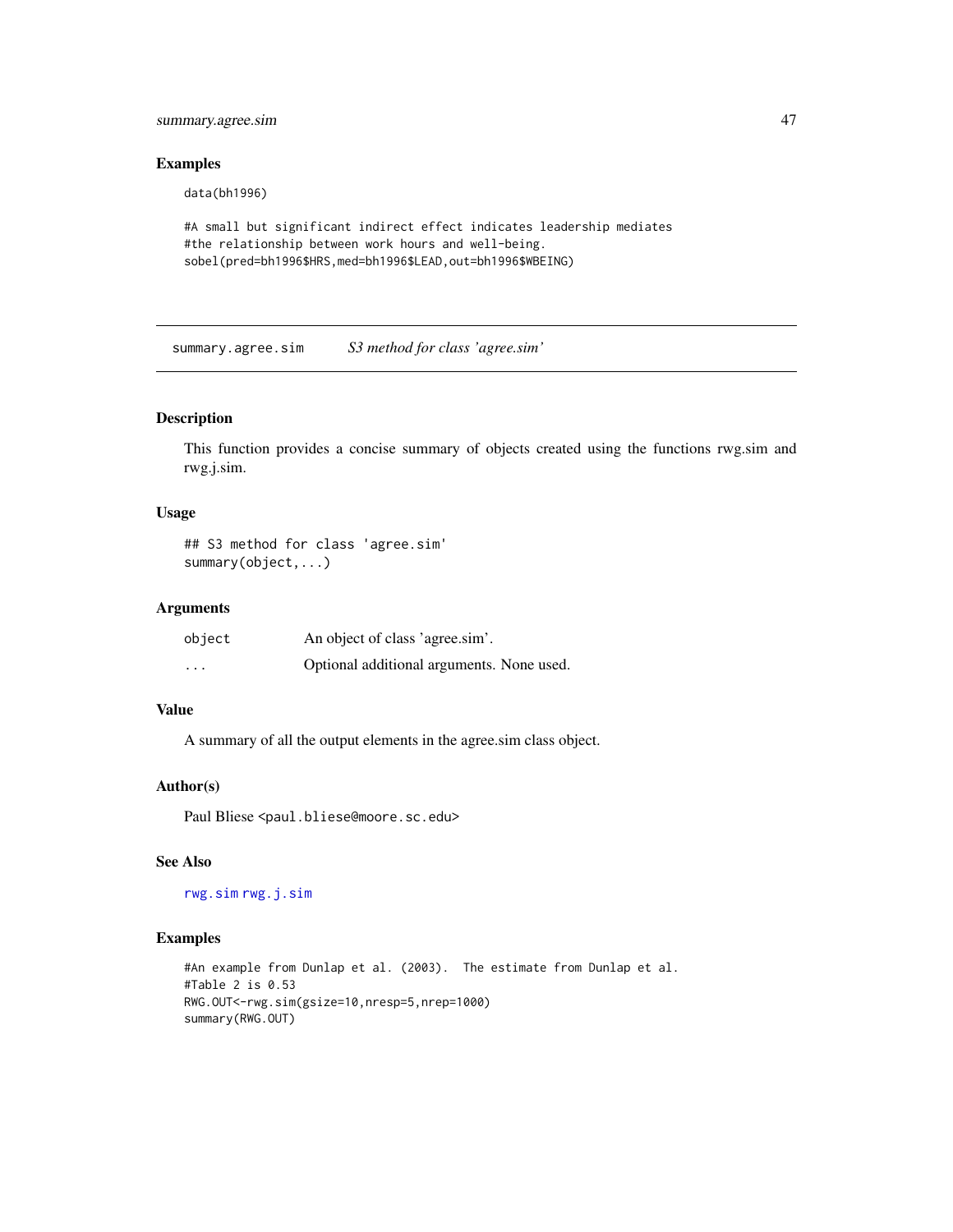<span id="page-47-0"></span>summary.disagree.sim *S3 method for class 'disagree.sim'*

# Description

This function provides a concise summary of objects created using the function ad.m.sim.

#### Usage

```
## S3 method for class 'disagree.sim'
summary(object,...)
```
# Arguments

| object   | An object of class 'disagree.sim'.        |
|----------|-------------------------------------------|
| $\cdots$ | Optional additional arguments. None used. |

# Value

A summary of all the output elements in the disagree.sim class object.

# Author(s)

Paul Bliese <paul.bliese@moore.sc.edu>

# See Also

[ad.m.sim](#page-3-1)

```
#Example from Dunlap et al. (2003), Table 3. The listed significance
#value for a group of size 5 with a 7-item response format is 0.64 or less
SIMOUT<-ad.m.sim(gsize=5, nitems=1, nresp=7, itemcors=NULL,
       type="mean", nrep=1000)
summary(SIMOUT)
```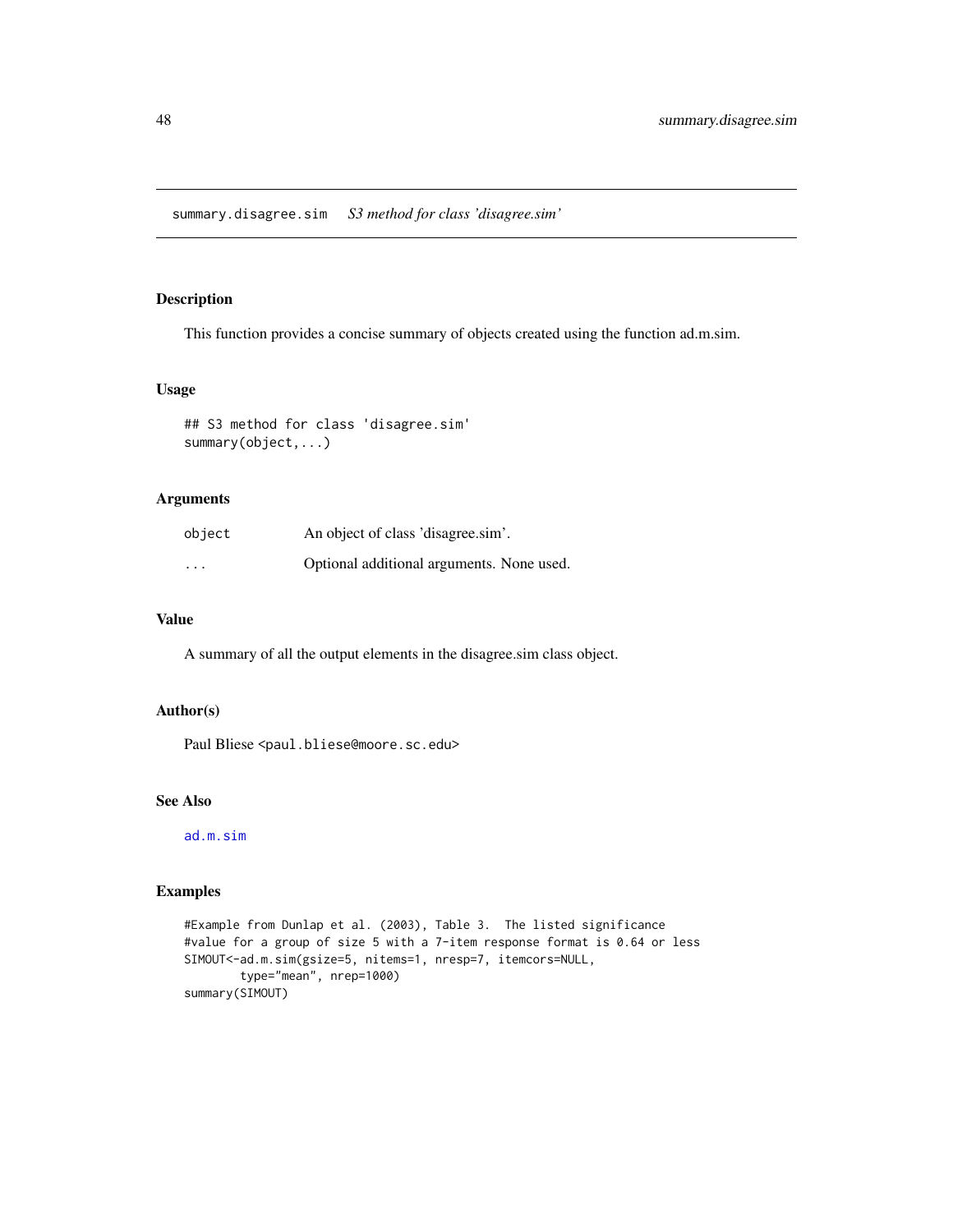<span id="page-48-0"></span>summary.rgr.agree *S3 method for class 'rgr.agree'*

# Description

This function provides a concise summary of objects created using the function rgr.agree.

# Usage

```
## S3 method for class 'rgr.agree'
summary(object,...)
```
# Arguments

| object   | An object of class 'rgr.agree'.           |
|----------|-------------------------------------------|
| $\cdots$ | Optional additional arguments. None used. |

# Value

| Summary Statistics for Random and Real Groups                                                                                          |
|----------------------------------------------------------------------------------------------------------------------------------------|
| Number of random groups, Average random group variance, Standard Deviation<br>of random group variance, Actual group variance, z-value |
| Lower Confidence Intervals (one-tailed)<br>Lower confidence intervals based on sorted random group variances.                          |
| Upper Confidence Intervals (one-Tailed)<br>Upper confidence intervals based on sorted random group variances.                          |
|                                                                                                                                        |

# Author(s)

Paul Bliese <paul.bliese@moore.sc.edu>

# See Also

[rgr.agree](#page-28-1)

```
data(bh1996)
RGROUT<-rgr.agree(bh1996$HRS,bh1996$GRP,1000)
summary(RGROUT)
```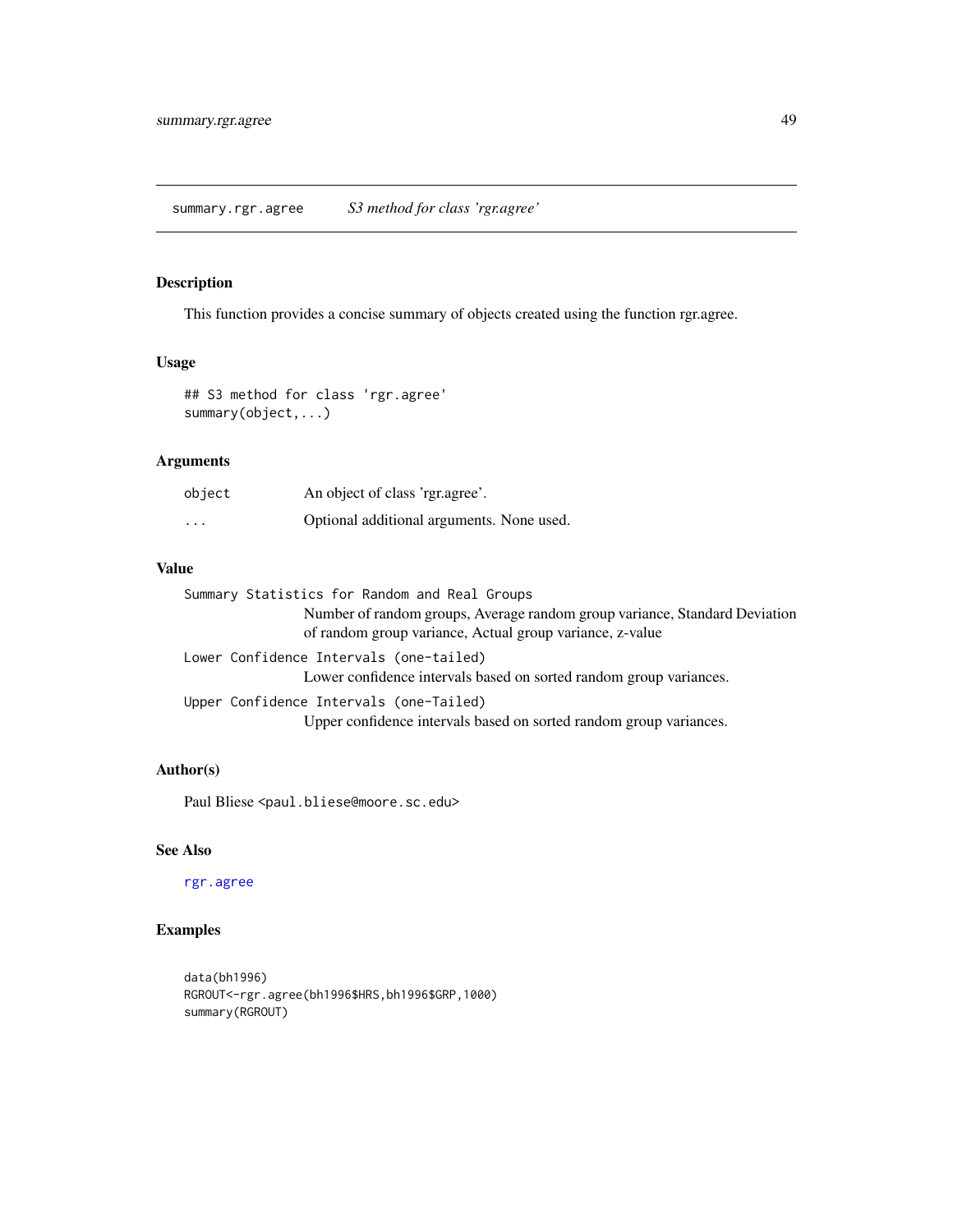<span id="page-49-0"></span>summary.rgr.waba *S3 method for class 'rgr.waba'*

# Description

This function provides a concise summary of objects created using the function rgr.waba.

# Usage

## S3 method for class 'rgr.waba' summary(object,...)

# Arguments

| object                  | An object of class 'rgr.waba'.            |
|-------------------------|-------------------------------------------|
| $\cdot$ $\cdot$ $\cdot$ | Optional additional arguments. None used. |

# Value

A dataframe containing summary statistics in the form of number of repetitions (NRep), Mean and Standard Deviations (SD) for each parameter in the rgr.waba model.

# Author(s)

Paul Bliese <paul.bliese@moore.sc.edu>

# See Also

[rgr.waba](#page-30-1)

# Examples

data(bh1996)

#estimate the actual group model waba(bh1996\$HRS,bh1996\$WBEING,bh1996\$GRP)

```
#create 100 pseudo group runs and summarize results
RWABA<-rgr.waba(bh1996$HRS,bh1996$WBEING,bh1996$GRP,100)
summary(RWABA)
```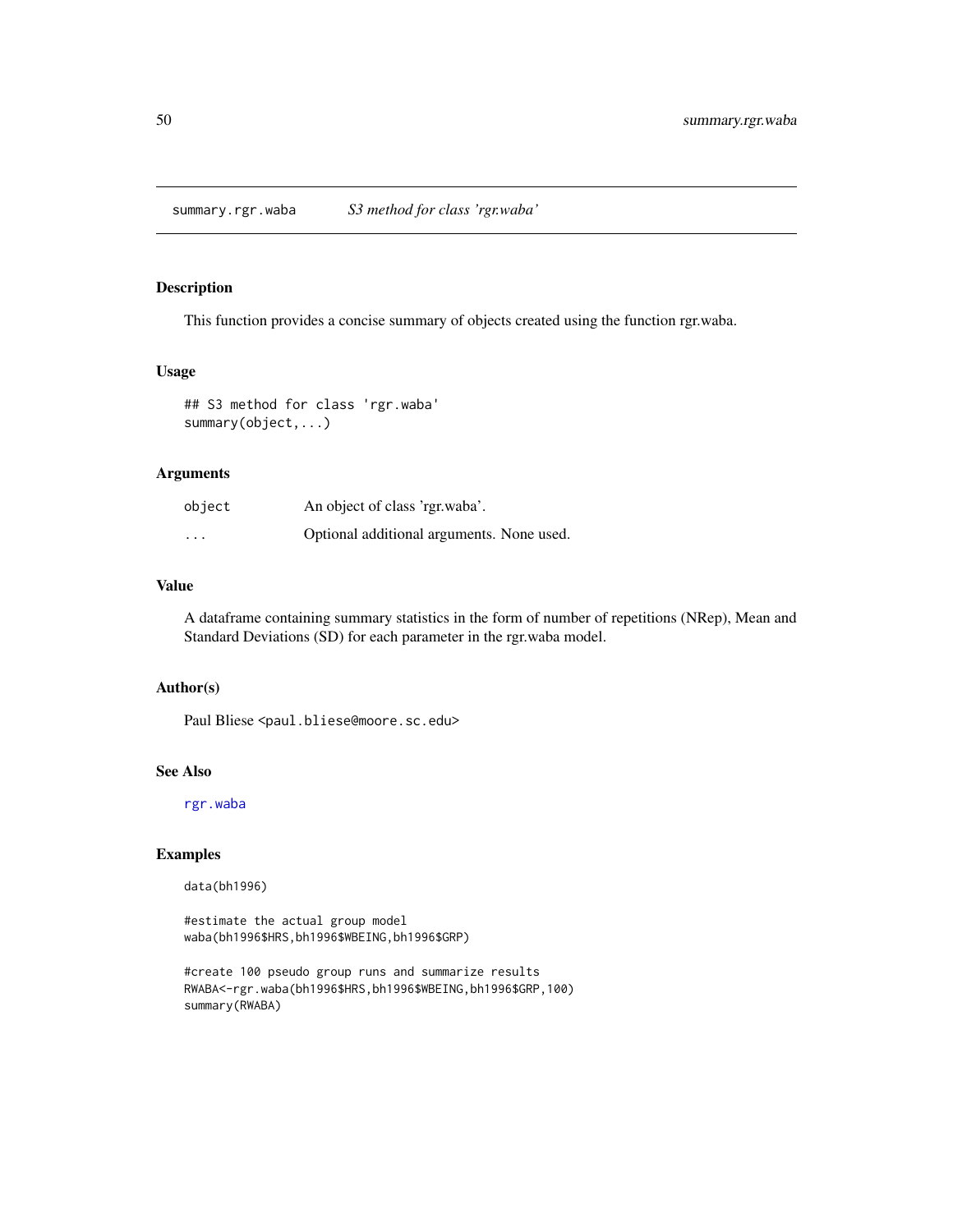<span id="page-50-0"></span>

This data set is a partial sample of data collected by Lang and reported in Lang and Bliese (2009). The tankdat sub-sample was used as an example of discontinuous growth modeling in Bliese and Lang (in press). The data set is in long (univariate) format, and contains performance data from 184 participants over 12 repeated measures on a complex tank simulation task. In the research paradigm, the task was unexpectedly changed after the first six performance episodes. Discontinuous growth models were used to examine participants' reactions to the unexpected change. The data set contains the person-level predictor of conscientiousness.

#### Usage

data(tankdat)

# Format

A dataframe with 4 columns and 2208 observations

|                        | [,1] ID numeric Participant ID                   |
|------------------------|--------------------------------------------------|
|                        | [,2] CONSC numeric Participant Conscientiousness |
| [.3] TIME numeric Time |                                                  |
|                        | [,4] SCORE numeric Task Performance              |

#### References

Bliese, P. D., & Lang, J. W. B. (in press). Understanding relative and absolute change in discontinuous growth models: Coding alternatives and implications for hypothesis testing. Organizational Research Methods.

Lang, J. W. B., & Bliese, P. D. (2009). General mental ability and two types of adaptation to unforeseen change: Applying discontinuous growth models to the task-change paradigm. Journal of Applied Psychology, 92, 411-428.

univbct *Data from Bliese and Ployhart (2002)*

#### Description

This data set contains the complete data set used in Bliese and Ployhart (2002). The data is longitudinal data converted to univariate (i.e., stacked) form. Data were collected at three time points.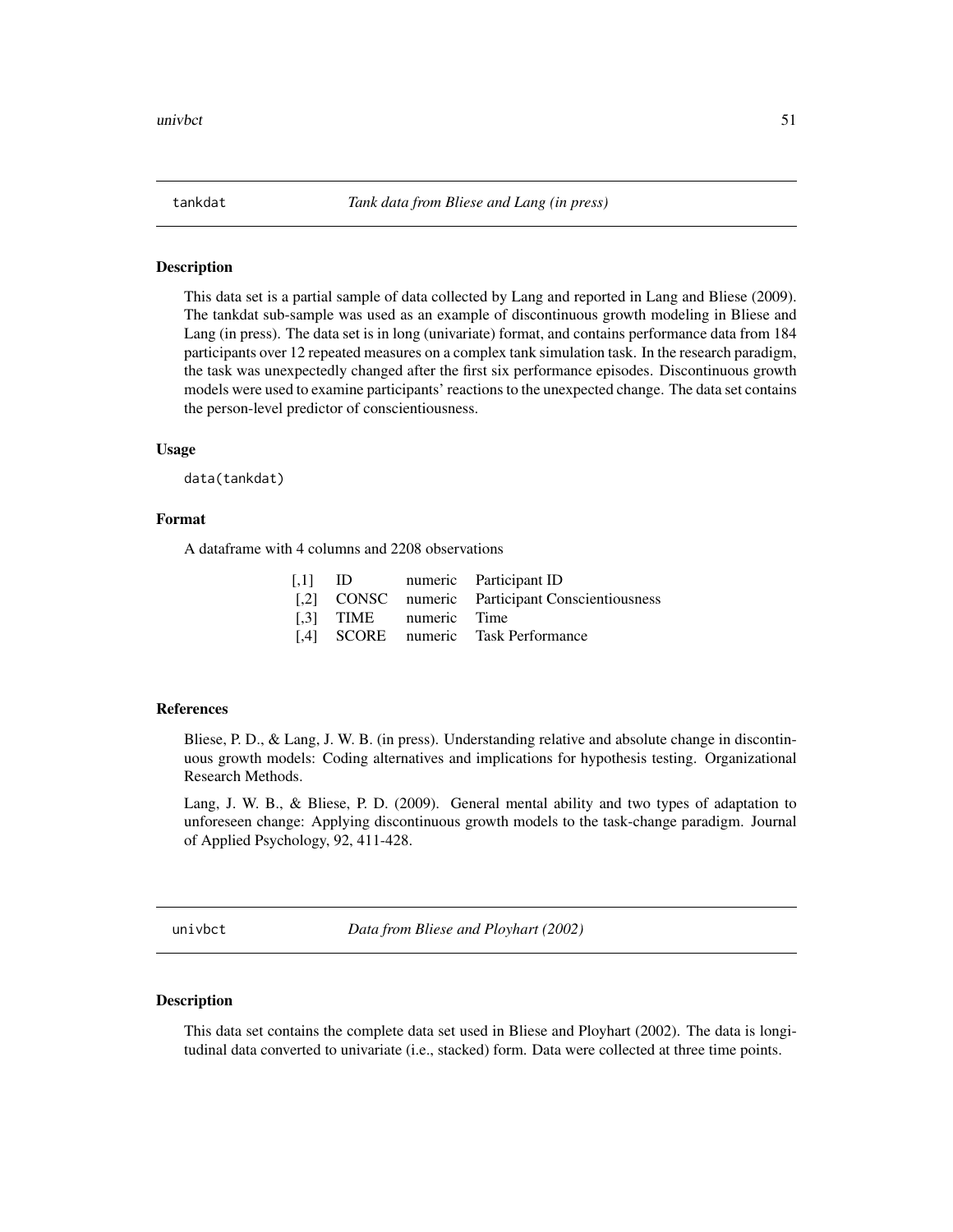#### <span id="page-51-0"></span>Usage

data(univbct)

#### Format

A data frame with 22 columns and 1485 observations from 495 individuals

| $[$ | <b>BTN</b>                | numeric        | BN Id                         |
|-----|---------------------------|----------------|-------------------------------|
|     | $[2]$ COMPANY             | numeric Co Id  |                               |
|     | [,3] MARITAL              |                | numeric Marital Status        |
|     | $[4]$ GENDER              | numeric Gender |                               |
|     | [,5] HOWLONG              |                | numeric Time in Unit          |
|     | $[0.6]$ RANK              | numeric        | Rank                          |
|     | [,7] EDUCATE              |                | numeric Education             |
|     | $[0.8]$ AGE               | numeric        | Age                           |
|     | $[0.9]$ JOBSAT1           | numeric        | <b>JOBSAT</b> Time 1          |
|     | $[,10]$ COMMIT1           |                | numeric Commitment Time 1     |
|     | $[,11]$ READY1            |                | numeric Readiness Time 1      |
|     | $[,12]$ JOBSAT2           | numeric        | JOBSAT Time 2                 |
|     | $[,13]$ COMMIT2           |                | numeric Commitment Time 2     |
|     | $[,14]$ READY2            | numeric        | Readiness Time 2              |
|     | $[,15]$ JOBSAT3           | numeric        | JOBSAT Time 3                 |
|     | $\left[16\right]$ COMMIT3 | numeric        | Commitment Time 3             |
|     | $[,17]$ READY3            | numeric        | Readiness Time 3              |
|     | $[0.18]$ TIME             | numeric        | 0 to 2 time maker             |
|     | $[0.19]$ JSAT             | numeric        | Jobsat in univariate form     |
|     | $[$ ,20] COMMIT           | numeric        | Commitment in univariate form |
|     | $[21]$ READY              | numeric        | Readiness in univariate form  |
|     | $[$ ,22 $]$ SUBNUM        | numeric        | Subject number                |

#### References

Bliese, P. D., & Ployhart, R. E. (2002). Growth modeling using random coefficient models: Model building, testing and illustrations. Organizational Research Methods, 5, 362-387.

<span id="page-51-1"></span>waba *Covariance Theoreom Decomposition of Bivariate Two-Level Correlation*

#### Description

This routine performs the covariance theorem decomposition discussed by Robinson (1950) and Dansereau, Alutto and Yammarino (1984). Dansereau et al. have labeled the variance decomposition Within-And-Between-Analysis II or WABA II. The program decomposes a raw correlation from a two-level nested design into 6 components. These components are (1) eta-between value for X, (2) eta-between value for Y, (3) the group-size weighted group-mean correlation, (4) the within-eta value for X,  $(5)$  the within-eta value for Y, and  $(6)$  the within-group correlation between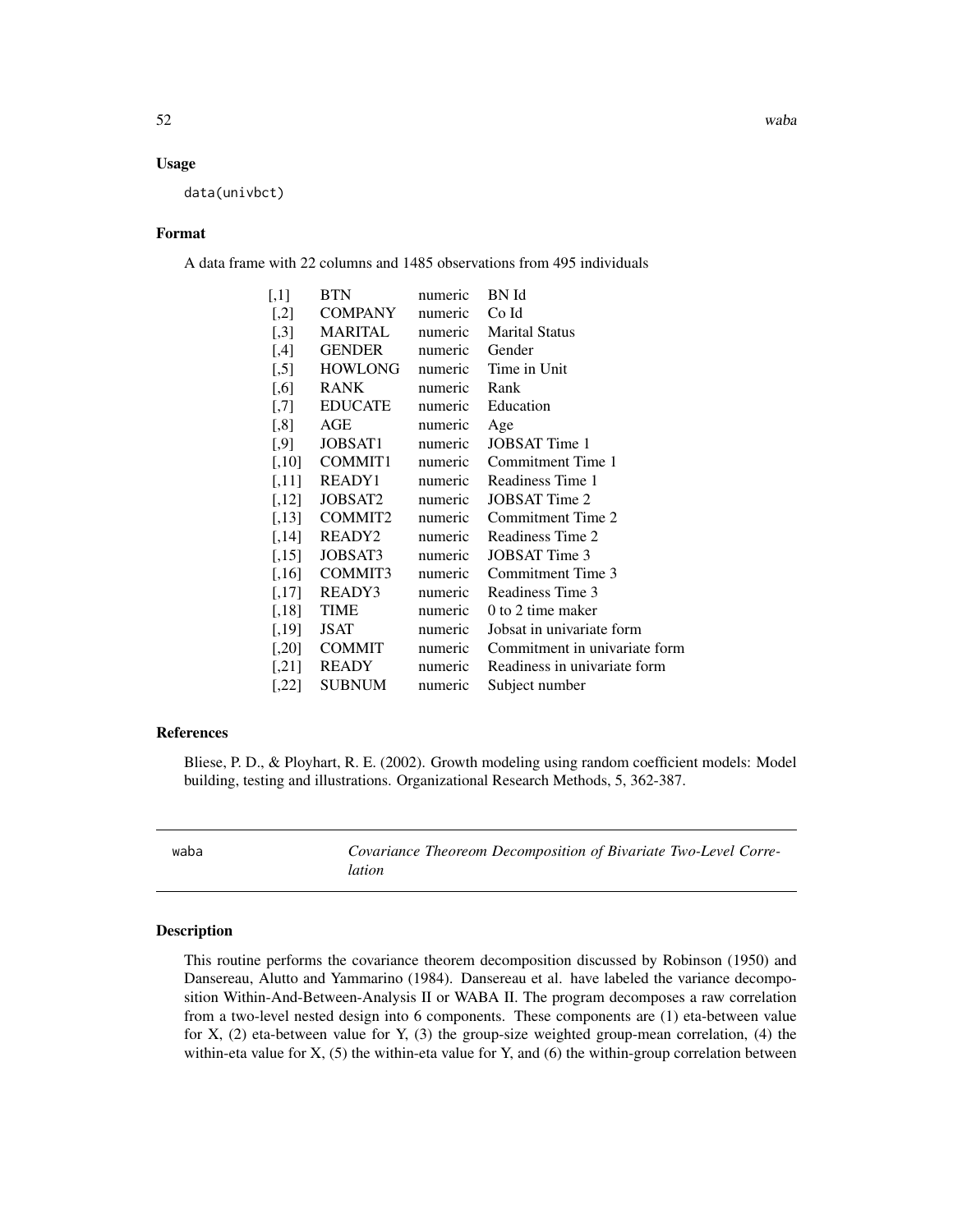<span id="page-52-0"></span>waba 53

X and Y. The last value represents the correlation between X and Y after each variable has been group-mean centered.

The program is designed to automatically perform listwise deletion on missing values; consequently, users should pay attention to the diagnostic information (Number of Groups and Number of Observations) provided as part of the output.

Note that Within-And-Between-Analysis proposed by Dansereau et al. involves more than covariance theorem decomposition of correlations. Specifically, WABA involves decision rules based on eta-values. These are not replicated in the R multilevel library because the eta based decision rules have been shown to be highly related to group size (Bliese, 2000; Bliese & Halverson, 1998), a factor not accounted for in the complete Within-And-Between-Analysis methodology.

#### Usage

waba(x, y, grpid)

# Arguments

| X        | A vector representing one variable in the correlation.         |
|----------|----------------------------------------------------------------|
| <b>V</b> | A vector representing the other variable in the correlation.   |
| grpid    | A vector identifying the groups from which x and y originated. |

# Value

Returns a list with three elements.

| Cov.Theorem | A 1 row dataframe with all of the elements of the covariance theorem. |
|-------------|-----------------------------------------------------------------------|
| n.obs       | The number of observations used to calculate the covariance theorem.  |
| n.grps      | The number of groups in the data set.                                 |

# Author(s)

Paul Bliese <paul.bliese@moore.sc.edu>

# References

Bliese, P. D. (2000). Within-group agreement, non-independence, and reliability: Implications for data aggregation and Analysis. In K. J. Klein & S. W. Kozlowski (Eds.), Multilevel Theory, Research, and Methods in Organizations (pp. 349-381). San Francisco, CA: Jossey-Bass, Inc.

Bliese, P. D., & Halverson, R. R. (1998). Group size and measures of group-level properties: An examination of eta-squared and ICC values. Journal of Management, 24, 157-172.

Dansereau, F., Alutto, J. A., & Yammarino, F. J. (1984). Theory testing in organizational behavior: The varient approach. Englewood Cliffs, NJ: Prentice-Hall.

Robinson, W. S. (1950). Ecological correlations and the behavior of individuals. American Sociological Review, 15, 351-357.

#### See Also

[rgr.waba](#page-30-1)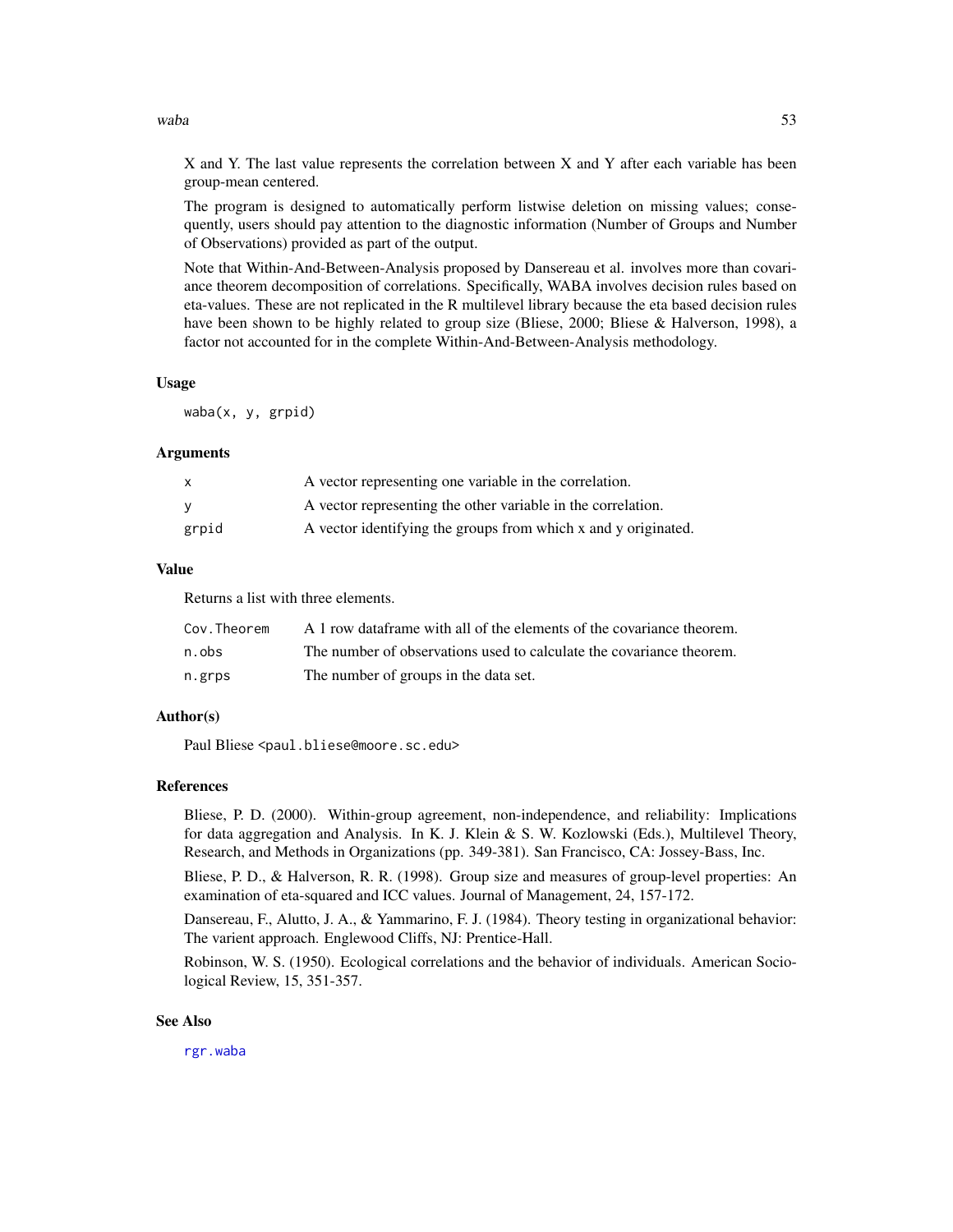54 waba

# Examples

data(bh1996) waba(bh1996\$HRS,bh1996\$WBEING,bh1996\$GRP)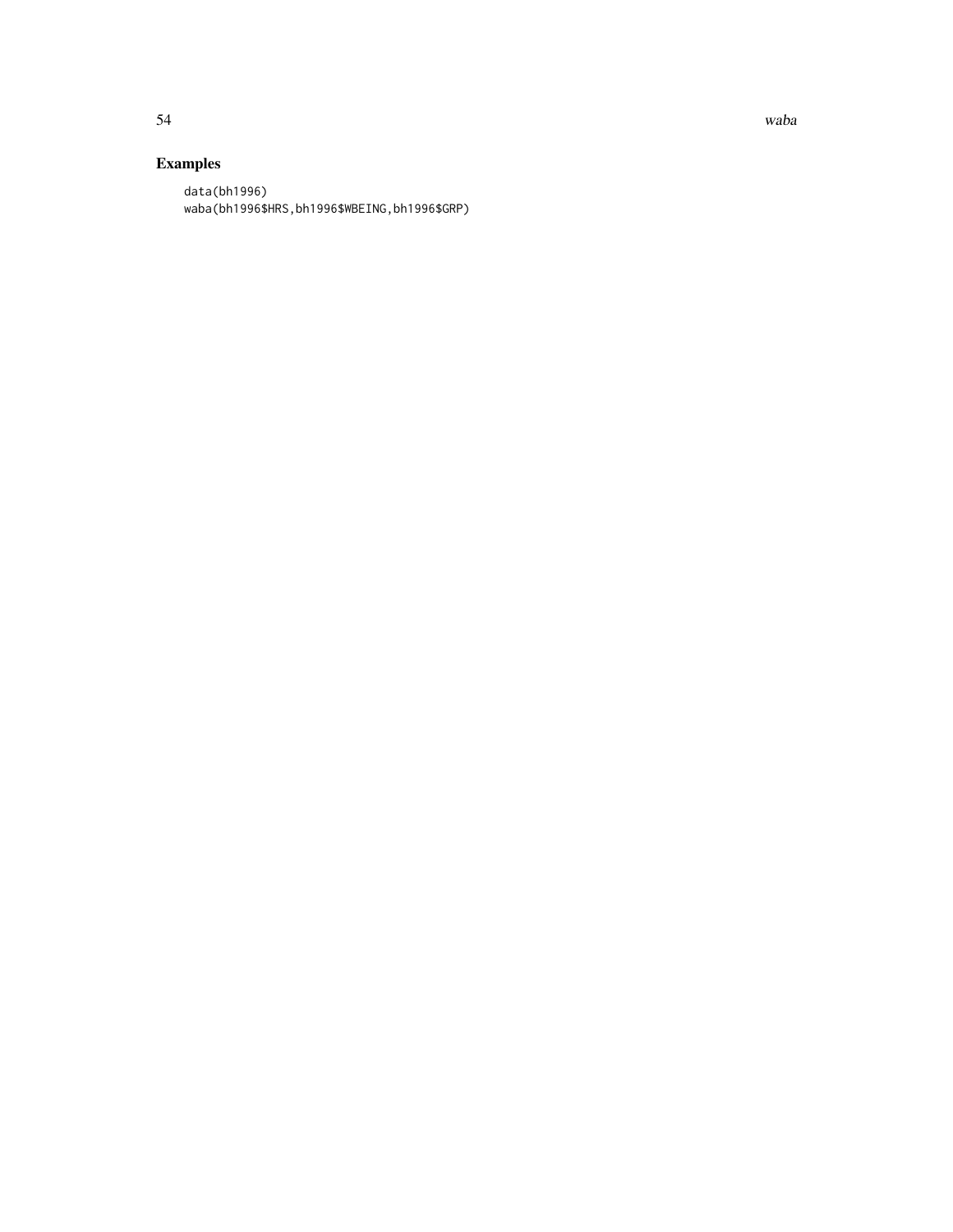# <span id="page-54-0"></span>Index

∗Topic attribute ad.m , [2](#page-1-0) ad.m.sim , [4](#page-3-0) awg , [5](#page-4-0) boot.icc, [8](#page-7-0) cronbach , [13](#page-12-0) GmeanRel , [14](#page-13-0) ICC1 , [16](#page-15-0) ICC2 , [17](#page-16-0) item.total, [18](#page-17-0) mult.icc, [23](#page-22-0) rgr.agree , [29](#page-28-0) rgr.OLS , [30](#page-29-0) rgr.waba , [31](#page-30-0) rwg , [35](#page-34-0) rwg.j , [36](#page-35-0) rwg.j.lindell , [37](#page-36-0) rwg.j.sim , [38](#page-37-0) rwg.sim , [40](#page-39-0) waba , [52](#page-51-0) ∗Topic datagen sim.icc , [43](#page-42-0) simbias , [44](#page-43-0) ∗Topic datasets bh1996 , [7](#page-6-0) bhr2000 , [7](#page-6-0) chen2005 , [10](#page-9-0) cohesion , [10](#page-9-0) klein2000 , [19](#page-18-0) lq2002 , [19](#page-18-0) sherifdat , [42](#page-41-0) tankdat , [51](#page-50-0) univbct , [51](#page-50-0) ∗Topic dplot graph.ran.mean, [15](#page-14-0) ∗Topic htest cordif , [11](#page-10-0) cordif.dep , [12](#page-11-0) rtoz , [34](#page-33-0)

sobel , [46](#page-45-0) ∗Topic manip make.univ , [21](#page-20-0) mult.make.univ , [24](#page-23-0) rmv.blanks , [33](#page-32-0) ∗Topic programming mix.data, [22](#page-21-0) quantile.agree.sim, [25](#page-24-0) quantile.disagree.sim, $26\,$  $26\,$ quantile.rgr.waba , [27](#page-26-0) ran.group , [28](#page-27-0) sam.cor , [41](#page-40-0) summary.agree.sim, [47](#page-46-0) summary.disagree.sim, [48](#page-47-0) summary.rgr.agree , [49](#page-48-0) summary.rgr.waba, [50](#page-49-0) ad.m , [2](#page-1-0) , *[5](#page-4-0) , [6](#page-5-0)* , *[36,](#page-35-0) [37](#page-36-0)* , *[41](#page-40-0)* ad.m.sim , *[3](#page-2-0)* , [4](#page-3-0) , *[27](#page-26-0)* , *[48](#page-47-0)* aov , *[17,](#page-16-0) [18](#page-17-0)* awg , [5](#page-4-0) bh1996 , [7](#page-6-0) bhr2000 , [7](#page-6-0) boot.icc, [8](#page-7-0) chen2005 , [10](#page-9-0) cohesion , [10](#page-9-0) cordif , [11](#page-10-0) , *[12](#page-11-0)* , *[34](#page-33-0)* cordif.dep , *[12](#page-11-0)* , [12](#page-11-0) cronbach , *[13](#page-12-0)* , [13](#page-12-0) , *[18](#page-17-0)* GmeanRel , [14](#page-13-0) graph.ran.mean , [15](#page-14-0) , *[22](#page-21-0)* ICC1 , *[9](#page-8-0)* , *[14](#page-13-0)* , *[16](#page-15-0)* , [16](#page-15-0) , *[18](#page-17-0)* , *[23](#page-22-0)* , *[44](#page-43-0) , [45](#page-44-0)* ICC2 , *[9](#page-8-0)* , *[14](#page-13-0)* , *[17](#page-16-0)* , [17](#page-16-0) , *[23](#page-22-0)* item.total, [18](#page-17-0)

55

klein2000 , [19](#page-18-0)